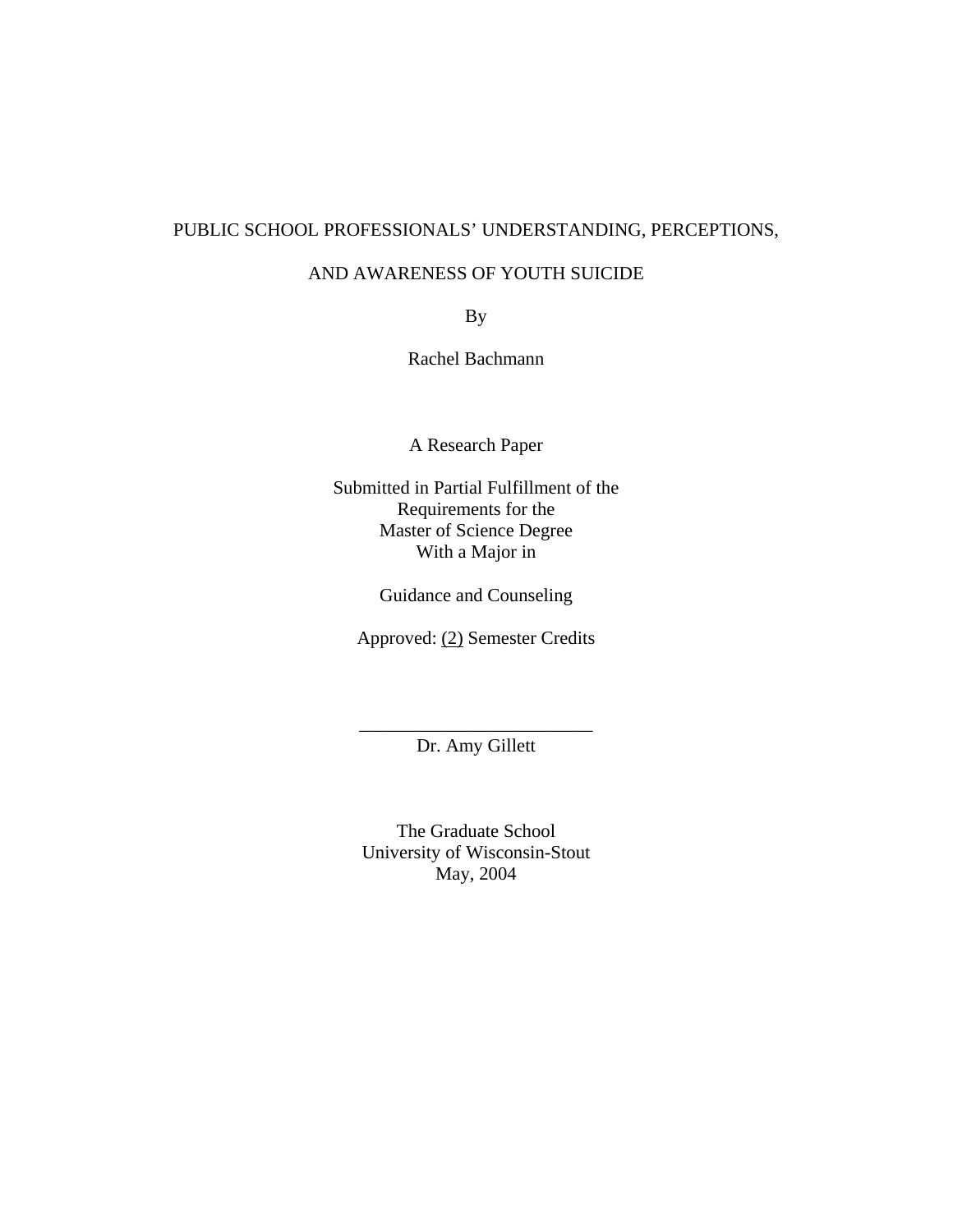## **The Graduate School University of Wisconsin-Stout Menomonie, WI 54751**

#### **ABSTRACT**

|          | Bachmann    | Rachel  |           |
|----------|-------------|---------|-----------|
| (Writer) | (Last Name) | (First) | (Initial) |

## Public School Professionals' Understanding, Perceptions, and Awareness of Youth **(Title)**

Suicide

| (Graduate Major)        | (Research Advisor) | (Month/Year) | (No. of Pages) |
|-------------------------|--------------------|--------------|----------------|
| Guidance and Counseling | Dr. Amy Gillett    | May 2004     | 1-61           |

# American Psychological Association (APA) Publication Manuel  $5<sup>th</sup>$  edition **(Name of Style Manuel Used in this Study)**

Many suicides among teenagers can be prevented if appropriate help is available to students. Since early detection is an important means of hindering suicide attempts, school professionals continue to play a crucial role in preventing suicide among students.

The purpose of this study was to measure public school professionals' understanding, perceptions, and awareness of youth suicide in a metro suburban high school in Minnesota. Data was collected through a survey distributed to school professionals in the Minnesota high school in December of 2003 and January of 2004.

This study attempted to answer the following research questions: are secondary school professionals' aware of youth suicide; what are the school professionals'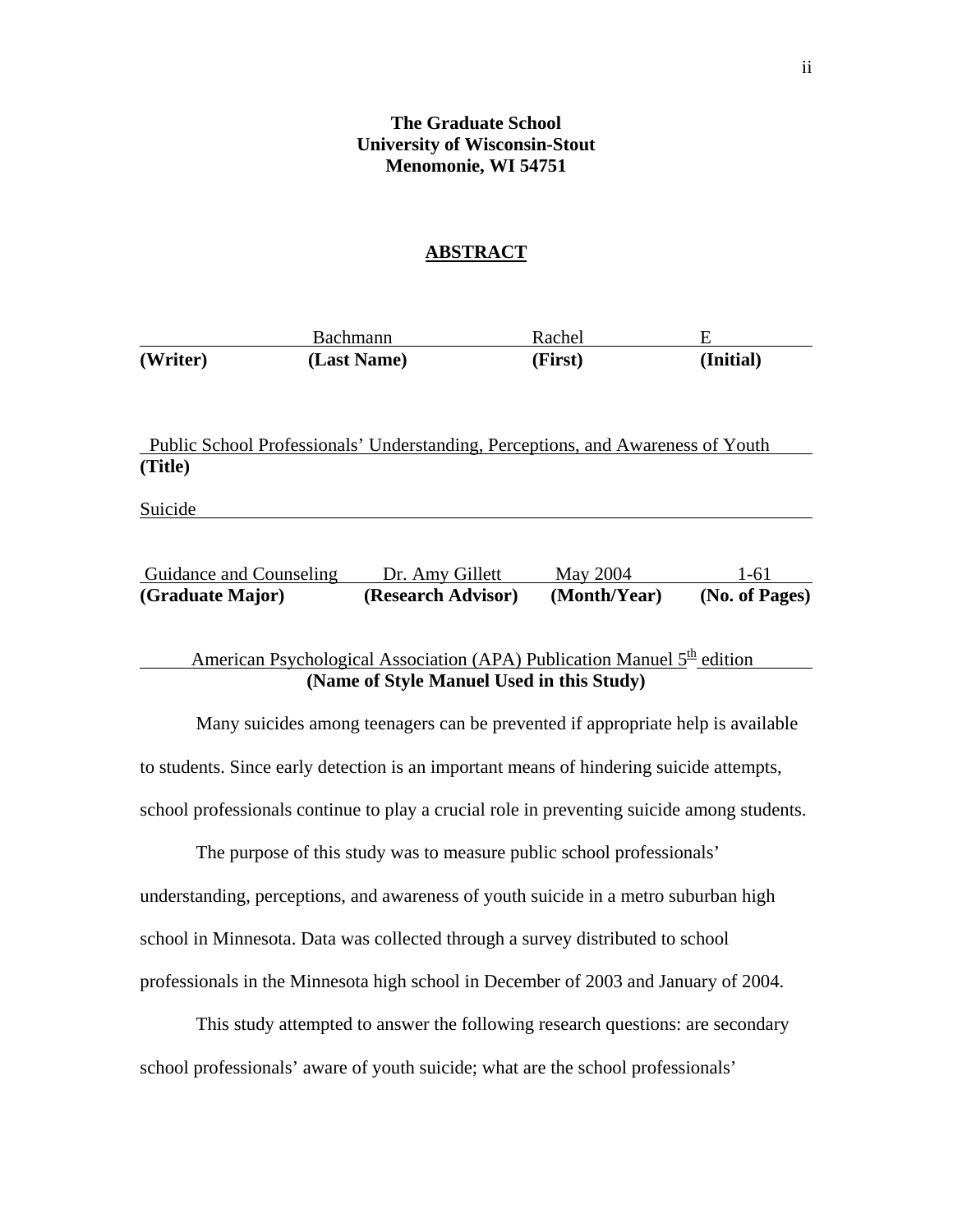perceptions of youth suicide; and do the school professionals' understand suicide among the youth population?

Overall, the findings of this study seem to suggest that school professionals are knowledgeable and aware of youth suicide. While this is reassuring, the fact is that not all participants indicated awareness of these important indicators of youth suicide. Education is the key to decreasing the prevalence of suicide thoughts, attempts, and completions among students.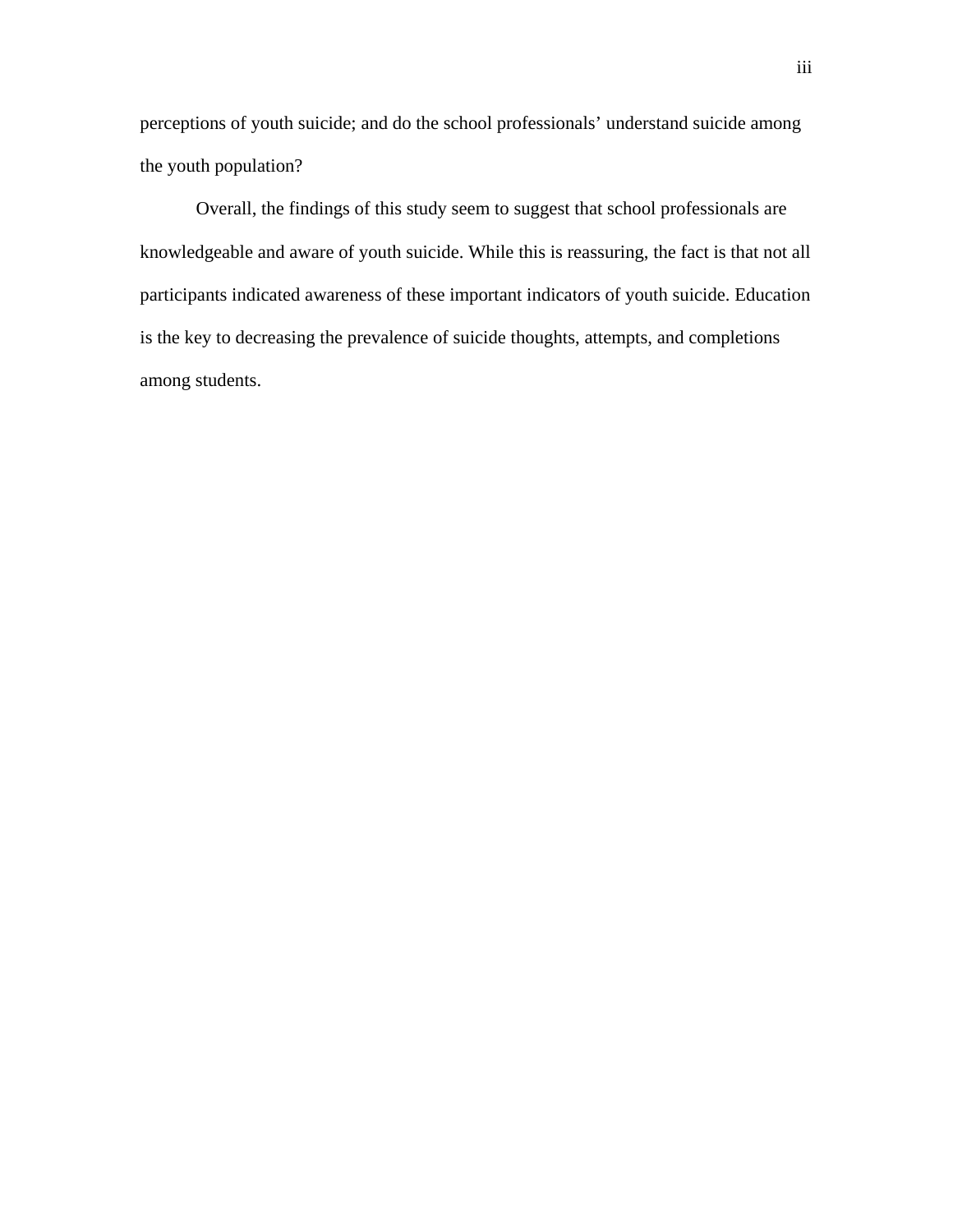#### **ACKNOWLEDGMENTS**

I would like to take the time to acknowledge the contributions of, and to deeply thank the following for their help and inspiration throughout my educational path:

 My family for your love and support throughout college and your belief in my passion to help children and youth. My mom and dad for your financial support. I wouldn't have made it through without your help. I hope you know how truly thankful I am for everything you've done for me. Thank you for encouraging me to be the most successful that I can be!

 My sister, Kelly, for your advice, guidance and support. Thank you for your expertise in writing resumes and help with my graduate school essay. You have always been someone I've looked up to, a great role model and the best big sister anyone could ask for. Thank you for being you!

 My boyfriend and bestfriend, Jesse, for your encouragement, support and dedication during the 6 years of our long distance relationship while I completed my Bachelors and Masters Degree. You make me want to be a better person and I couldn't imagine my life without you. Thank you for being there for me for all these years.

 My friend and roommate, Becky, for being there for me throughout our college experiences. We met as classmates freshmen year and 6 years later we're friends, roommates, workout buddies and colleagues. It was comforting going through college with a friend who had similar interests in counseling and sharing stressors and accomplishments that go along with graduate school, practicum and thesis. Thank you for being so supportive and listening when I needed you most.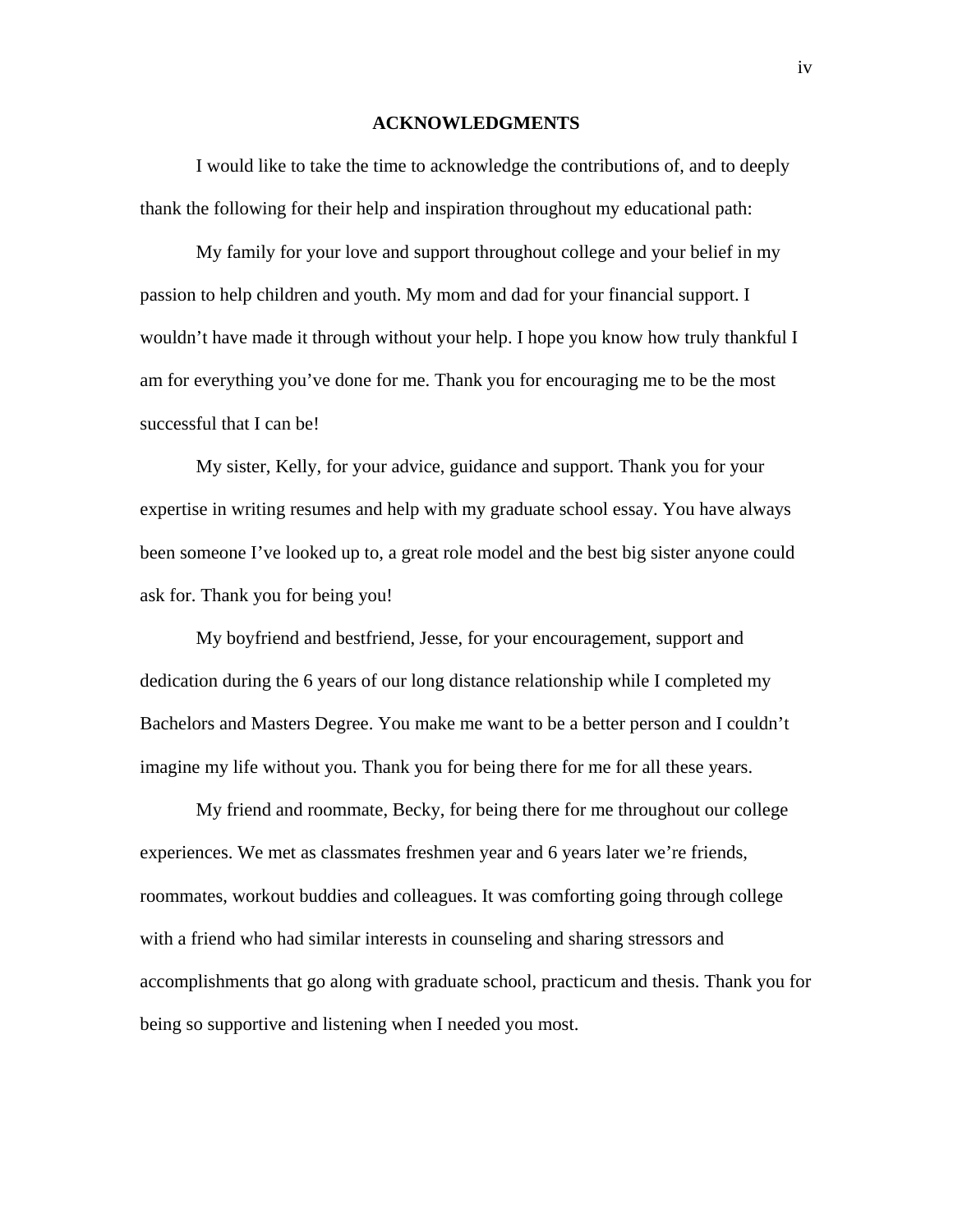My Death Education and Counseling Families Education professor, Jan Hare, and classmates during my senior year in the HDFS program. Thank you for giving me the opportunity to grieve the loss of a friend to suicide. Your support and empathy gave me the strength to work through my grief and complete a thesis on a sensitive topic that was so close to my heart.

 My thesis advisor, Amy Gillett, for your interest and expertise in research foundations and data analysis. I wouldn't have been able to write this thesis without your direction, support and advice. Your patience and sense of humor made this process so much easier. Thank you Amy!

 Thank you to all others who helped make my thesis study possible: my aunt, Joan; my high school Spanish teacher, Ms. Clark-Miles; and the participating school district and staff.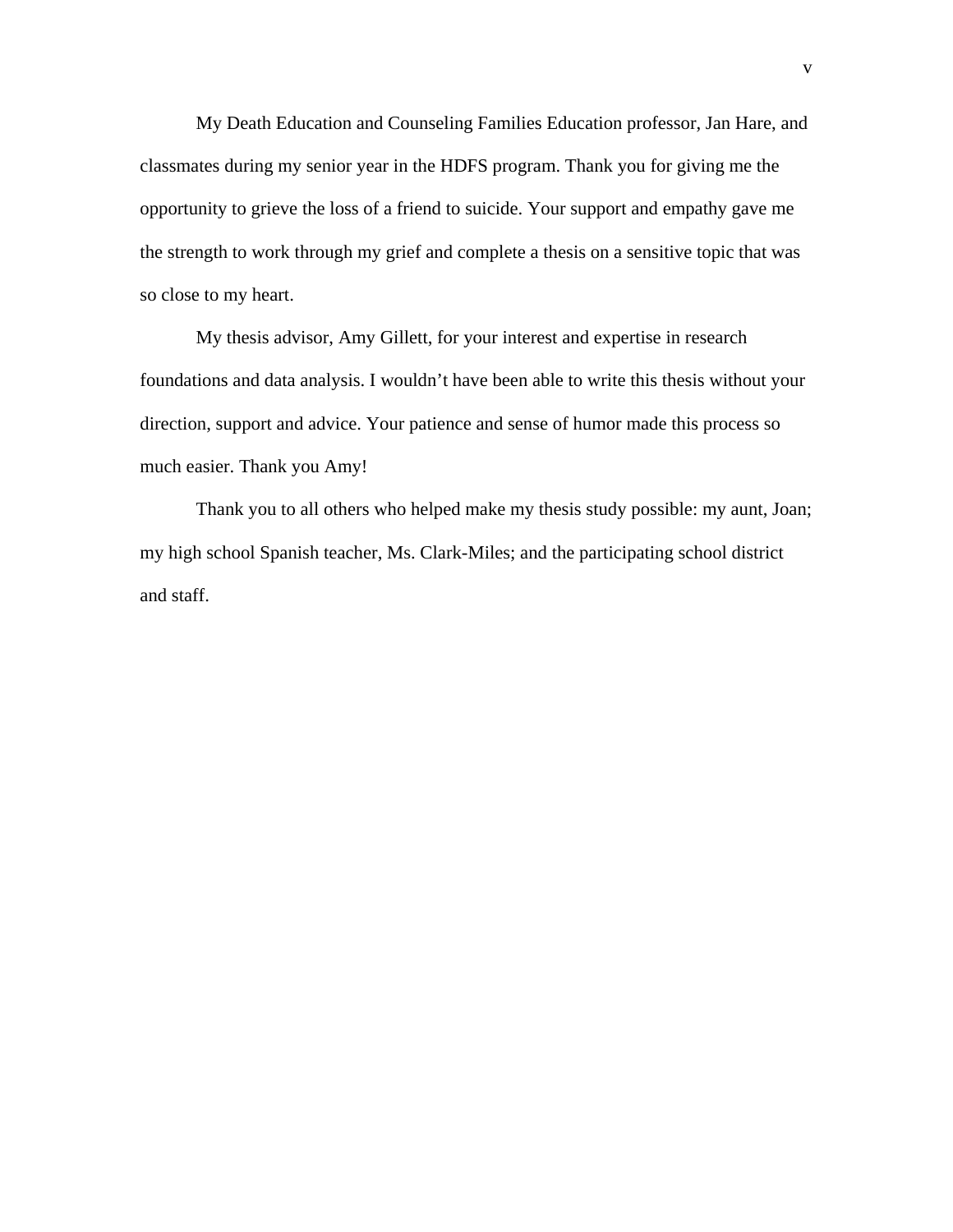#### **DEDICATIONS**

I dedicate this thesis to Rachel Renae Dauwalter, who took her own life at age 19. Rachel, you gave me the inspiration to learn more about youth suicide. I wish I would have known what you were going through so I could have helped you when you needed someone the most. Since I couldn't help you then, I now dedicate my counseling career to identifying those at risk for suicide, teach alternatives to suicide and hopefully save lives. Your smile and laughter will always live on in my heart and memories. I love you and miss you D!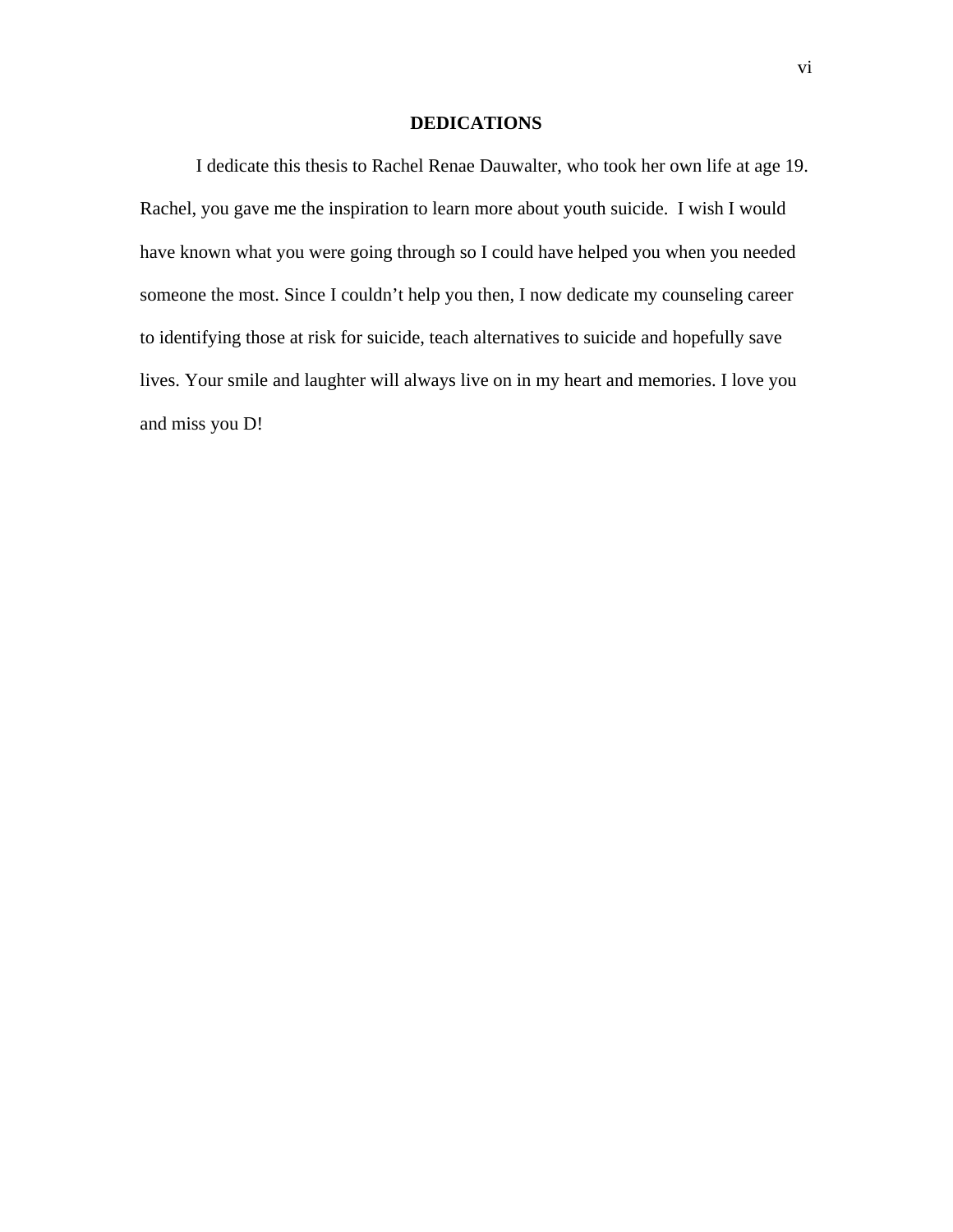| Comprehensive School Suicide Prevention Program19 |
|---------------------------------------------------|
|                                                   |
|                                                   |
|                                                   |
|                                                   |
|                                                   |
|                                                   |
|                                                   |
|                                                   |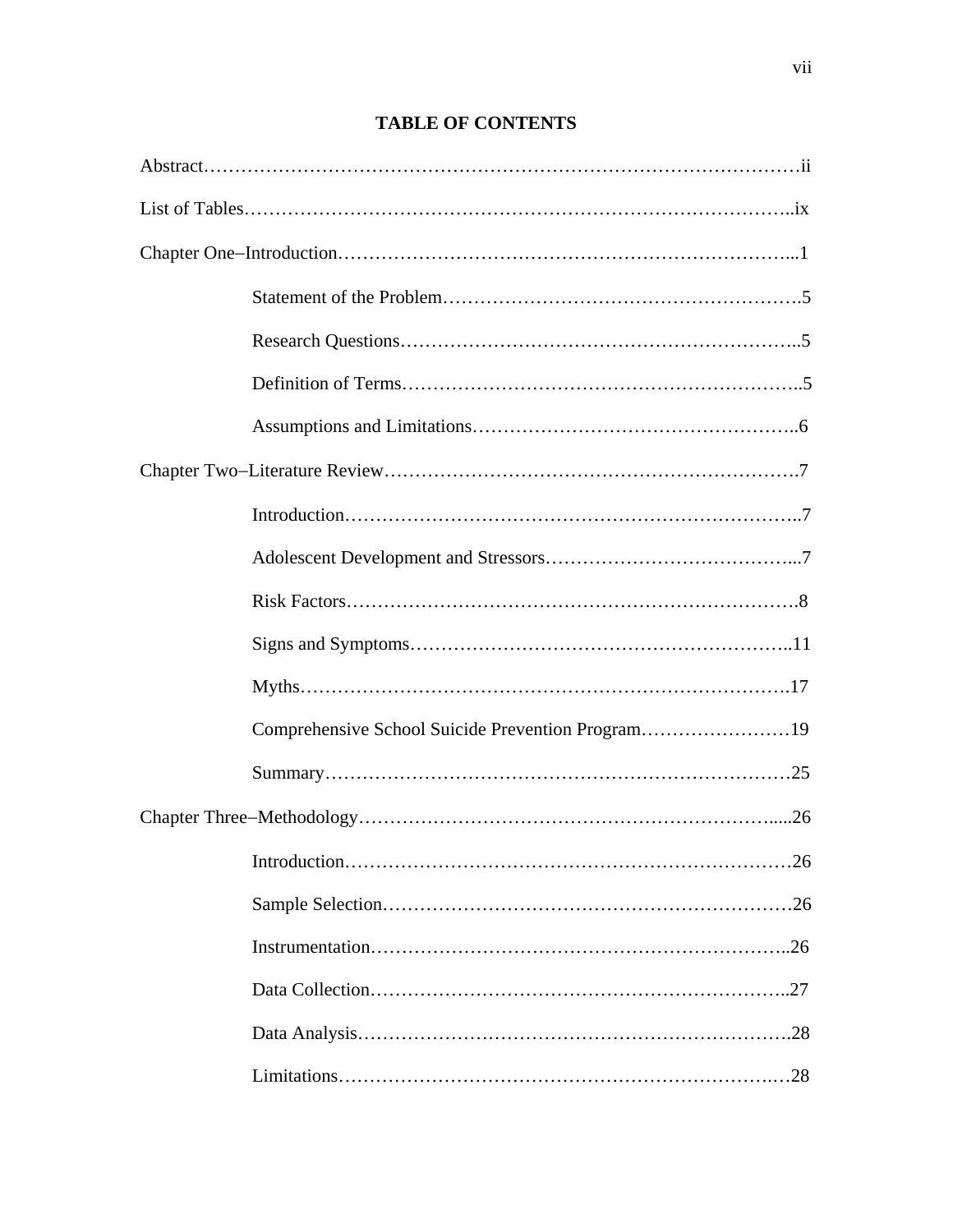| Chapter Five–Discussions, Conclusions, and Recommendations40 |
|--------------------------------------------------------------|
|                                                              |
|                                                              |
|                                                              |
|                                                              |
|                                                              |
|                                                              |
|                                                              |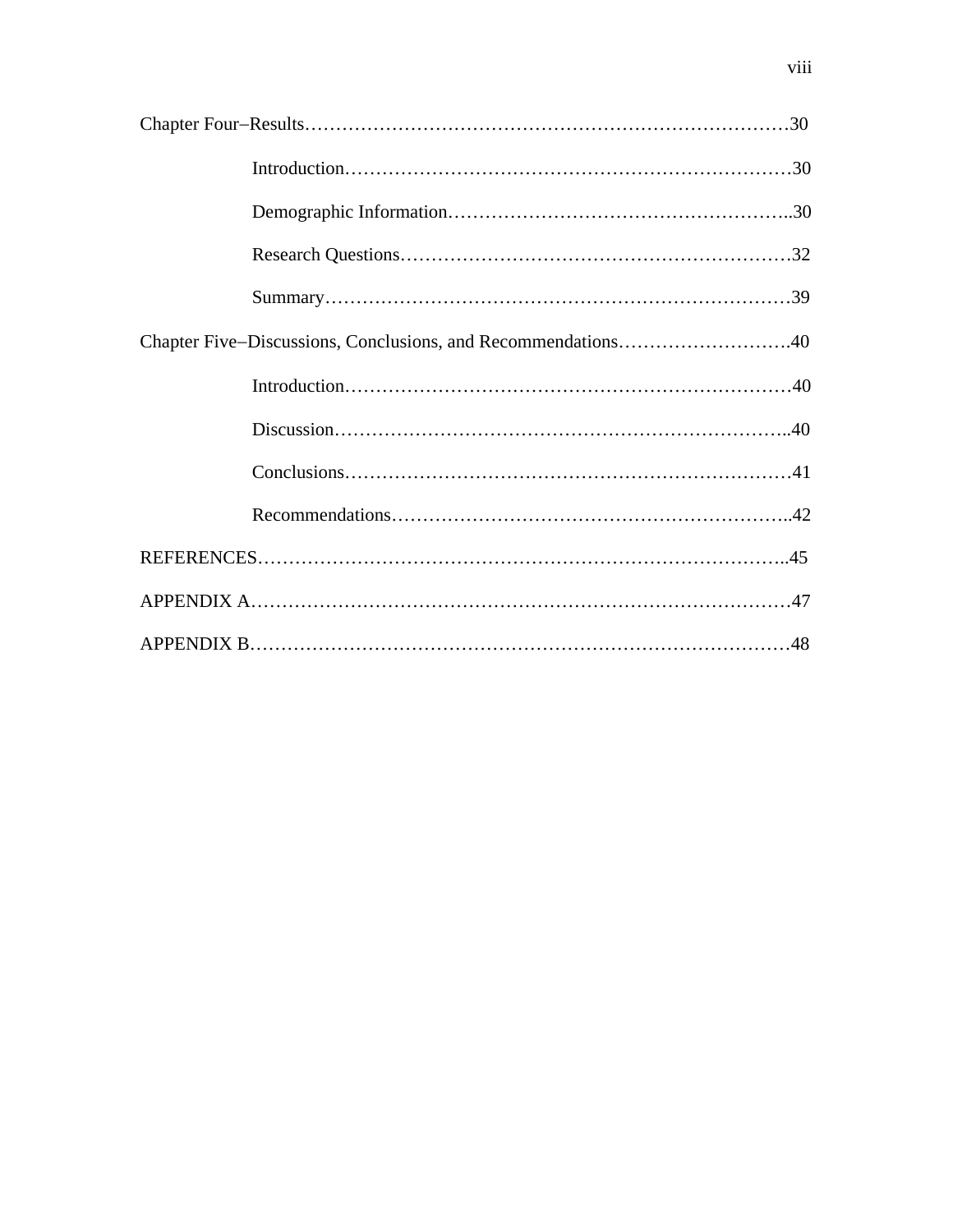# **LIST OF TABLES**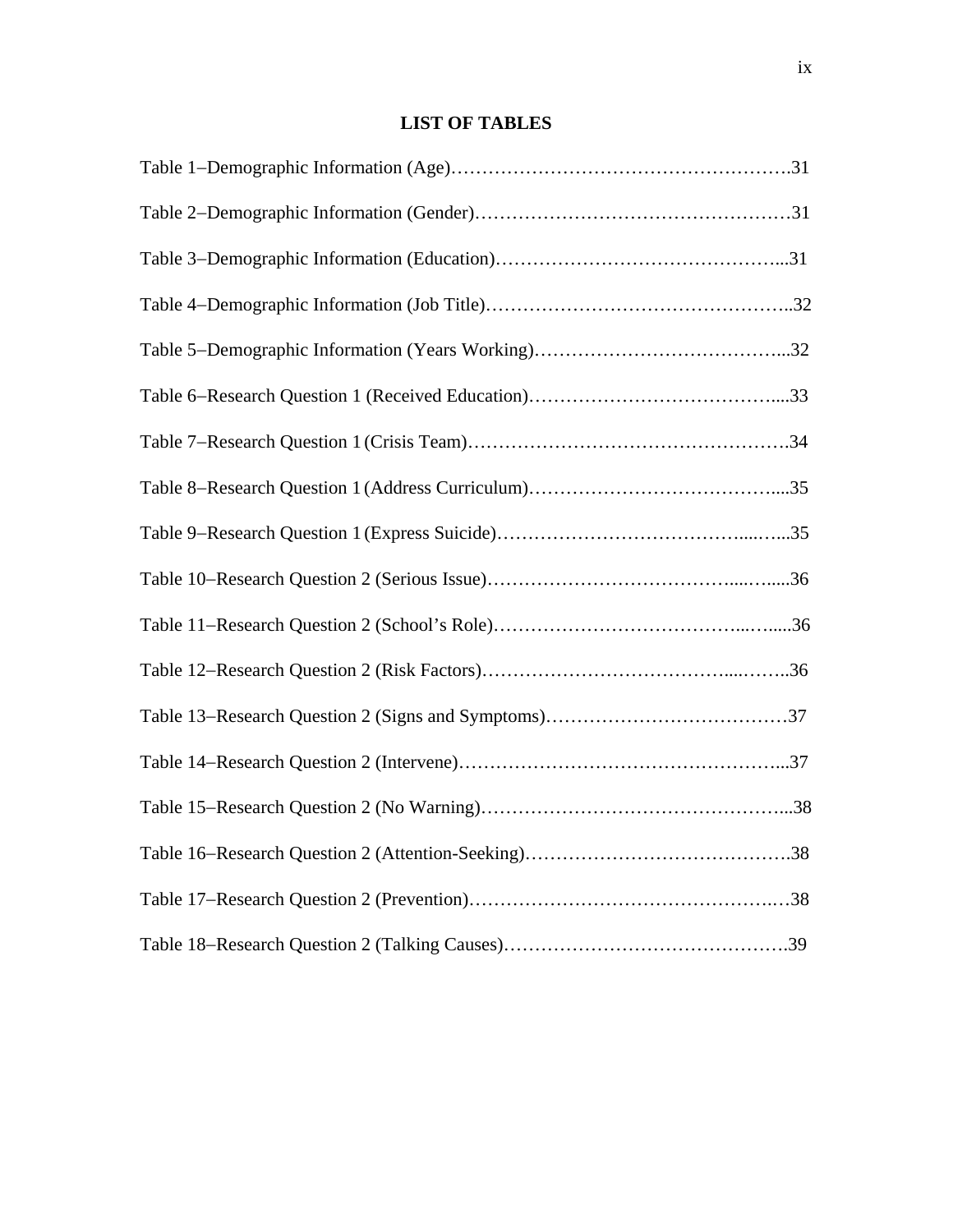#### **CHAPTER ONE**

#### **Introduction**

Suicide is a complex behavior that is usually caused by a combination of risk factors and stressful life events. According to King (2000, p. 1), "suicide is the second leading cause of death among youths 15 to 19 years of age and the third leading cause of death among youths 15 to 24 years of age." Although there are no official statistics, it is estimated that there were over 700,000 attempted suicides in the United States during the year 2000 (Poland & Lieberman, 2003).

In 1999, the National Institute of Mental Health (2000, n.p.) reported that "more teenagers and young adults died from suicide than from cancer, heart disease, AIDS, birth defects, stroke, and chronic lung disease combined."

Although the overall suicide rate has declined over the past twenty years, youth suicide continues to be a major problem in the United States. There is no one single pattern or risk factor that indicates suicide. Experts in the field (Poland  $\&$  Lieberman, 2003, n.p.) stated that "approximately 90% of suicides are associated with mental or addictive disorders…affective disorders…conduct disorders and substance abuse are common among those youth who display suicidal behaviors. Sixty percent of those youth who die by suicide have been identified as suffering from depression."

Family stress, dysfunction, and situational crisis can also lead to a serious risk of adolescent suicide. Situational crisis and particular precipitating events account for approximately 40% of all adolescent suicides (Poland & Lieberman, 2003). Crisis situations that are mostly associated with suicidal behavior usually include traumatic events caused by physical or sexual abuse, death of a loved one, parental divorce, or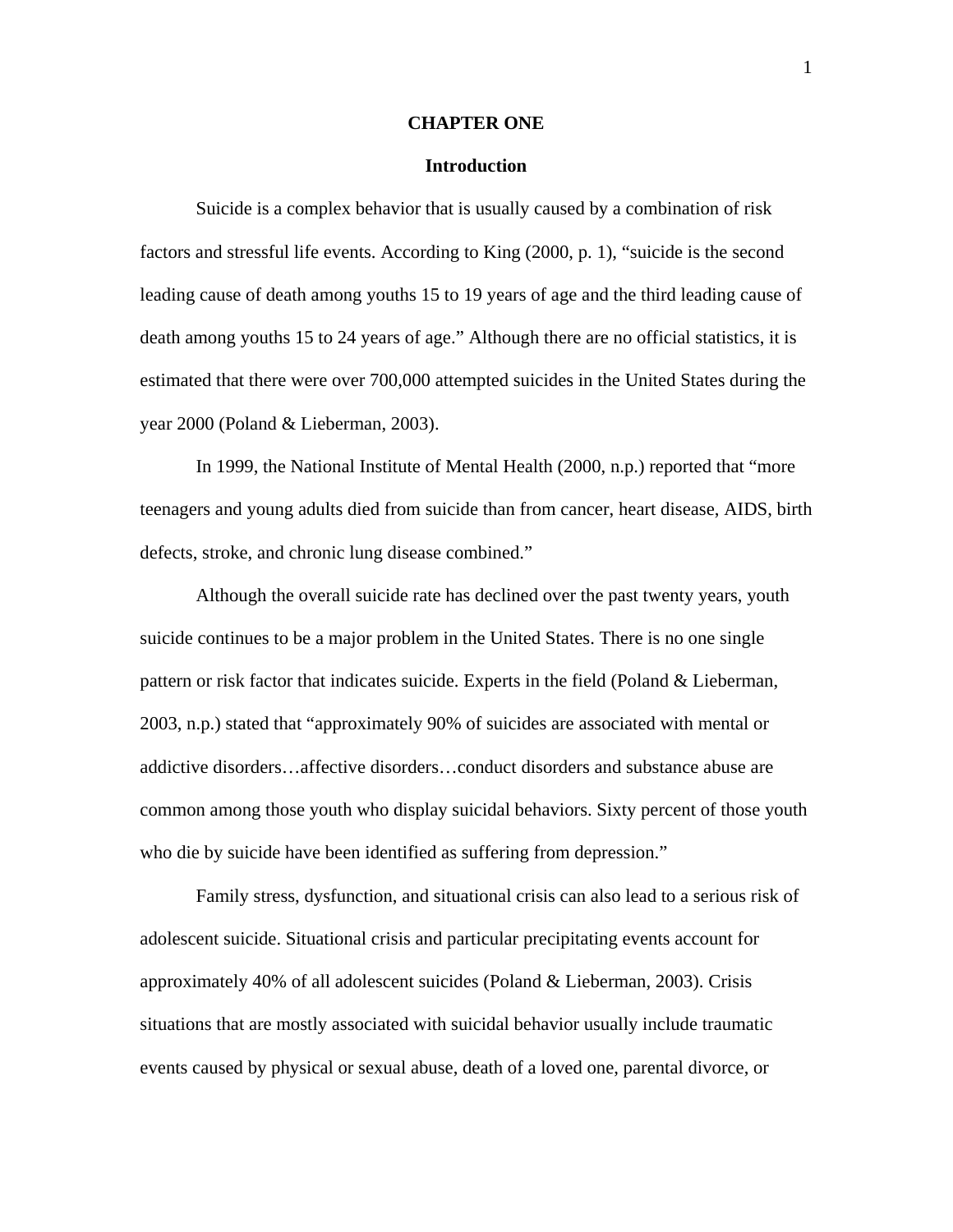family violence. Extreme feelings of sadness and hopelessness are the most common indicators of depression among teenagers and increase their risk of contemplating or carrying out suicide.

King (2000, p. 255) found "nearly 86% of all suicides are by individuals between the ages 15 and 19 years old and for every youth suicide, there are approximately 100 to 200 youth suicide attempts." In the United States, girls attempt suicide more often and report higher rates of depression, while more than four times as many male youth die by suicide (Center of Disease Control, 2002). For every male suicide attempt, there are three female suicide attempts. Suicide attempts to suicide completions are 4:1 for the elderly population, whereas adolescents are as high as 200:1 (Poland & Lieberman, 2003).

Society influences how males and females should act when it comes to expressing feelings. Males are generally taught to suppress their feelings or else they are perceived as weak. Females on the other hand, are encouraged to express their feelings. Crying and asking others for help is more acceptable for girls, while boys grow up learning to keep their emotions inside (Portes, Sandhu, & Longwell-Grice, 2002).

According to Poland and Lieberman (2003, n.p.), "while white males continue to figure predominately in suicide statistics across all ages, there is some concern that rates are increasing for minority youth." Among the minority youth population, American Indian males have the highest rate of youth suicide. In 1997, Poland and Lieberman (2003, n.p.) found that "Mexican American students had the highest rates of suicidal ideation and behaviors and were more likely to attempt suicide than any other minority groups. Overall, African American male adolescents, aged 15 to 24, have shown the greatest increase in suicide completion rates."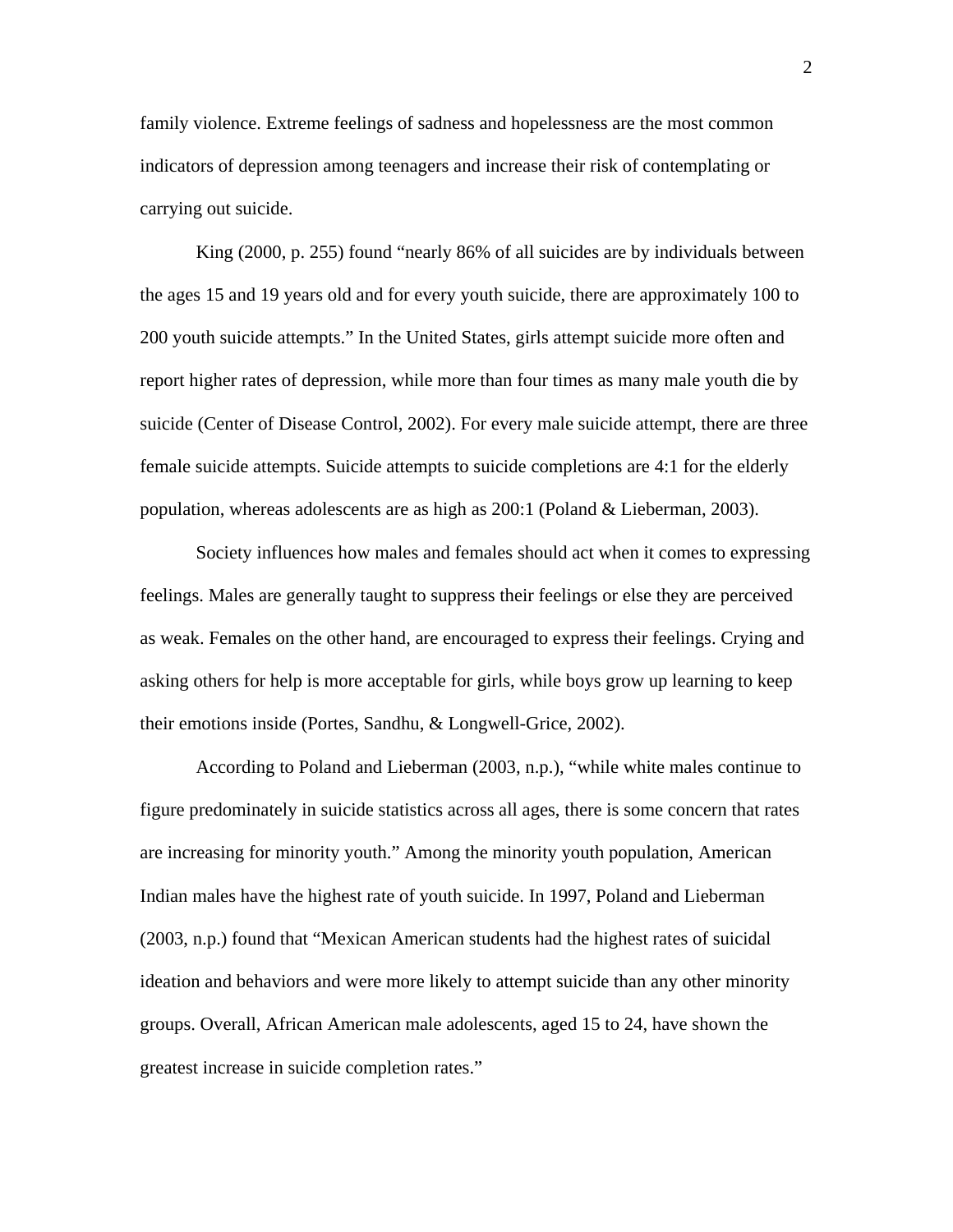As stated by the Center of Disease Control (2002, n.p.), "a national survey of high school students in 1999 found that Hispanic students, both male and female, were significantly more likely than white students to have reported a suicide attempt."

According to Lewis (1994, p.19), "the suicide rate for Native Americans is as much as 10 times the national average." There are several factors such as alcoholism, depression, unemployment, racism, lack of association to spiritual traditions, and the accessibility of guns that account for discrepancy in the rate between different tribes. The Center of Disease Control (2002, n.p.) concluded that "the most likely explanation for ethnic rate differences are variations in cultural factors that promote or inhibit suicide."

As reported by Poland and Lieberman (2003, n.p.), "gay and lesbian youth are 200-300% more likely to attempt suicide than other young people and may account for up to 30% of completed youth suicide annually." Homosexual or bisexual activity among high school students is associated with higher rates of suicide thoughts and attempts compared to youth with heterosexual experience (Center of Disease Control, 2002).

Experts in the field (Portes, Sandhu, & Longwell-Grice, 2002, p. 808) stated that most people who attempt suicide threaten to do so beforehand, with over 80% of those contemplating suicide verbalizing their thoughts. Seventy-seven percent of adolescents state that if they were contemplating suicide they would first turn to a friend for help. Every suicide attempt has an underlying message, and suicide completion indicates that sometimes the message was not received.

Suicide attempts are difficult to count because many may not be treated in a hospital or may not be recorded as self-inflicted injury (Center of Disease Control, 2002). Youth risk behavior surveillance 2001 data, as reported by Poland and Lieberman (2003,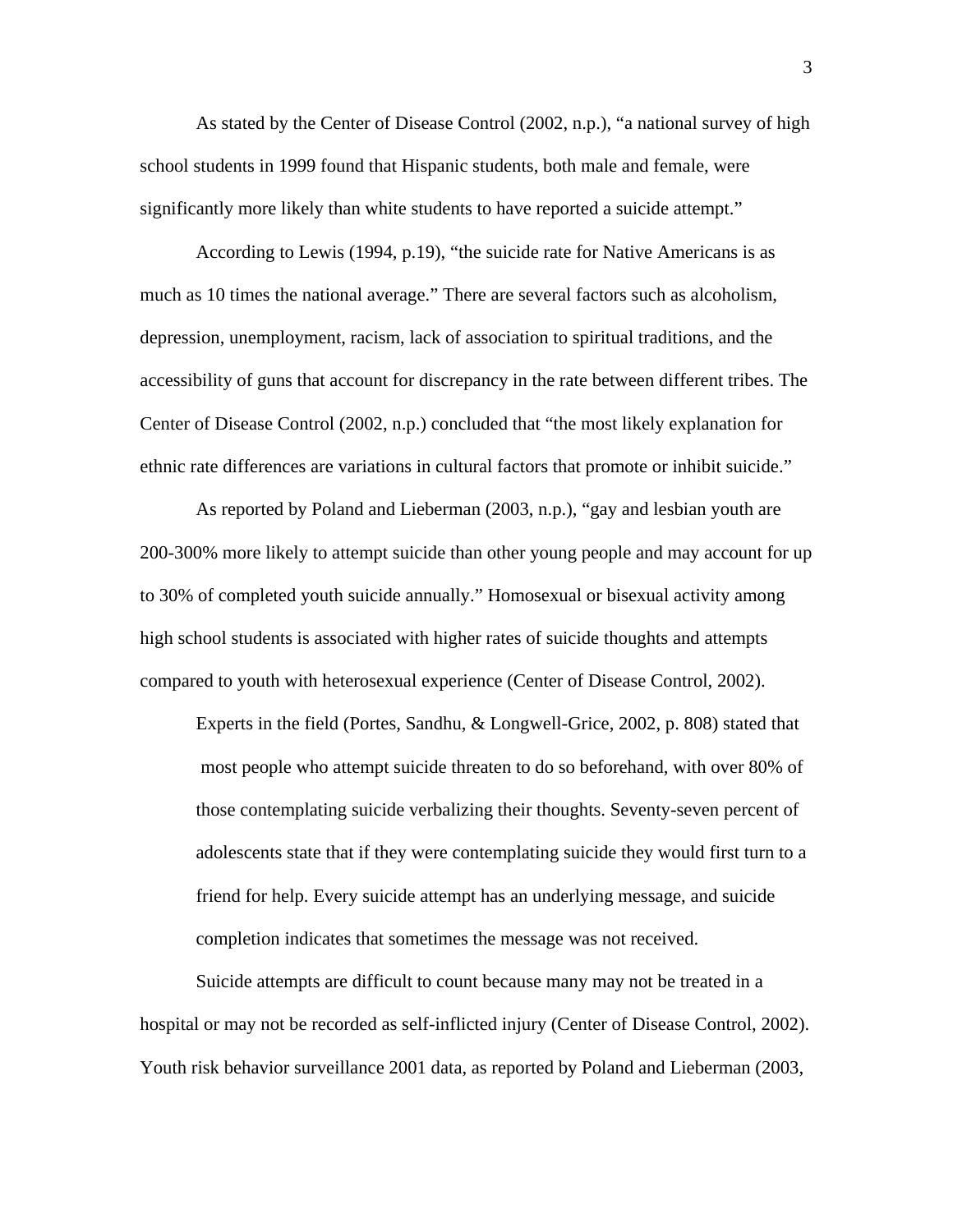n.p.) indicated that, "for every three youths who attempted suicide, only one reported actually receiving medical attention for injury."

Accurate data for death by suicide continues to be unavailable. According to Corr, Nabe, and Corr (1997, p. 100-101), "perhaps only 50 to 85% of actual cases are reported." A variety of factors are the result of this statistic. To protect family members from guilt and the social stigma often attached to suicide, authorities may be reluctant to call a death a suicide. Death by suicide is not always easy to determine. Some suicides may be ruled as an accident. The death may not be recorded as a suicide if there was no suicide note and/or no evidence of depression or other factors commonly associated with suicide (Corr, Nabe, & Corr, 1997).

There are a variety of means to committing suicide. The most frequently used methods include: firearms and explosives; hanging, strangulation, suffocation; and solid, liquid, and gas poisons. The use of firearms is the most common method of suicide among youth. According to Portes, Sandhu, and Longwell-Grice (2002, p. 808), "in the United States, suicide by firearm is currently the third leading cause of death for adolescents and young adults. Whether a suicide attempt is successful often depends upon the method chosen. When someone uses a firearm, death is almost certain."

Males, compared to females, are more likely to use firearms to kill themselves. This is attributed to the socialization of males in American society (Portes, Sandhu,  $\&$ Longwell-Grice, 2002). Portes, Sandhu, and Longwell-Grice (2002, p. 808) expressed that the "adolescent male often acts quickly using more violent means. Females, for the most part, use passive means of self-destruction: poison, gas, or pills. They have a greater access to prescribed drugs through more frequent use of medical services."

4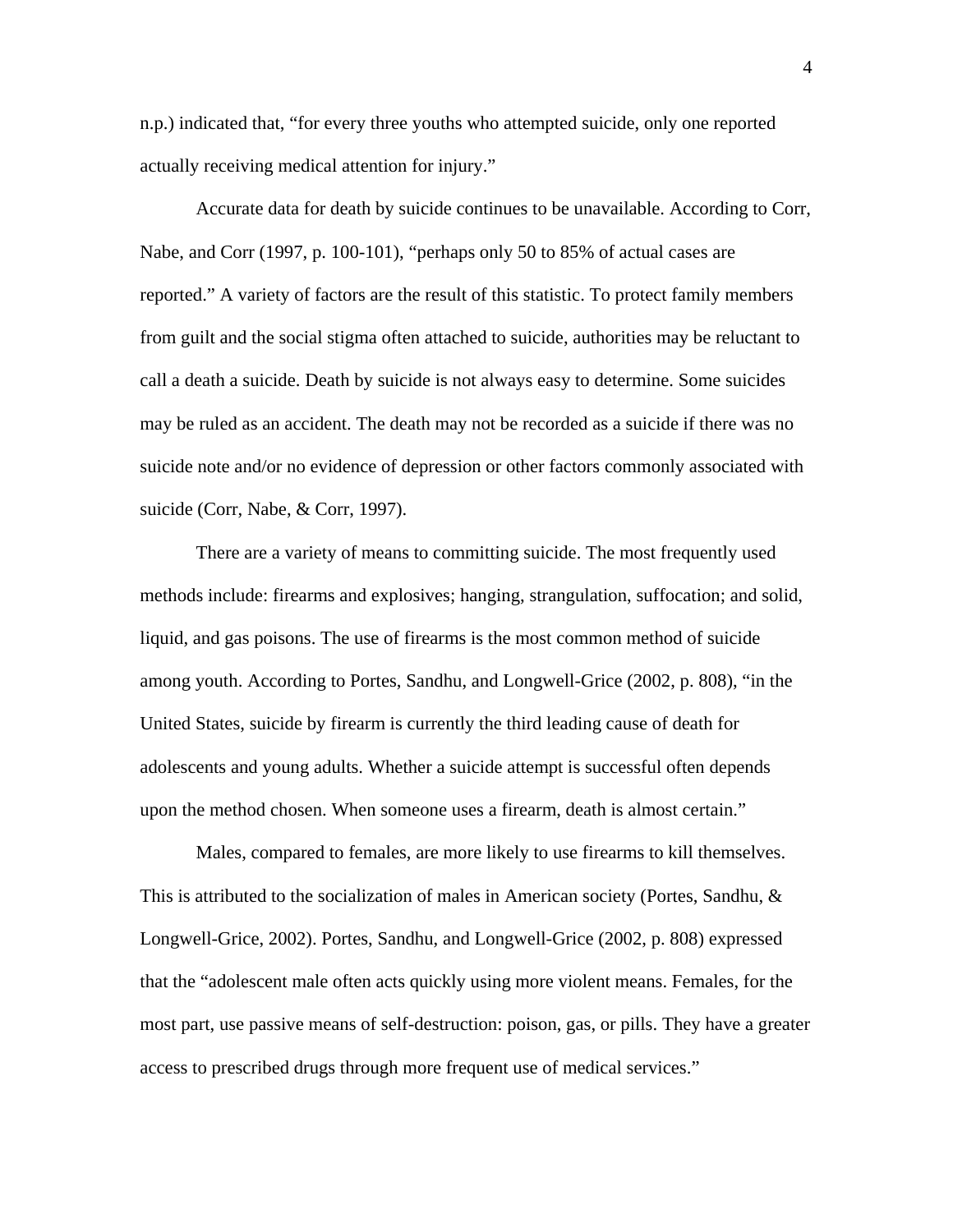Many suicides among teenagers can be prevented if appropriate help is available to students. If adolescents have a sense of "connectedness" to parents, family or other caregiving adults, they are much less likely to attempt suicide (Mozes, 2001).

#### **Statement of the Problem**

Since early detection is an important means of hindering suicide attempts, school professionals continue to play a crucial role in preventing suicide among students. The purpose of this study is to measure public school professionals' understanding, perceptions, and awareness of youth suicide in a metro suburban high school in Minnesota. Data was collected through a survey distributed to the high school professionals in December of 2003. The results of the survey will provide a basis on what school professionals know about suicide among youth today. This study will be helpful in determining if additional professional development on youth suicide awareness is needed in the high school.

#### **Research Questions**

This study attempted to answer the following research questions:

- 1. Are high school professionals' aware of youth suicide?
- 2. What are the school professionals' perceptions of youth suicide?
- 3. Do school professionals understand suicide among the youth population?

#### **Definition of Terms**

 For the purposes of this study, the following terms are defined: Adolescents - student's ages 15 to 19 years old, unless otherwise stated. Metro suburban high school - one high school for grades 10 through 12.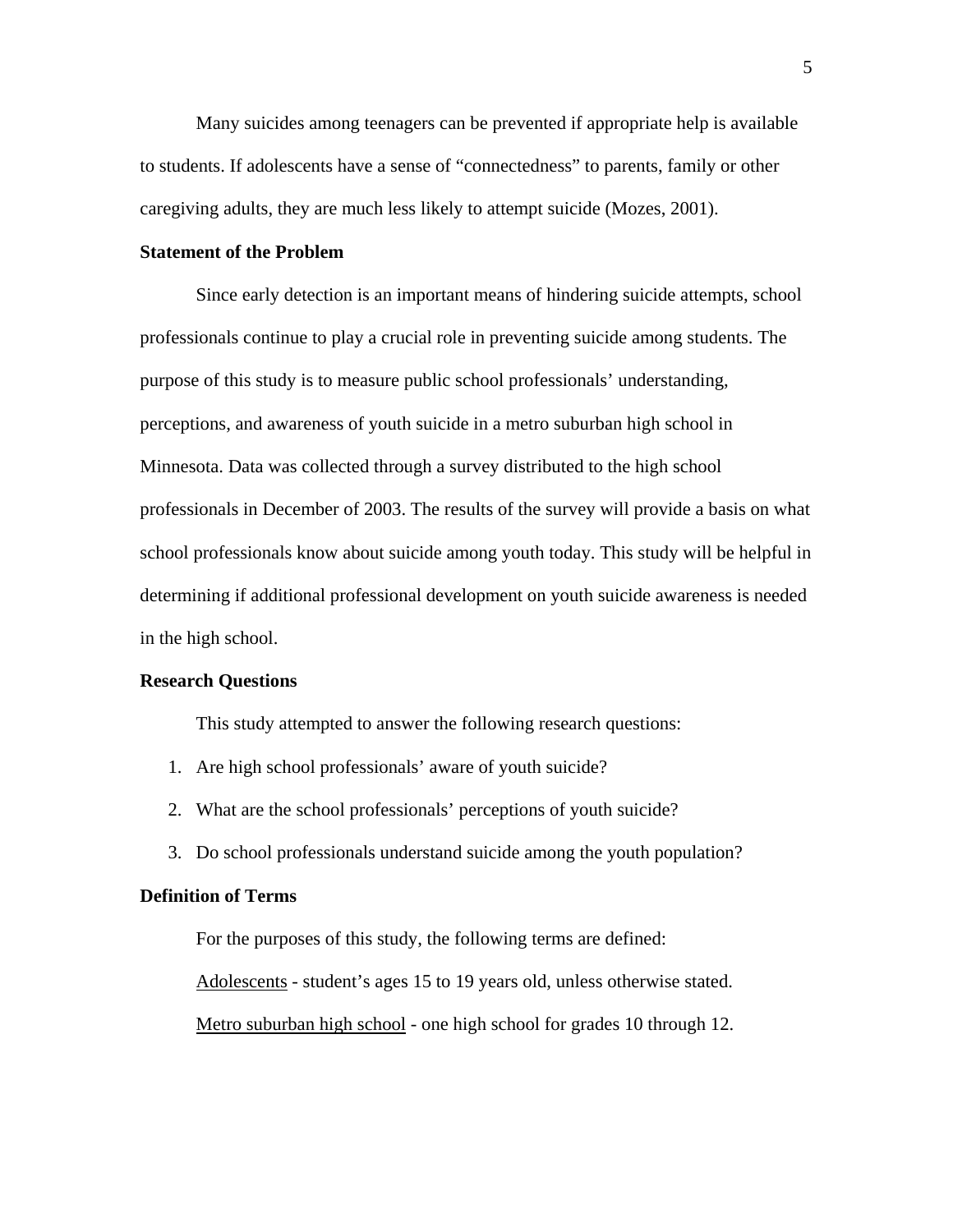School professionals - principal, assistant principal, dean of students, teacher, counselor, psychologist, speech/language, paraprofessional, coordinator, liaison officer, nurse, secretarial, reception, registrar, media and technology, custodial, and food service.

Suicide attempt - incident in which one tries to end one's own life and the act does not result in death.

Suicide completion - incident in which one deliberately ends one's own life. **Assumptions and Limitations** 

Due to the sensitive nature of the topic, some school professionals might be influenced in their participation, which may introduce some discrepancy in the data collected. Because participation is voluntary, it is possible that the results may not represent the entire sample of school professionals invited to participate in the study.

This study was limited to school professionals working in one school district, in a metro suburban high school in Minnesota. Consequently, the results should not be generalized to communities elsewhere in Minnesota. The sample was relatively small (100 to 145), and should not be considered representative of the total population of school professionals.

All of the staff members working in the Minnesota high school were surveyed. It is possible that certain school professionals haven't had any education or training on youth suicide. As a result, the data analysis may misrepresent the school professionals overall understanding, perceptions, and awareness of youth suicide. They may also have chosen not to participate in the survey if they felt the topic didn't pertain to them.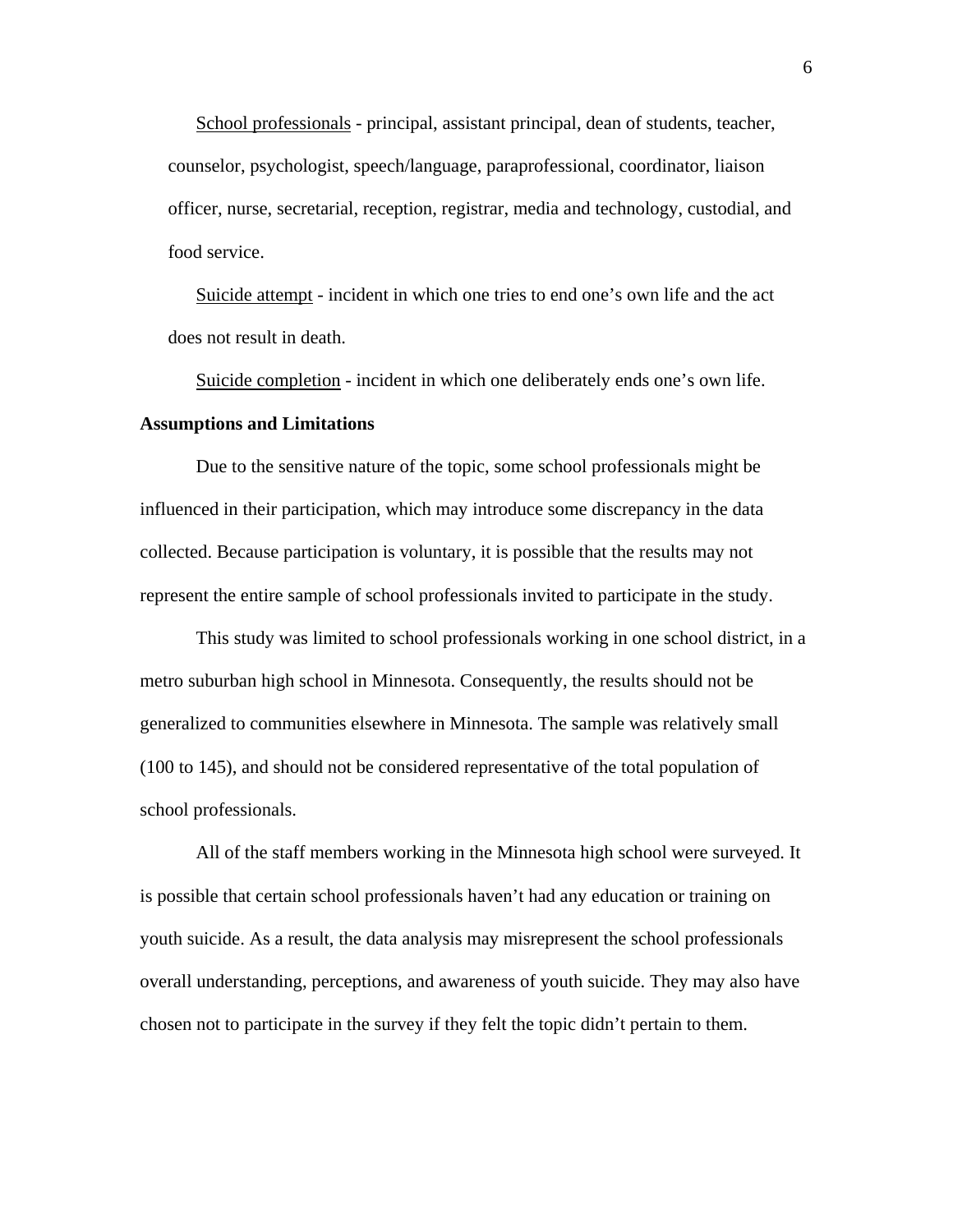#### **CHAPTER TWO**

#### **Literature Review**

## **Introduction**

This chapter will include a substantial amount of literature on the issue of adolescent suicide. It will outline adolescent development and stressors, risk factors, and the signs and symptoms of youth suicide. The researcher will also discuss common myths of suicide and how schools can educate students and school professionals regarding a comprehensive school suicide prevention program.

#### **Adolescent Development and Stressors**

Adolescence is a difficult time for most teenagers. It is a time of psychological, social, emotional, physical, and sexual changes. While growing up, adolescents experience strong feelings of confusion, self-doubt, pressure to succeed, future uncertainty, stress and other fears (Facts for Families, 1998). A combination of stress, cognitive immaturity, and lack of emotional bonding interact and overwhelm adolescents ability to cope and think clearly (Portes, Sandhu, & Longwell-Grice, 2002).

According to Erikson (cited in Portes, Sandhu, & Longwell-Grice, 2002, p. 806), "individuals attempt to resolve the issue of identity versus role confusion during the teenage years. Adolescents try to answer the question "Who am I?" so as to establish an identity in the sexual, social, ideological, and career domains." These experiences put considerable pressure on an adolescent's search for identity.

 The conflict of intimacy versus isolation is the predominant developmental issue in the early adult years. Teenagers are in search of friendship and love, which puts them at risk for rejection. The clinical literature, as stated by Portes, Sandhu, and Longwell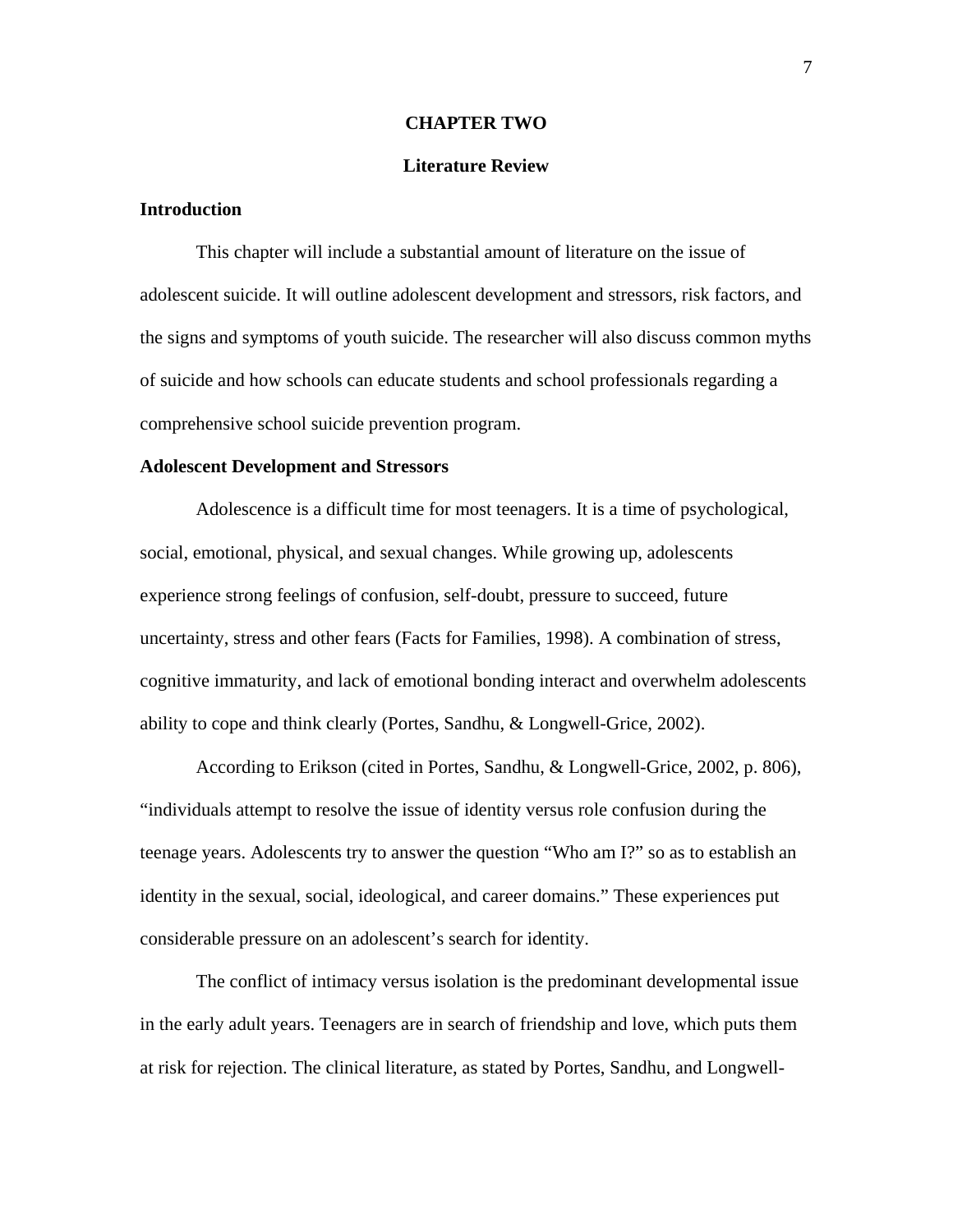Grice (2002, p. 807), "supports the view that the less successful adolescents and young adults are in establishing healthy identities and intimacy, the more at risk they are for self-destructive behaviors.

Portes, Sandhu, and Longwell-Grice (2002, p. 806) reported that "adolescents who had attempted suicide reported significantly more stress related to parents, lack of adult support outside the home, and sexual identity than did control groups."

Rigid families with unrealistic expectations repeatedly placed adolescents at-risk for developing difficulties with problem-solving skills and the ability to reason their way out of a crisis. Experts in the field (Portes, Sandhu, & Longwell-Grice, 2002, p. 807) found that "depression, hopelessness, helplessness, and loneliness were usually present in students who attempted suicide, with hopelessness the best predictor of more lethal behavior."

#### **Risk Factors**

Guetzloe (1991, n.p.) made an attempt "to identify situations, experiences, or characteristics that contributed to the likelihood that a student would complete suicide." The risk of suicide increases when a student has more than one of these factors. In addition to mental illness and behavior disorders, Guetzloe (1991, n.p.), reported that "suicide has been associated with demographic factors such as being between the ages of 15 and 24, being white or male, or having a history of attempted suicide."

The researcher grouped risk factors into the following categories: previous suicide attempts; mental disorders or co-occurring mental and alcohol or substance abuse disorder; families at risk; family history of suicide; stressful life event or loss; easy access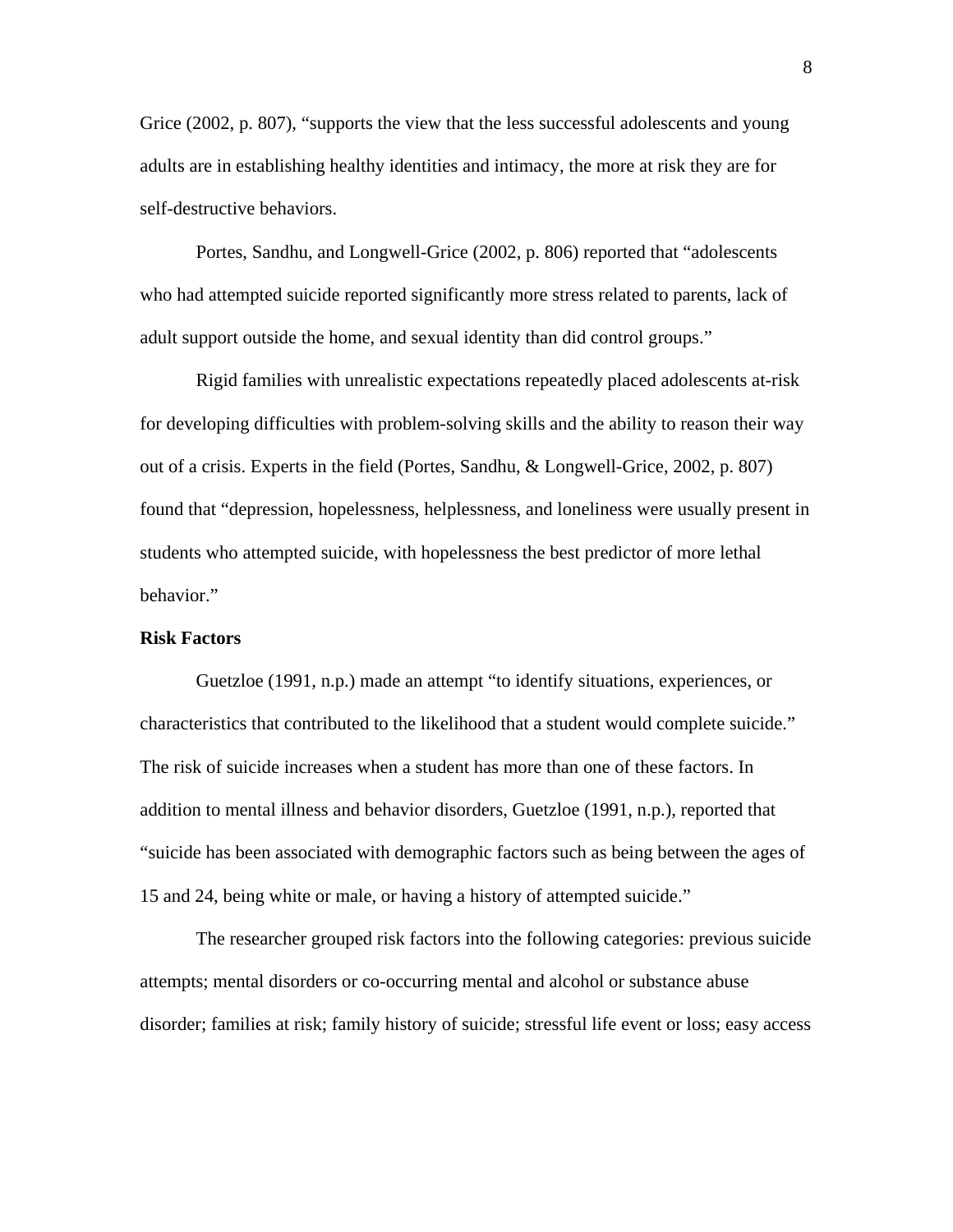to lethal methods, especially guns; exposure to the suicidal behavior of others; and biological conditions.

#### *Previous Suicide Attempts*

If youth have attempted suicide in the past, they are much more likely than other youth to attempt suicide again. According to the Center of Disease Control (2002, n.p.), "approximately a third of teenage suicide victims have made a previous suicide attempt." Teens in this high-risk group may remain at risk for about a year (Nelson & Galas, 1994).

#### *Mental Disorders and Alcohol and Drug Abuse*

The Center of Disease Control (2002, n.p.) confirmed that "over 90% of young people who complete suicide have a diagnosable mental or substance abuse disorder or both, and that the majority have a depressive illness. Almost half of teenagers who complete suicide have had a previous contact with a mental health professional." Among those who complete suicide, aggressive, disruptive, and impulsive behaviors are common in youth of both sexes.

Many adolescents attempt to reduce tension by getting involved in drugs or alcohol. Adolescents who are heavy users of alcohol or drugs will more likely complete the suicidal act (Portes, Sandhu, & Longwell-Grice, 2002). Drugs and alcohol impair a person's judgment and can cause them to lose control. Drugs cause depression after the initial high (Lewis, 1994).

#### *Families at Risk*

While some families that experience a suicide are close and caring, many others are not. Many families with members at-risk for suicide show specific and similar characteristics. There is usually a lack of communication, a poor relationship between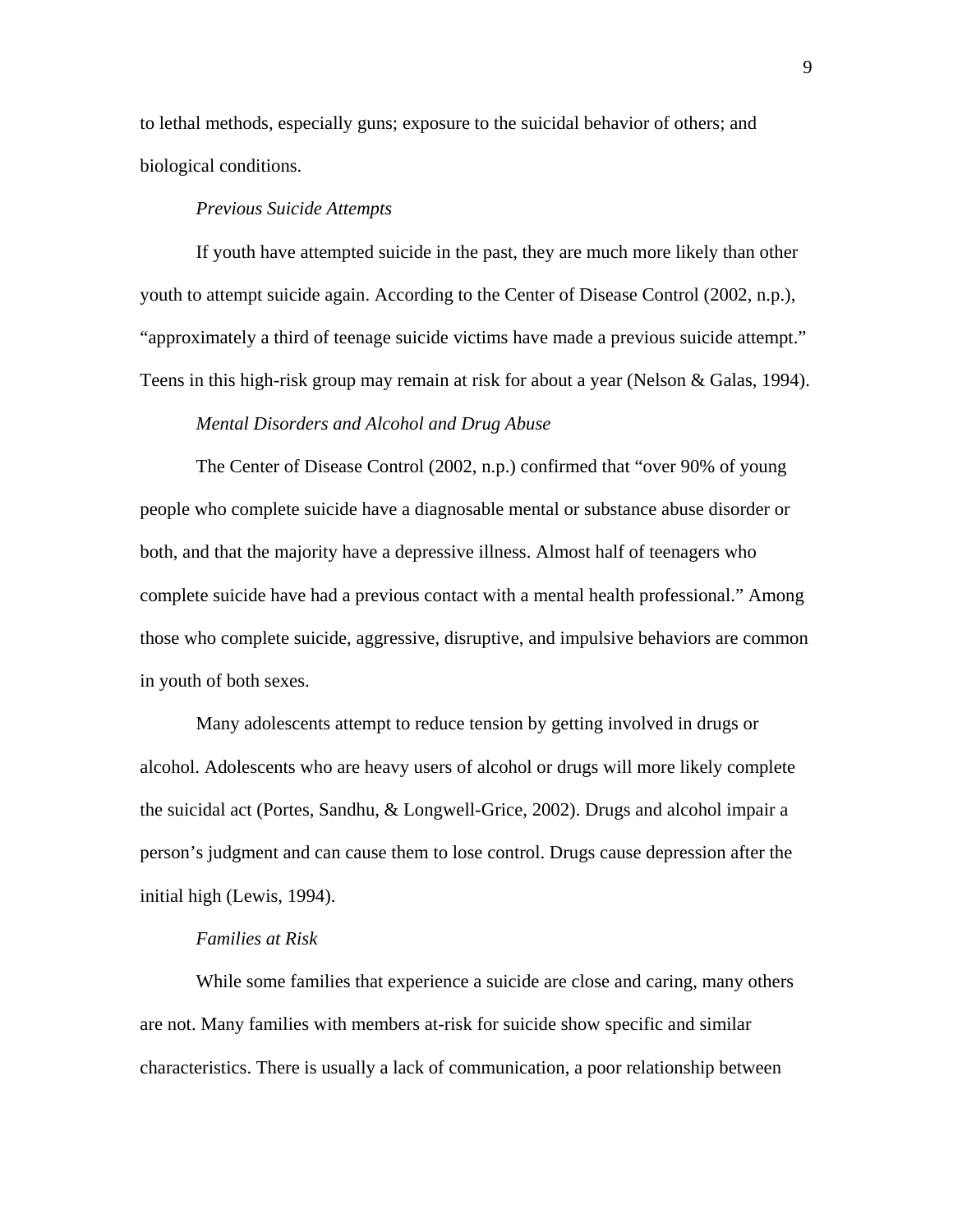parents, long-standing patterns of alcoholism or drug abuse, high parent expectations, and a family history of depression and suicide (Lewis, 1994).

#### *Family History of Suicide*

A high percentage of suicides and suicide attempters have had a family member who attempted or completed suicide. Imitation or genetics may be the cause of familial suicide. A genetic factor to suicide risk appears to be contributed by mental illnesses (Center of Disease Control, 2002). Such illnesses include major depression, bipolar disorder, schizophrenia, alcoholism, and substance abuse.

#### St*ressful Life Events or Loss*

A suicide and/or suicide attempt is often preceded by stressful life events. Such stressful life events include: getting into trouble at school or with law enforcement; fighting or breaking up with a boyfriend or girlfriend; and fighting with friends (Center of Disease Control, 2002).

Some psychological conditions, such as parental loss, family disruption, exposure to suicide, and unwanted pregnancy are additional factors (Guetzloe, 1991). Family stress often contributes to adolescent suicide. Divorce, a separation, and unemployment in a family increases the likelihood of a teenager having suicidal behaviors (Hahn, 1999).

#### *Easy Access to Lethal Methods*

As mentioned earlier, firearms are the most common method of suicide by youth. The Center of Disease Control (2002, n.p.) reported that "the most common location for the occurrence of firearm suicide by youth is in their own home, and there is a positive association between the accessibility and availability of firearms in the home and the risk for youth suicide."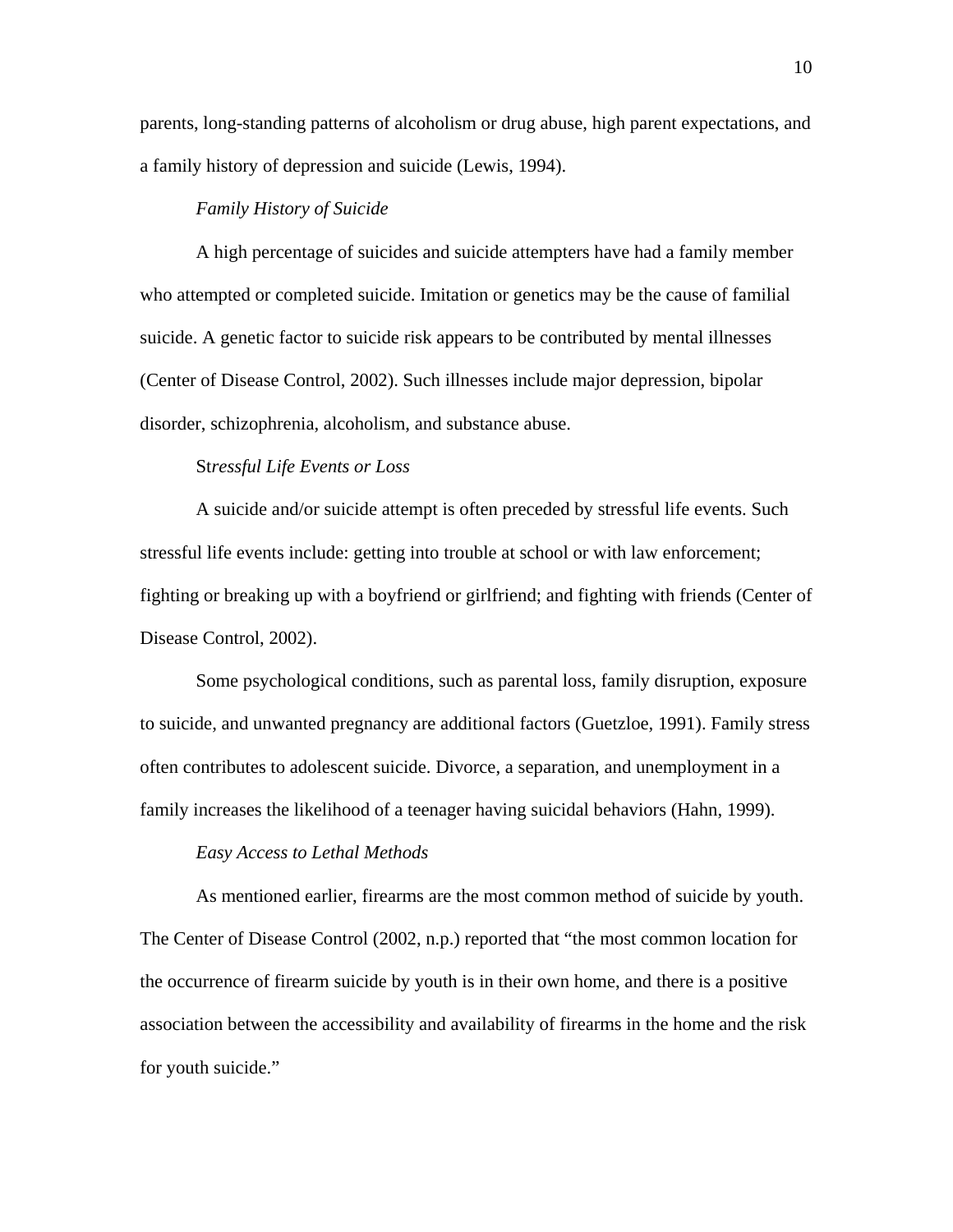#### *Exposure to Suicidal Behaviors of Others*

Vulnerable teens may be introduced to the idea of suicide by exposure to real or fictional accounts of suicide, including media coverage, such as the extensive reporting of a celebrity suicide, or the fictional representation of a suicide in a popular movie or television show.

According to The Center of Disease Control (2002, n.p.), "there is evidence of suicide clusters, that is, local epidemics of suicide that have a contagious influence." One person's death by suicide leads other young people to mimic suicides. This is for the most part an adolescent trend, and it occurs because teenagers are not only dramatic, but are very sensitive to actions by their peers (Lewis, 1994).

## *Biological Conditions*

Certain biological conditions have also been associated with suicide. These conditions include perinatal factors, decreases in levels of serotonin, and decreases in the secretion of growth hormone, among others (Guetzloe, 1991). The National Institute of Mental Health (2000, n.p.) has "learned that serotonin receptors in the brain increase their activity in persons with major depression and suicidality."

#### **Signs and Symptoms**

Suicidal thoughts, threats, and attempts often lead to a suicide. The most frequently observed warnings of potential suicide include: extreme changes in behavior; a previous suicide attempt; a suicidal threat or statement; and signs of depression (Guetzloe, 1991).

Adolescents may demonstrate school difficulties, may withdraw from social events, have negative or antisocial behavior, or may use alcohol or other drugs that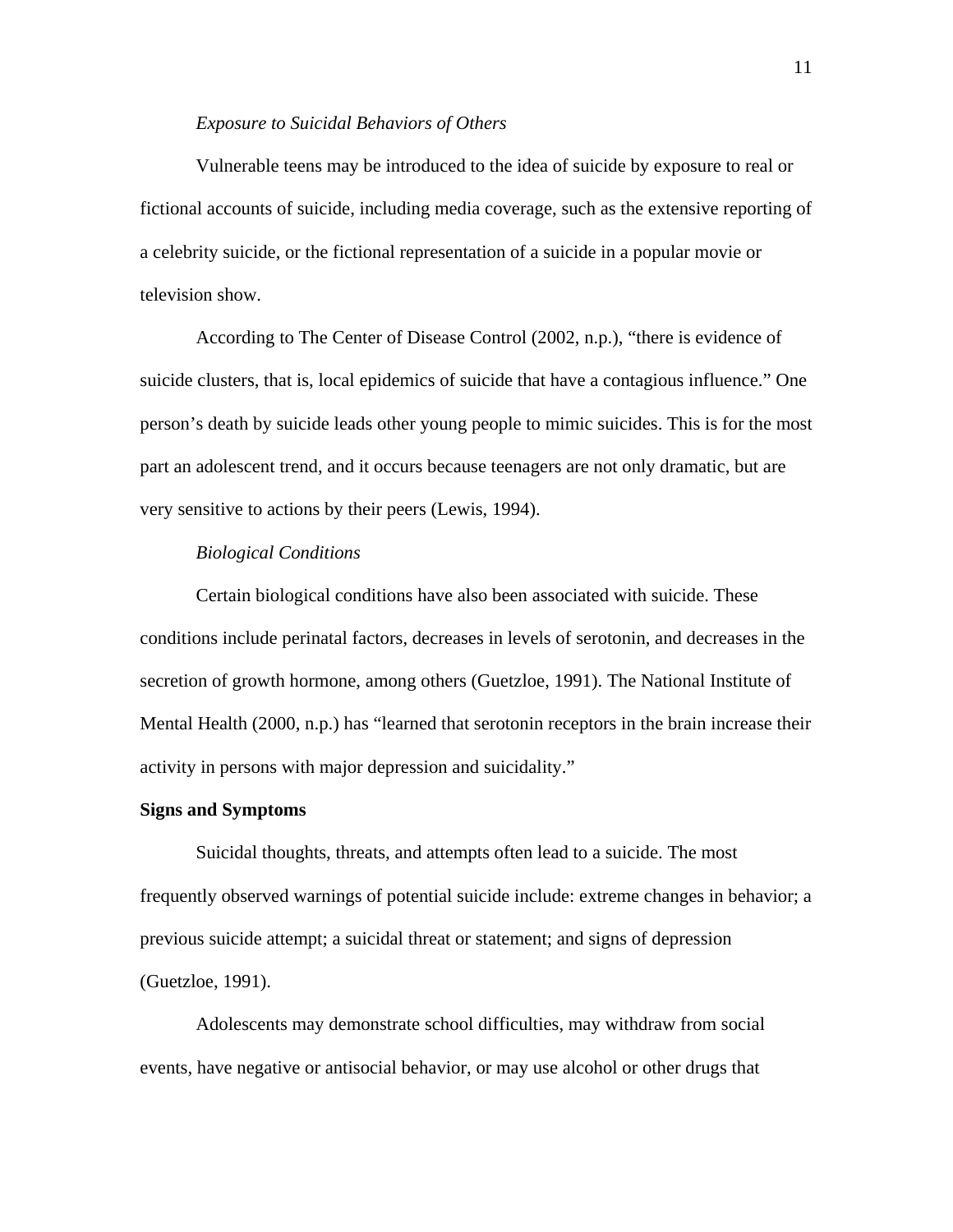contribute to suicidal behavior. They may express increased emotionality, and their moods may be impatient, irritable, hostile, or sullen. Personal appearance may not be given any attention. Refuse to cooperate in family events or wanting to leave home is often displayed in these teenagers. They may suffer from feeling misunderstood or not being accepted, or act very sensitive to rejection in love relationships (Guetzloe, 1991).

According to Poland and Lieberman (2003, n.p.), "depression (especially when combined with hopelessness), sudden happiness (especially when preceded by significant depression), a move toward social isolation, giving away personal possessions, and reduced interest in previously important activities are among the changes considered to be suicide warning signs." Previous behavior is a significant indicator of future behavior. Anyone with a history of suicidal behavior should be carefully observed for potential suicidal behavior (Poland & Lieberman, 2003).

According to Poland and Lieberman (2003, n.p.), "it has been estimated that up to 80% of all suicide victims have given some clues regarding their intentions. Both direct ("I want to kill myself") and indirect ("I wish I could fall asleep and never wake up") threats need to be taken seriously."

The more detailed the individual is about suicide, the greater the risk of suicidal behavior. The presence of a suicide note is a very significant sign of danger. As reported by Poland and Lieberman (2003, n.p.), "making funeral arrangements, writing a will, and/or giving away prized possessions may be warning signs of impending suicidal behavior. Excessive talking, drawing, reading and/or writing about death may suggest suicidal thinking."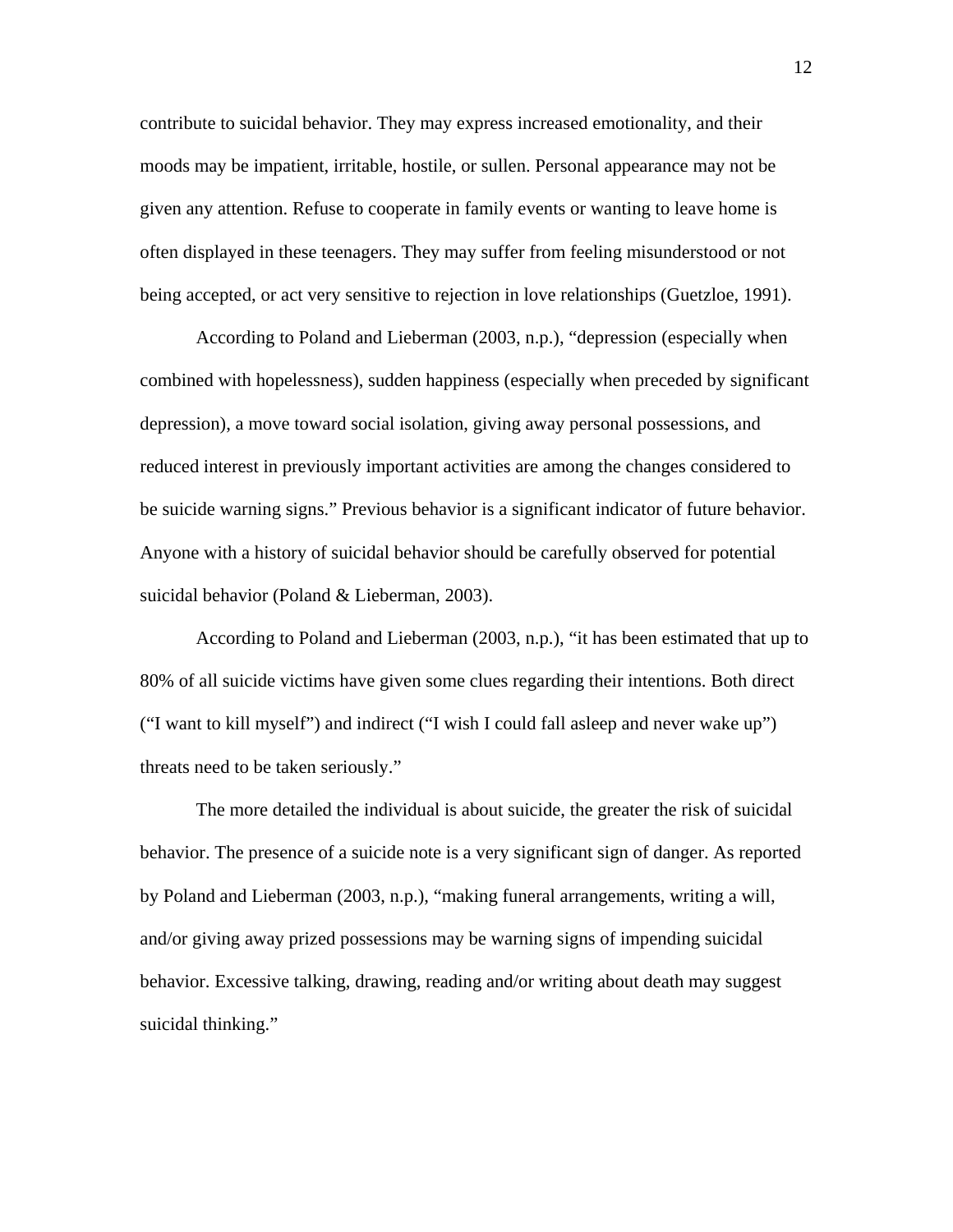Nelson and Galas (1994, p. 41) believed that "while we cannot pinpoint specific types of people who are suicidal, we do know that some young people are at higher risk for suicide because of the particular situations or problems they face." Following is a list of serious emotional indicators that a suicidal individual may display (Williams, 2002,

n.p.):

- unusual, improbable, bizarre beliefs;
- vague, abstract, rambling, disconnected or tangential ideas, incoherent;
- grand, over inflated ideas about self: think they are a powerful person;
- wide range of quickly changing extreme moods, contradictory, erratic, unpredictable, inconsistent;
- distorted, scattered;
- preoccupied, poor concentration;
- sees, hears or smells things others do not sense;
- use of persistent repetitive words or phrases;
- inappropriate silliness;
- lethargic;
- confused, indecisive
- magical, superstitious, bizarre thinking;
- believes thoughts are being "broadcast" aloud;
- hears voices commanding that something be done;
- thinks they are being watched, talked about, followed, plotted against, poisoned;
- believes thoughts are placed "in their head," or being controlled;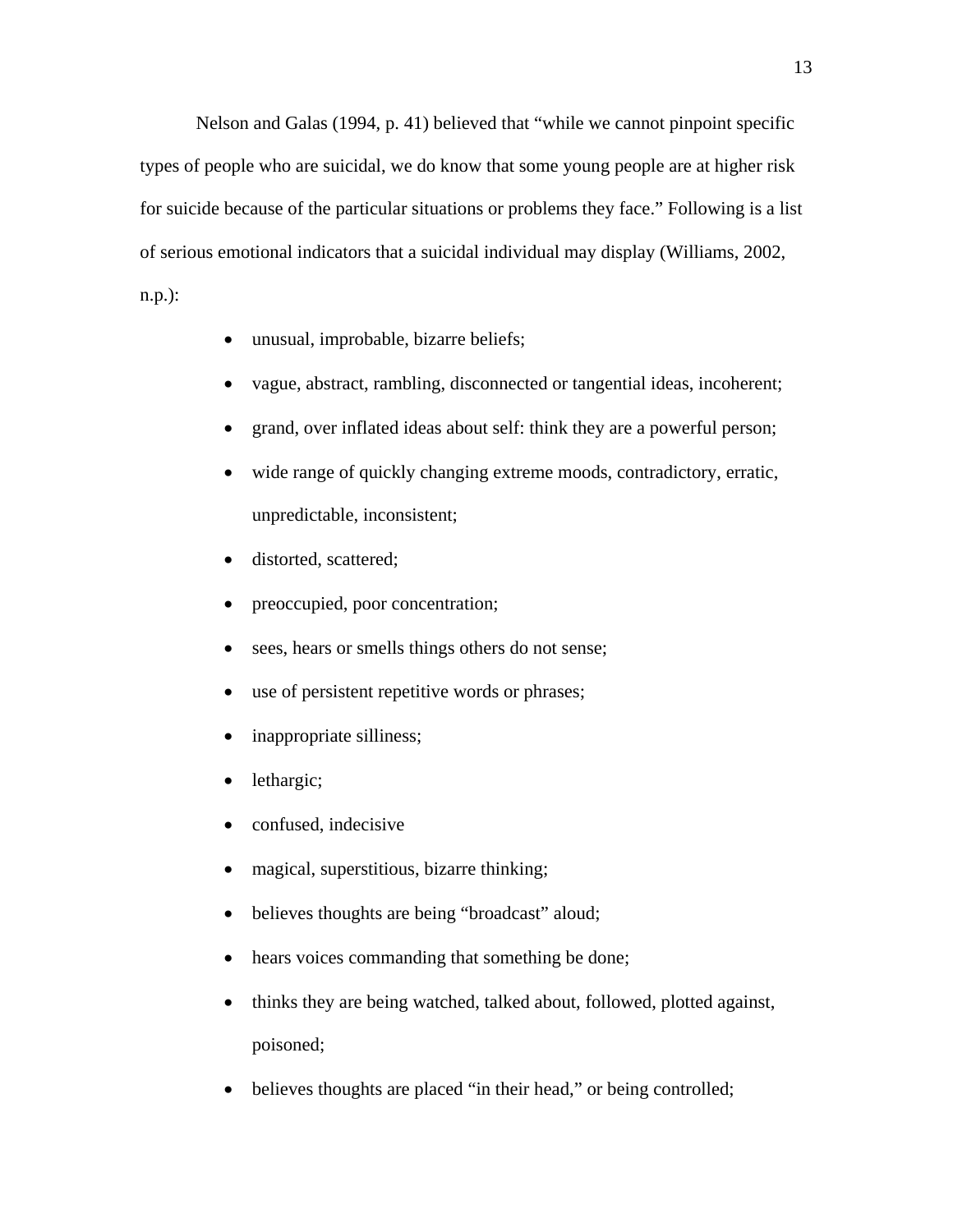- extreme jealousy, possessiveness;
- not leave their room, withdrawn, uncommunicative;
- find special, symbolic or ritualistic meaning in common things or events, or hidden motives in people;
- greatly distressed or bizarre body image or physical complaints.

According to Nelson and Galas (1994, p. 38), "teens who want to kill themselves often are angry with parents, teachers, or friends who have hurt or disappointed them." Normally their anger they feel towards others and oneself manifests itself into aggressive, rebellious, or disobedient ways (Nelson  $&$  Galas, 1994). The following list includes impulsiveness and manipulation indicators of suicidal individuals (Williams, 2002, n.p.):

- impulsive, not consider consequences;
- inconsiderate of others rights or feelings;
- alcohol/chemical abuse;
- superficial in relationships, "uses" others;
- fire setting;
- lying;
- stealing and shoplifting;
- broken promises;
- promiscuous, casual sex;
- threatened/actual injury to others;
- vandalism, damage to property, senseless destruction;
- charming, likeable;
- resentful of authorities;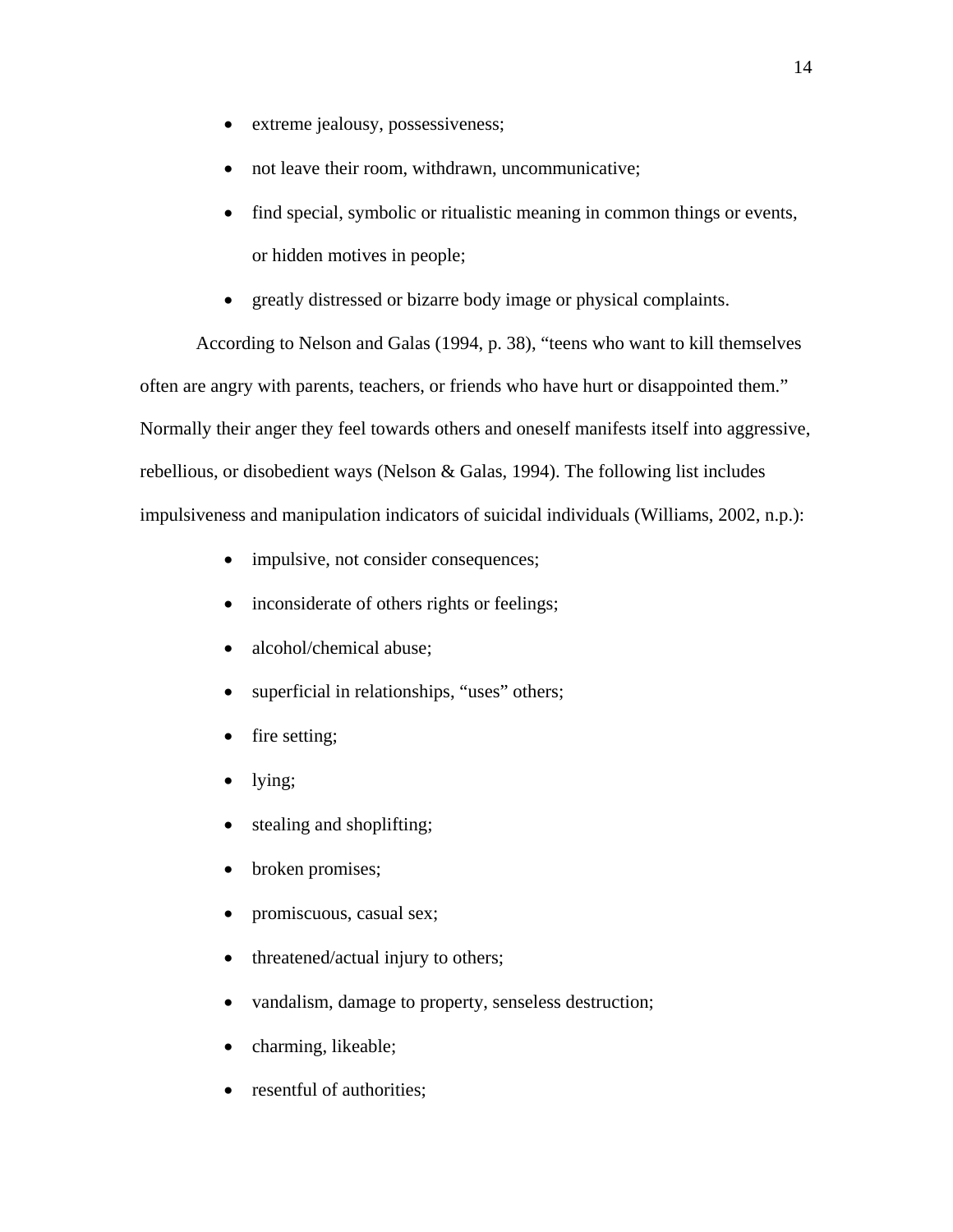- blames others;
- avoids authorities;
- repetition of problems and issues;
- takes "dares";
- untrustworthy, unreliable, undependable;
- little shame, guilt, remorse;
- little insight into self or responsibility;
- temper outbursts;
- extremely self-centered.

The majority of youth who are at high-risk can manage their every day stress if the rest of their lives are in order. All the stress and hardships combined may become too much to handle and can bring about suicidal thoughts (Nelson & Galas, 1994). The following list includes indicators of anxiety and tension in suicidal individuals (Williams, 2002, n.p.):

- excessive/compulsive (repeated" behaviors such as cleaning, hand washing, etc.);
- extreme, unrealistic fears (germs, being alone");
- worry, preoccupied thinking;
- recurrent thoughts they cannot get out of their minds;
- physical complaints;
- poor/distorted body image;
- possessive, jealous, demanding;
- confused, indecisive;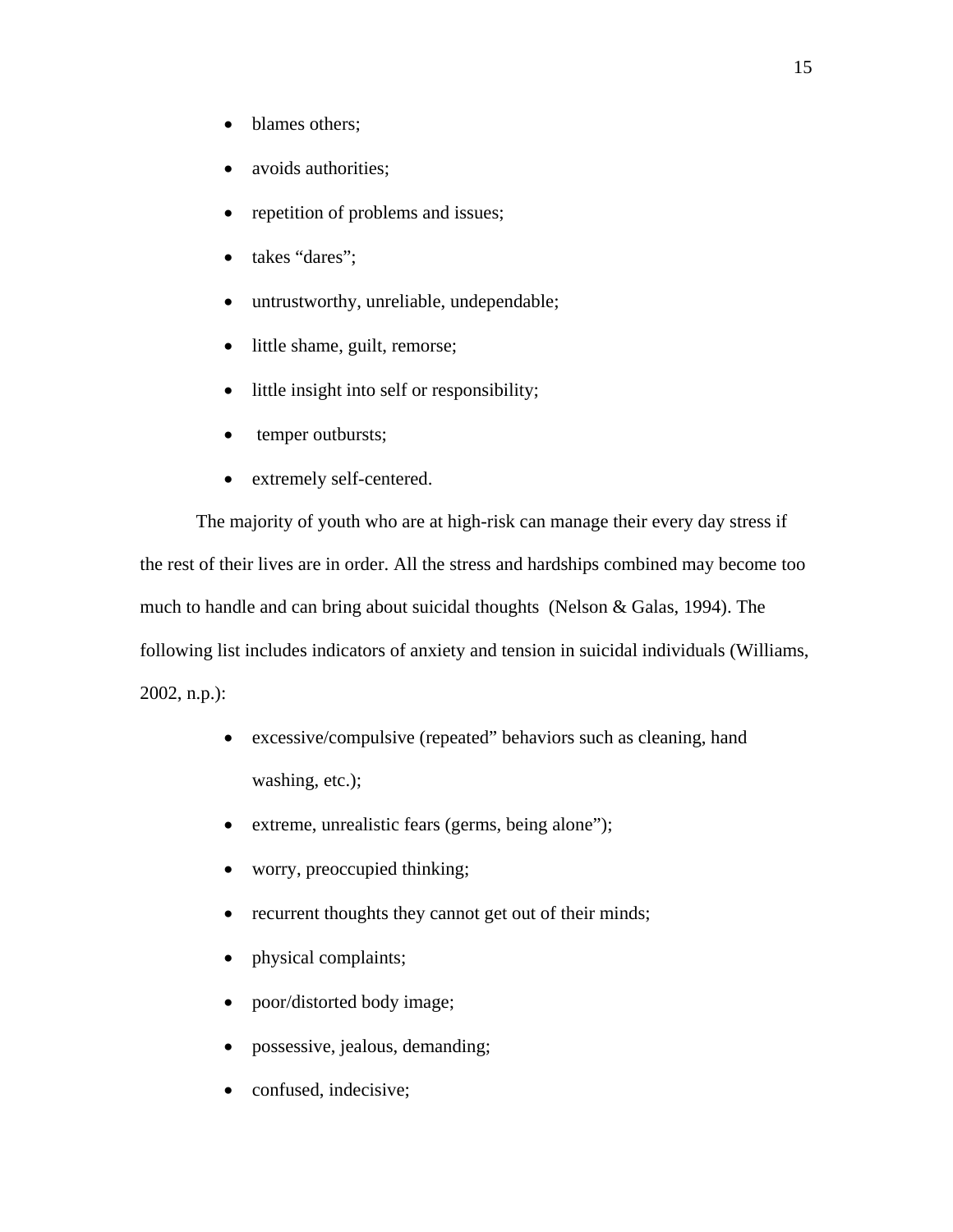- overly sensitive, fragile;
- asks many people for advice but unwilling to do anything to solve a problem;
- withdrawn, isolated, shy;
- helpless, dependent, few friends, passive;
- does not complete tasks, homework, not follow through;
- makes more promises than they can keep;
- overly responsible and overwhelmed;
- self-critical;
- threats to harm self;
- overly moralistic and rigid;
- over controlled, constricted, holding things in, inhibited;
- early morning waking, trouble sleeping;
- severe physical symptoms: weight loss/gain, fainting, etc;
- trembling, nervousness;
- self-induced vomiting, binge eating;
- over-exercise:
- abuse of laxatives, diuretics or other medication.

Adolescents under the influence of drugs account for approximately one-third of individuals who commit suicide. Most teens that have completed suicide or are likely to commit suicide are affected in some way by alcohol or other drugs (Nelson & Galas, 1994). The following list includes chemical abuse indicators in suicidal individuals (Williams, 2002, n.p.):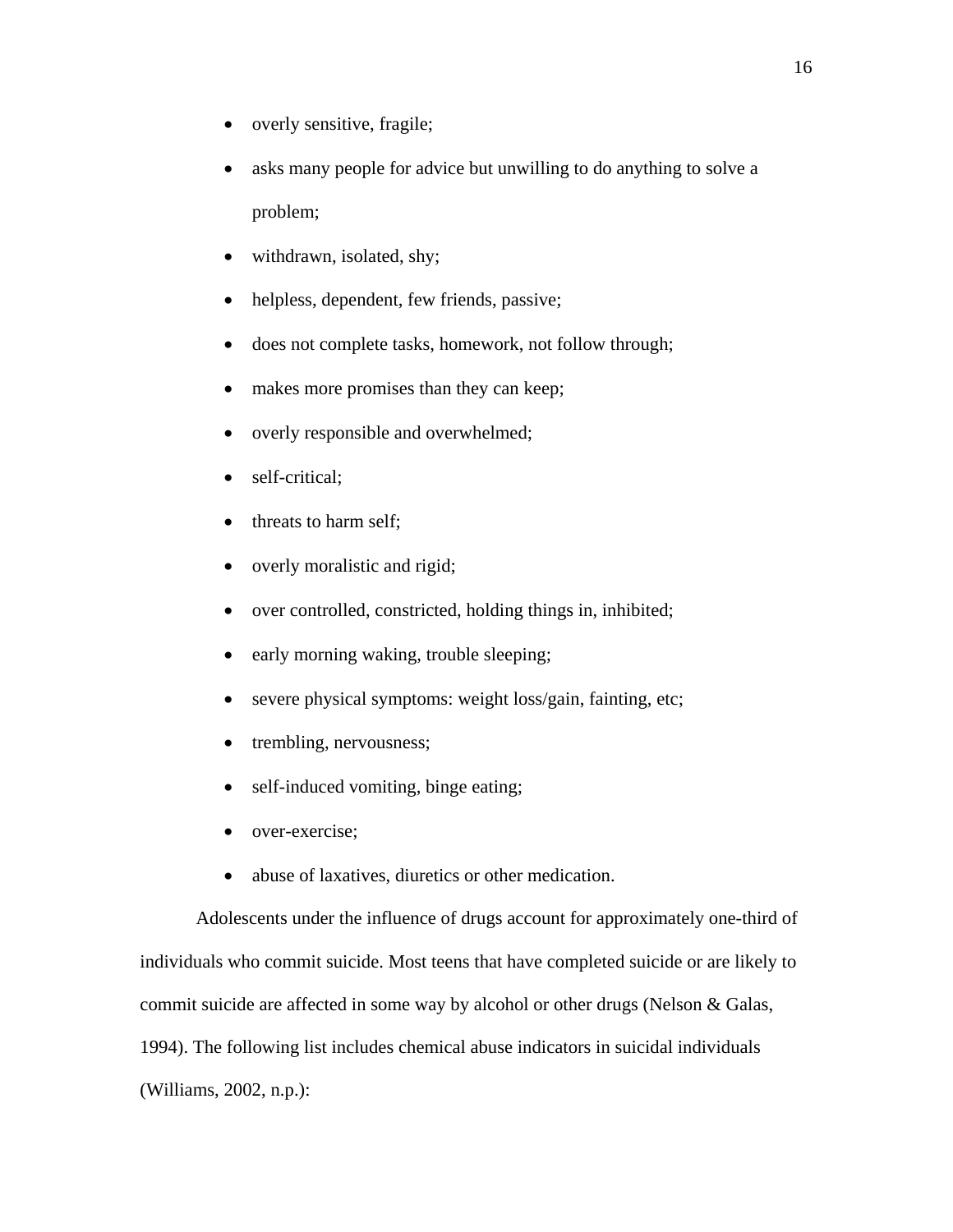- hangovers, feel bad, "shakes";
- missed work, classes, appointments;
- black-outs and poor memory;
- hiding drugs/alcohol;
- denial of use or extent of problems despite clear evidence to the contrary;
- use in spite of related physical problems;
- violent or labile (swinging) mood changes;
- legal problems related to use;
- accidents/driving/ operating machinery under the influence;
- talking exclusively and enthusiastically about chemicals and their benefits;
- indecision, illogical thinking;
- use throughout the day;
- binge use;
- unable to stop or reduce use;
- interference with relationships, loss of friends;
- broken promises not to use again.

## **Myths**

 There are many universally held misconceptions about suicide. Providing assistance for those who are at-risk is often halted by these myths. According to Americas Continuing Education Network (2003, n.p.), "by dispelling the myths, school professionals will be in a better position to identify those who are at-risk and to provide the help that is needed."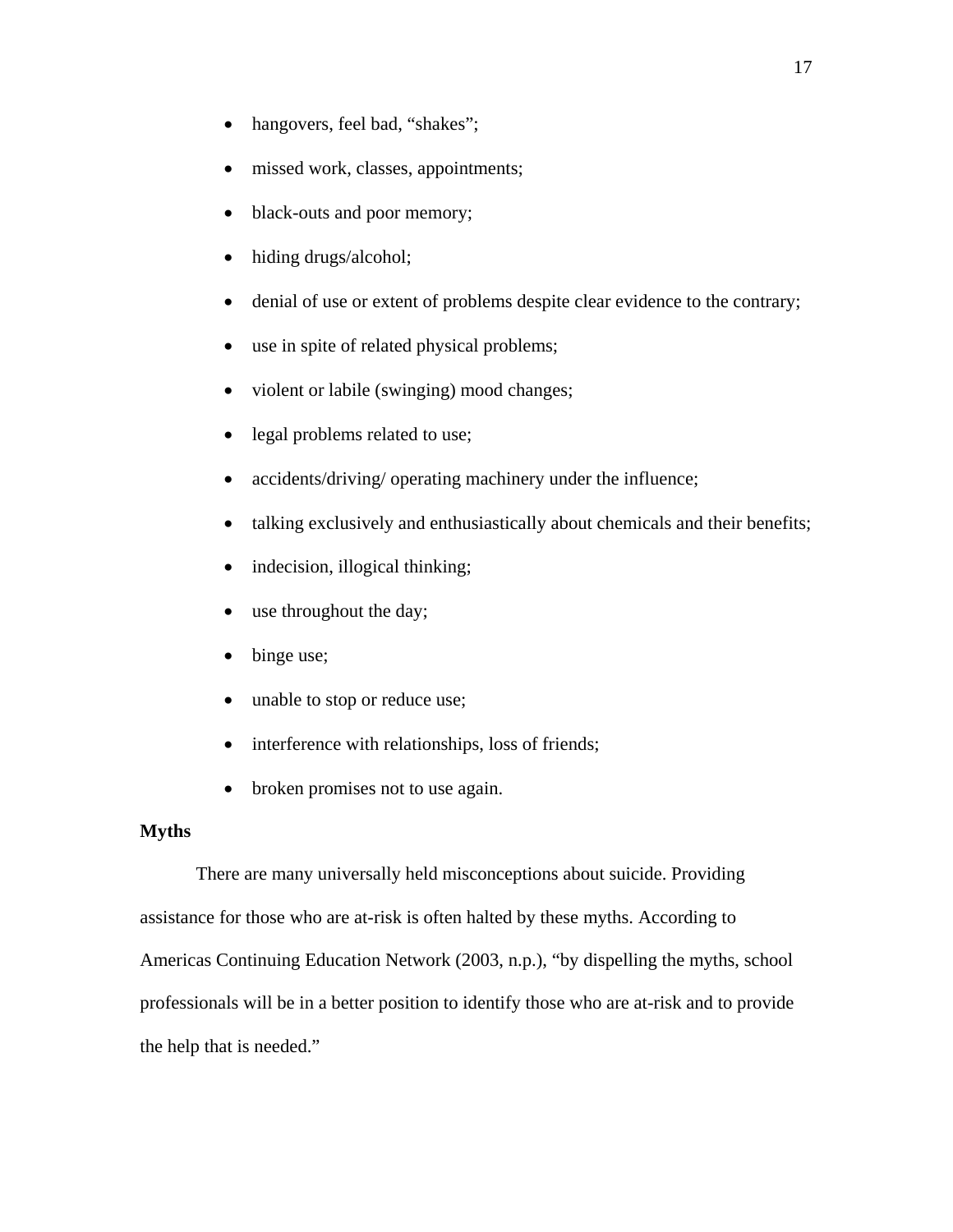Talking about suicide won't give teenagers ideas. Educators are often concerned that talking about suicide may fabricate the very behaviors education is designed to minimize. Experts in the field (Corr, Nabe, & Corr, 1997, p. 368) found that

it is not the exposure to knowledge about suicide or even the suicidal behavior of others that is crucial in itself, but actions that are perceived to legitimize lifethreatening behavior. Especially for adolescents, such education insists that suicide is a permanent solution to a temporary problem.

Exposure to suicide education creates resources for resolving problems in other ways and directs attention to the suffering that is common after an adolescent suicide. Corr, Nabe, and Corr (1997, p. 369) felt that "talking about suicide in a constructive educational format is far more likely to clear the air and minimize suicidal behavior than to suggest or encourage such behavior."

 People who talk about suicide commit suicide. According to Williams (2002, n.p.), "90% of all final attempters talk about it to at least one person. Adolescents who are ambivalent about ending their lives often attempt to communicate their need for help in some way or other." For example, individuals contemplating suicide may begin to give away prized possessions or verbalize vaguely about how their life would be better if they were no longer around. This implication is often overlooked because their message isn't recognized due to poor communication skills (Corr, Nabe, & Corr, 1997).

 No special types of people commit suicide. According to Americas Continuing Education Network (2003, n.p.), "everyone has the potential for suicide. The evidence is that predisposing conditions may lead to either attempted or completed suicides." It is unlikely that those who do not have depression, conduct disorder, substance abuse,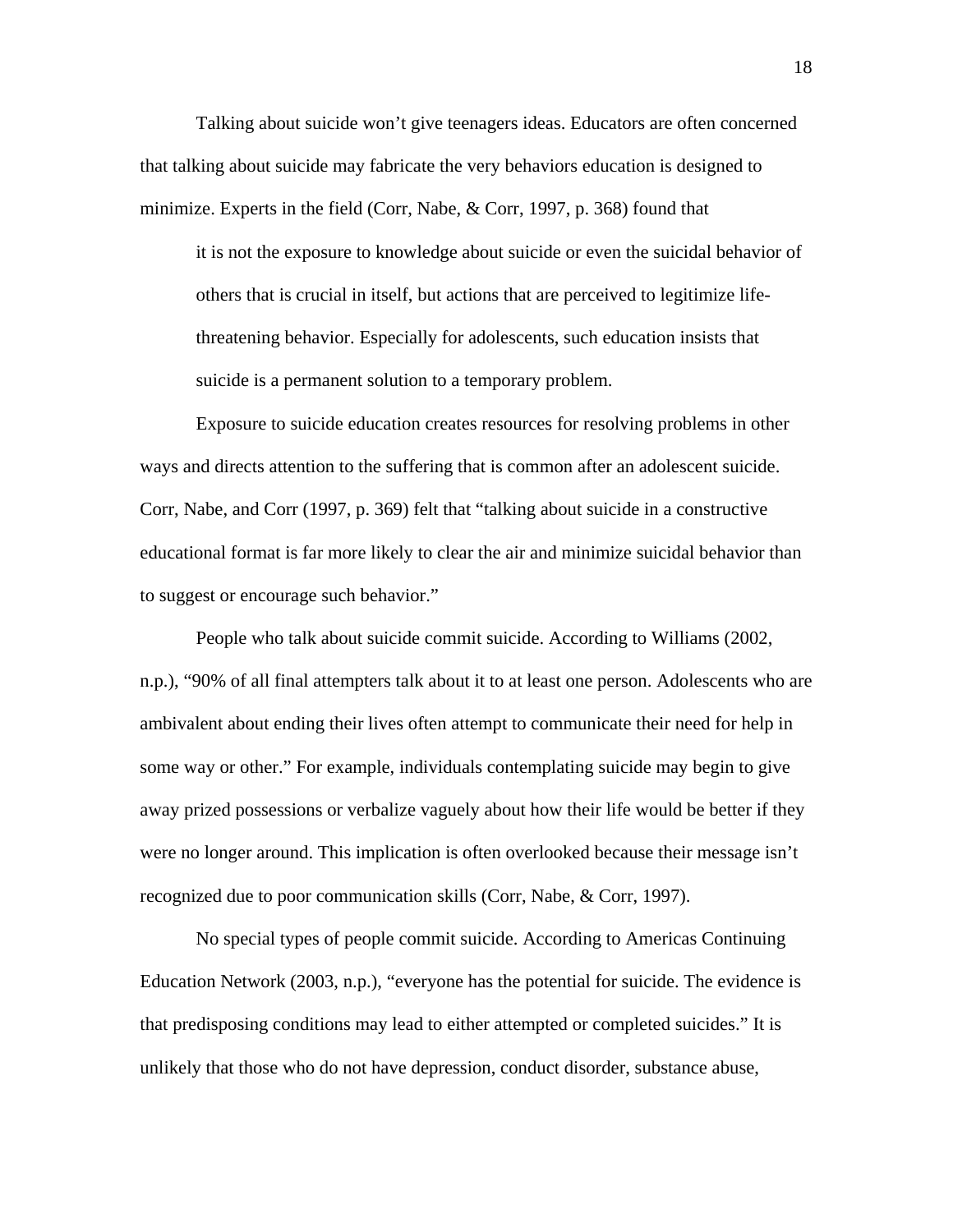emotional pain, or anger will complete suicide (Americas Continuing Education Network, 2003).

People are not suicidal most of their lives and it can be prevented. A suicidal crisis is very often temporary. If a person can get help, the desire to commit suicide may disappear. According to Williams (2002, n.p.), "80% of suicidal people ask for help and can be helped. Only 10% of suicides are people who mean to kill themselves and can't be stopped." Most young people are suicidal only once in their lives. As said by Nelson and Galas (1994, p. 25), "the truth is that most people are hazardous to themselves only for a brief period of time--24 to 72 hours." It is possible that they won't make another attempt on their lives if someone stops them from carrying out their plans and explains how to get help (Nelson & Galas, 1994).

Suicide is not just a way to get attention. According to Americas Continuing Education Network (2003, n.p.), "all suicide attempts should be treated as though the person has the intent to die. Do not dismiss a suicide attempt as simply being an attention-gaining device." The individual may have previously tried to get attention and, therefore, this attention is desired. The attention that they get might save their life (Americas Continuing Education Network, 2003).

#### **Comprehensive School Suicide Prevention Program**

Adolescents spend one-third of their day in a school setting. Therefore, schools are the ideal places for suicide prevention. Educators can offer consistent, direct contact opportunities with large populations of adolescents (King, 2001).

As indicated by Guetzloe (1991), a comprehensive school suicide prevention program should include procedures related to the three components: prevention for the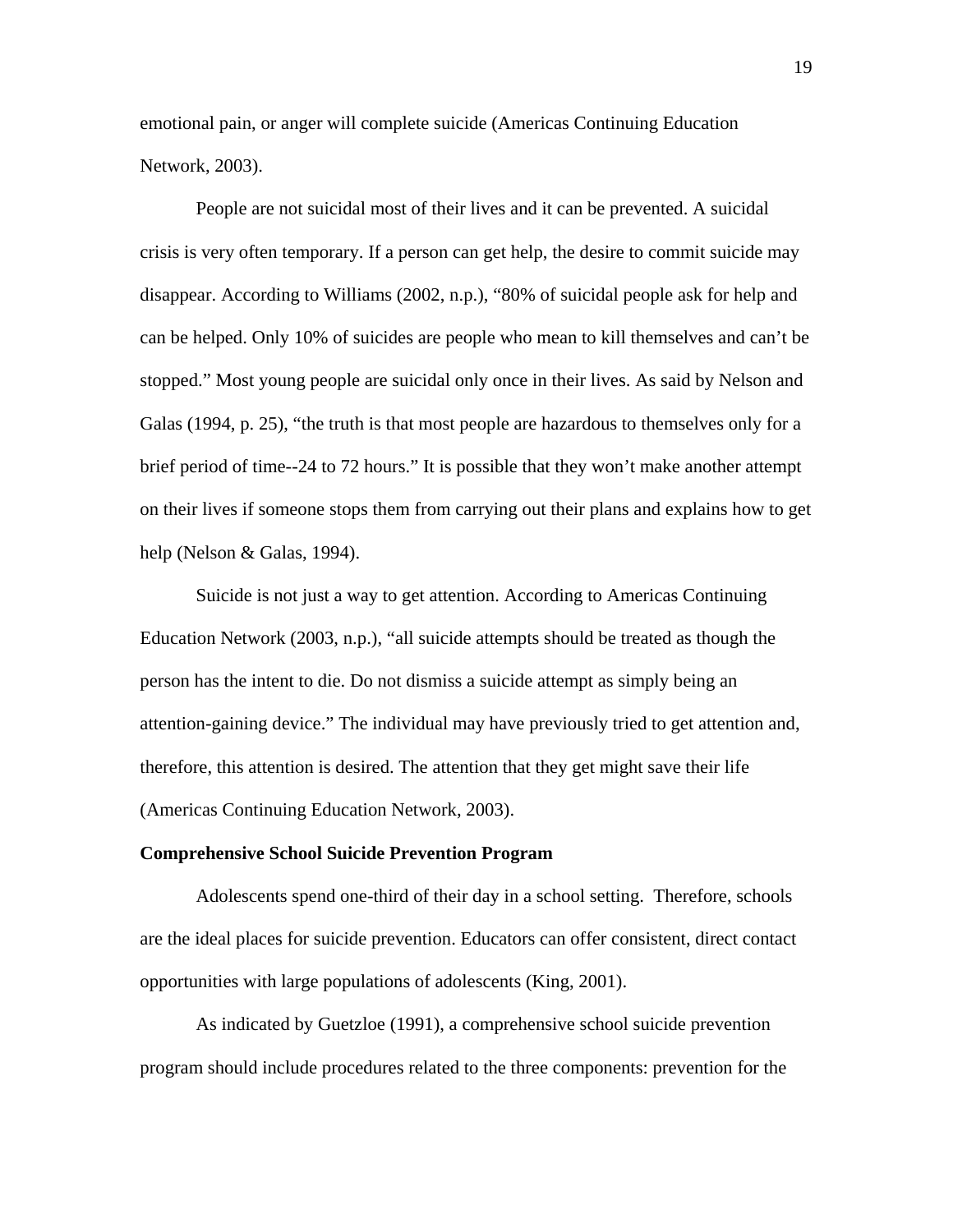aftermath of a suicide crisis, intervention for dealing with suicide attempts, threats, and ideation, and postvention to minimize trauma and reduce copycat suicides. This approach focuses on preventing suicide by describing and monitoring the problem, understanding the risk factors and causes of suicidal behavior, and implementing interventions and prevention strategies (King, 2001).

#### *Prevention*

 The goal of suicide prevention programs is to decrease student suicide thoughts, attempts, and completions. School programs and activities should focus on increasing staff and student awareness of suicide warning signs, risk factors, and the proper referral procedures. According to King (2001, p. 133), "prevention offers the most direct method for saving student lives from suicide and, therefore, should receive the most attention. All school staff should share responsibility for identifying and helping students in need."

An essential component of an effective school-based suicide prevention program identifies students at-risk for suicide. Therefore, school professionals' ability to recognize suicide warning signs and risk factors is crucial in the prevention phase. According to Guetzloe (1991, n.p.),

the primary role of all school personnel is to detect the signs of depression and potential suicide, to make immediate referrals to the contact person within the school, to notify parents, to secure assistance from school and community resources, and to assist as members of the support team in follow-up activity after a suicide threat or attempt.

While teachers and other staff members are not qualified to diagnose and treat suicidal adolescents, they should assist in recognizing students at risk and conveying that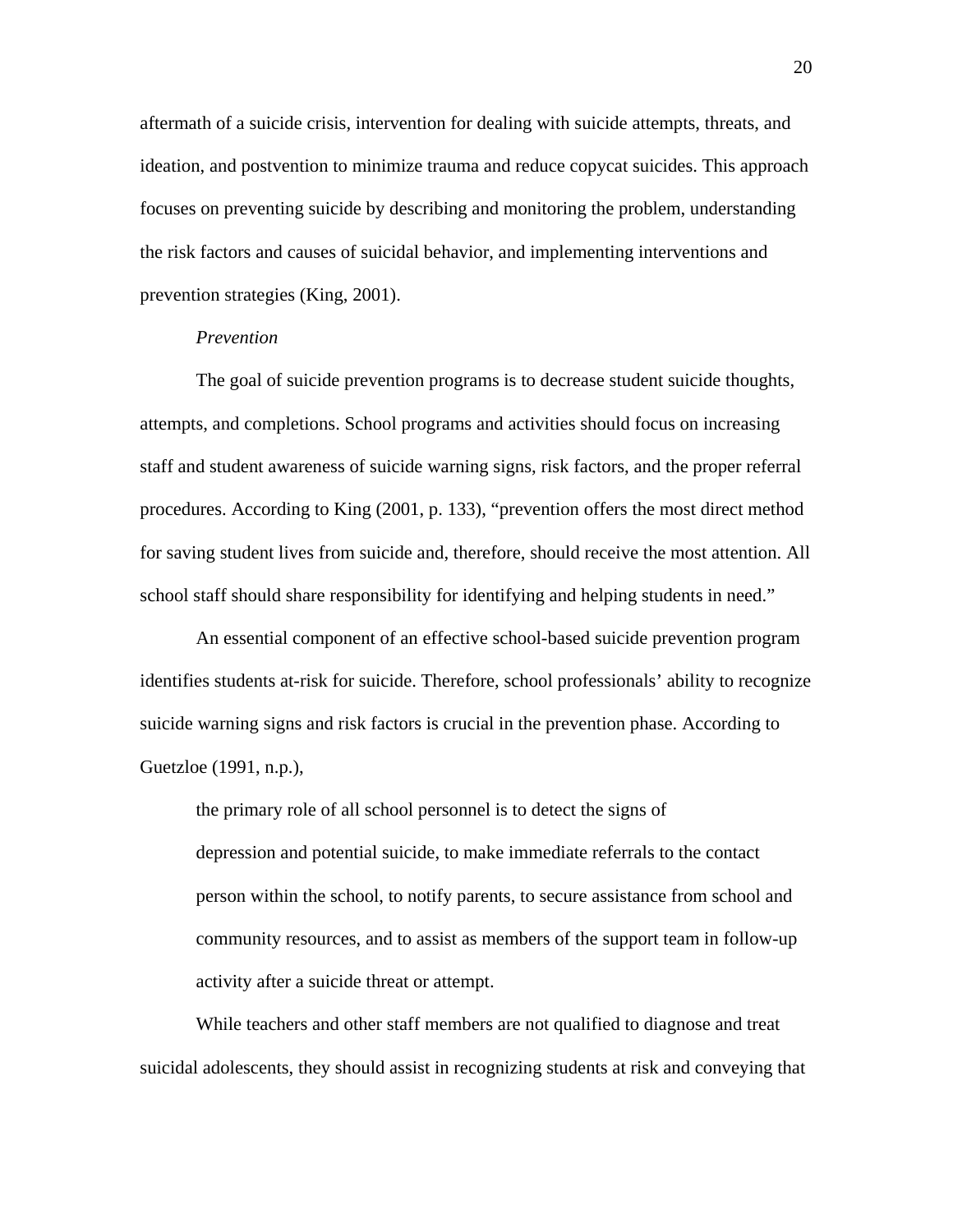information to school counselors or school psychologists. Suicide prevention training for school professionals can increase their awareness of suicide warning signs, knowledge of resources, and ability to make referrals (King, 2001).

According to King (2001, n.p.) "more than one-half of high school students report they would not feel comfortable talking to a school professional about a personal problem. Three out of four adolescents would first turn to a friend for help if they were contemplating suicide." Peer assistance programs should be implemented for that reason alone. Educating students about the warning signs of suicide and how to refer suicidal friends to school counselors is essential (King, 2001).

Parent involvement in their children's education is encouraged. When schools promote healthy relationships with parents, parents are more likely to support and cooperate with the programs schools offer. Consequently, it is the responsibility of the school to notify parents of all suicide prevention programs and inquire about their assistance in determining particular prevention activities (King, 2001).

Consistent with reviewed literature (Portes, Sandhu, & Longwell-Grice, 2002, p. 809), "awareness of the signs and symptoms of suicidal ideation should be priority in the schools and in the community. Teachers and family members can work in partnership with schools to intervene."

A complete suicide prevention program cannot completely operate without external support and resources. Schools should strive to form and sustain positive relationships with other community agencies. Providing school professionals readily available agencies and services to contact is most beneficial when a student suicide threat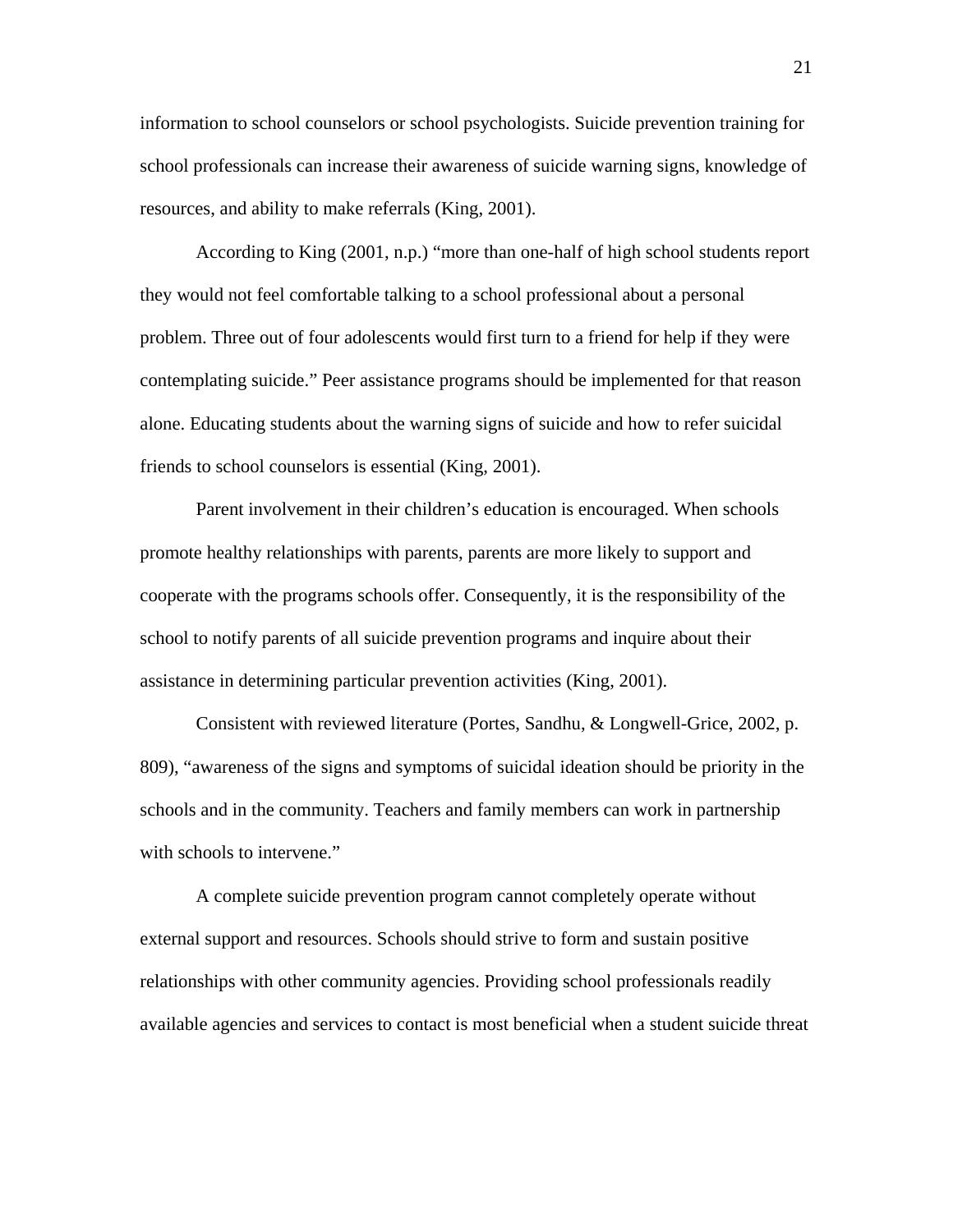or attempt is made. Such contacts should include hospital emergency, law enforcement, youth health services, and psychiatric facilities (King, 2001).

Every school should have a crisis intervention team implemented. This team should consist of a diverse group of school professionals such as the principal, counselor, teacher, and school nurse. A designated person and a backup leader are needed to ensure the presence of at least one team leader in the building at all times. This team should develop an organized school suicide intervention plan that specifically recognizes the procedures to be followed when a student threatens or attempts suicide (King, 2001).

According to Portes, Sandhu, and Longwell-Grice (2002, p. 809), "a family approach to intervention is especially important in light of recent evidence suggesting that parents may actually precipitate a child's suicide." Prevention programs work to help connect people and improve an individual's self-worth to reduce potential suicides. This support can be implemented in a supportive social setting, such as the school (Portes, Sandhu, & Longwell-Grice (2002).

#### *Intervention*

As indicated by Portes, Sandhu, and Longwell-Grice (2002, p. 809), "intervention, including screening, should begin early. Suicide intervention should begin at preadolescence." School suicide intervention refers to school professionals following specific procedures outlined in the suicide intervention plan. The crisis intervention plan should designate a team leader to supervise the situation and make certain that appropriate actions are taken. The goal of the intervention phase is to secure the surrounding area, maintain student safety, and refer the suicidal student to further appropriate services (King, 2001).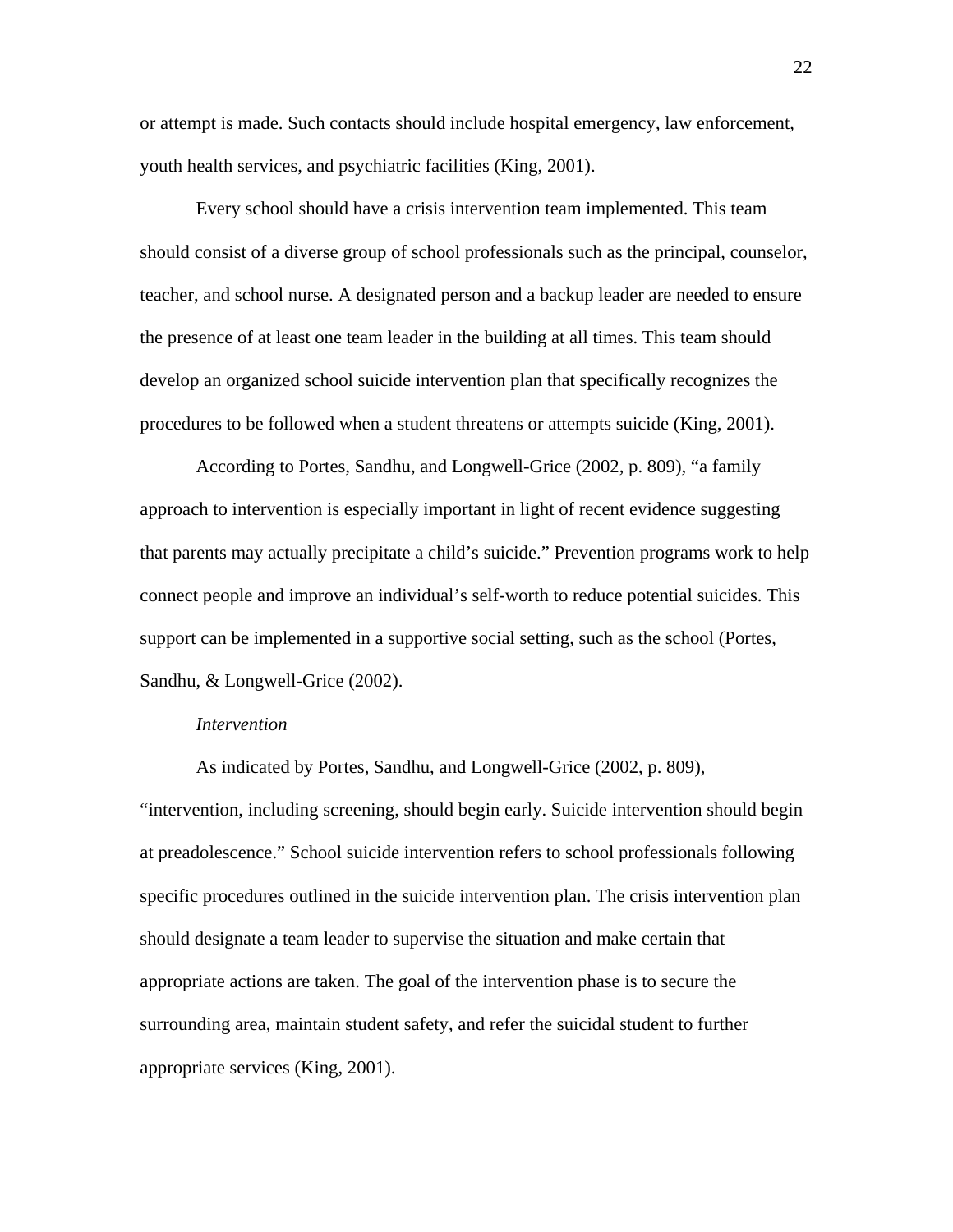According to King (2001, p. 135), "when a school professional encounters an adolescent who has expressed suicidal thoughts, the main objective is to prevent the act." A school professional should stay with the suicidal student at all times. King (2001, p. 135) stated that "at this time the school professionals should actively listen, ask questions for clarity, encourage the open expression of feelings, remain calm, be positive about life in general, help the youth gradually accept reality, and refrain from promising confidentiality or secrecy."

The school professional should accompany the youth to a prearranged, nonthreatening area away from others. A prearranged signal should be used to inform another adult about the situation. The signal will alert the crisis intervention team. The suicidal student should be asked if they have a specific plan, when the plan is to take place, and if they have access to lethal means to complete the plan (King, 2001).

According to King (2001, n.p.), "the school's suicide intervention program should anticipate three levels of risk: extreme risk situation, severe risk situation, and moderate risk situation." In the extreme risk situation, the student has a plan to harm him/herself and he/she know how he/she is going to actually complete the act of suicide (Poland  $\&$ Lieberman, 2003).

In the severe risk situation, the student has a detailed suicidal plan, but has no dangerous means of carrying out the act. However, the youth may have access to lethal means at home (King, 2001). At this level of risk, students should also be asked if they have ever tried to hurt themselves before (Poland & Lieberman, 2003).

In the moderate risk situation, the student has verbalized suicidal thoughts, but has no specific suicidal plan or dangerous instrument. Since the level of risk is so crucial in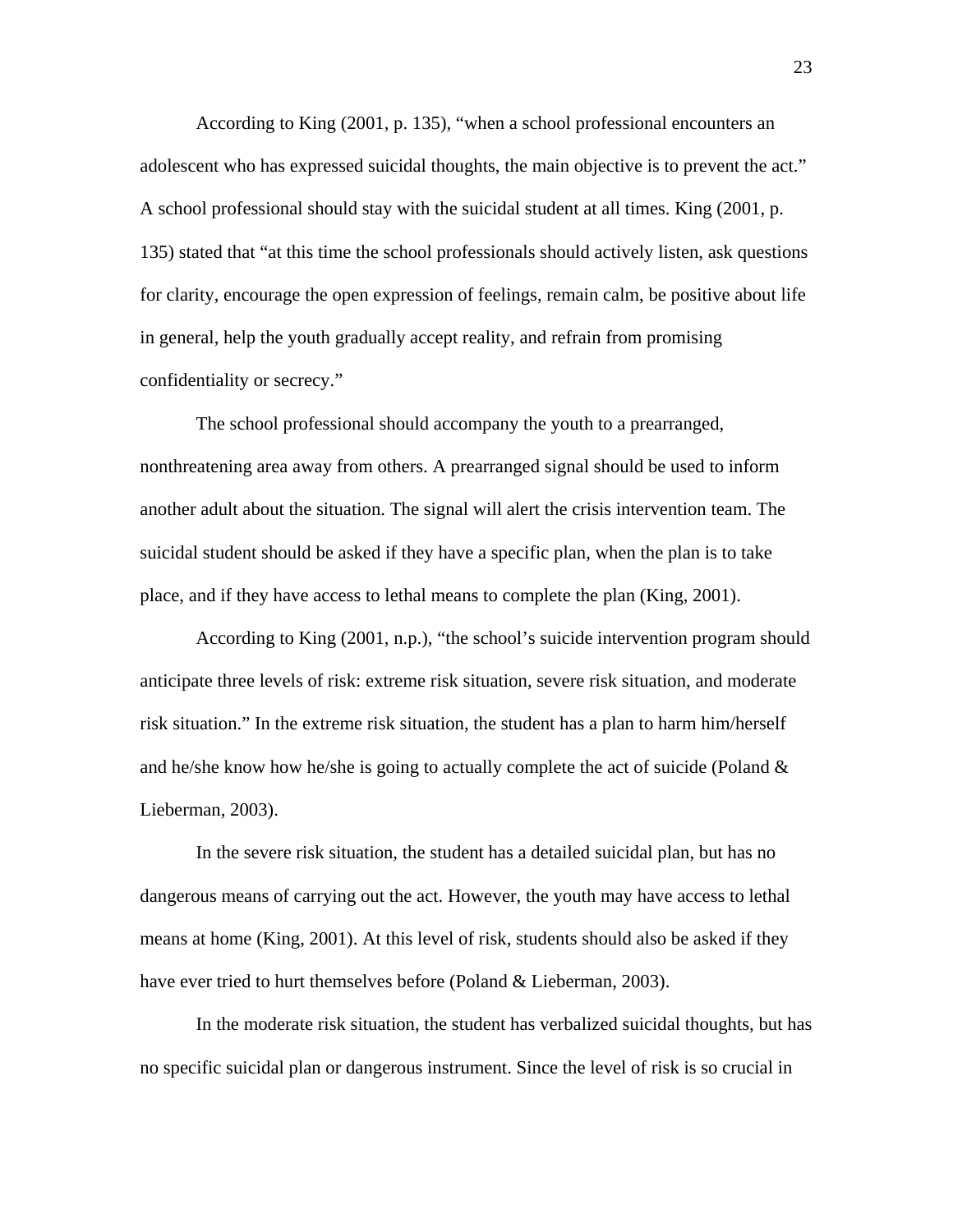determining the proper services the student needs, appropriate assessments are required (King, 2001). As indicated by King (2001, p. 136), "the school should determine whether emergency or short-term procedures were followed and whether long-term services were arranged. If not, the school should contact a child-protection agency or a community mental health agency for assistance."

Follow up on the intervention procedures should be debriefed by all staff involved in the incident. This process allows those involved an opportunity to sort out their feelings and concerns. The crisis intervention team should assess whether the prearranged strategies actually made the situation better or worse. Procedures can be upheld or modified based on their perceived effectiveness (King, 2001).

#### *Postvention*

Suicide postvention refers to strategies occurring after a student has threatened, attempted, or completed suicide. A completed suicide is a traumatic event for the survivors. According to King (2001, p. 136), "suicide clusters are well established among adolescents, so the school response to an actual suicide is crucial. The goal of postvention is to minimize the trauma to students and reduce the likelihood of copycat or further suicides." Postvention procedures are most effective and easily carried out when planned well in advance of any actual emergency (King, 2001).

Suicide postvention steps should include: responding promptly after the event (within 24 hours of the suicide); acting in a concerned and conservative manner; informing all staff and school board members of the event and action steps; having teachers announce the death of the student to their first class of the day; making counseling sites available throughout the school; avoiding any glorification of the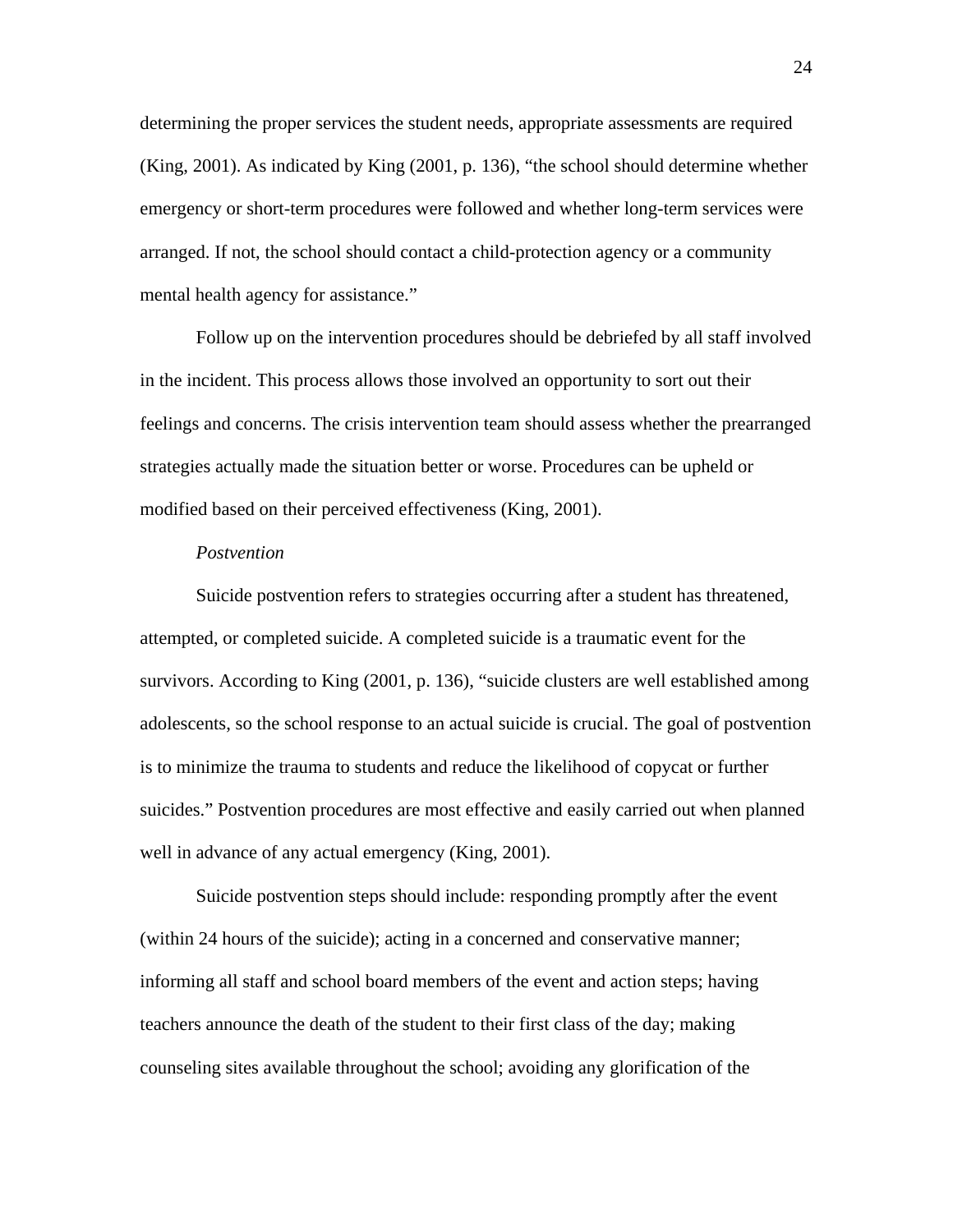suicide; assigning a school liaison to handle media inquiries, monitoring the school's ongoing emotional climate; and evaluating all postvention activities. As stated earlier, all school professionals should be aware of the school's postvention plan in managing the days following a student suicide or attempt (King, 2001).

All school professionals have a duty to report to parents, mental health agencies, or law enforcement. It's the school responsibility to anticipate that a student who is exhibiting the warning signs of suicide is at risk to take his/her own life. According to Poland and Lieberman (2003, n.p.) "courts have found school districts negligent in failing to notify parents that their child is known to be suicidal and in failing to take the appropriate steps to get help for the student."

#### **Summary**

 Comprehensive school suicide prevention programs should include prevention, intervention, and postvention components. This chapter outlined practical steps for incorporating each component within a school system. School professionals should know the specific components, benefits, and anticipated effects associated with a comprehensive school suicide prevention program. Ongoing training and evaluation of the suicide prevention plan is needed. In so doing, school professionals can remain aware of suicide prevention efforts, and crisis intervention team members can accurately assess effectiveness of the school's overall program (King, 2001).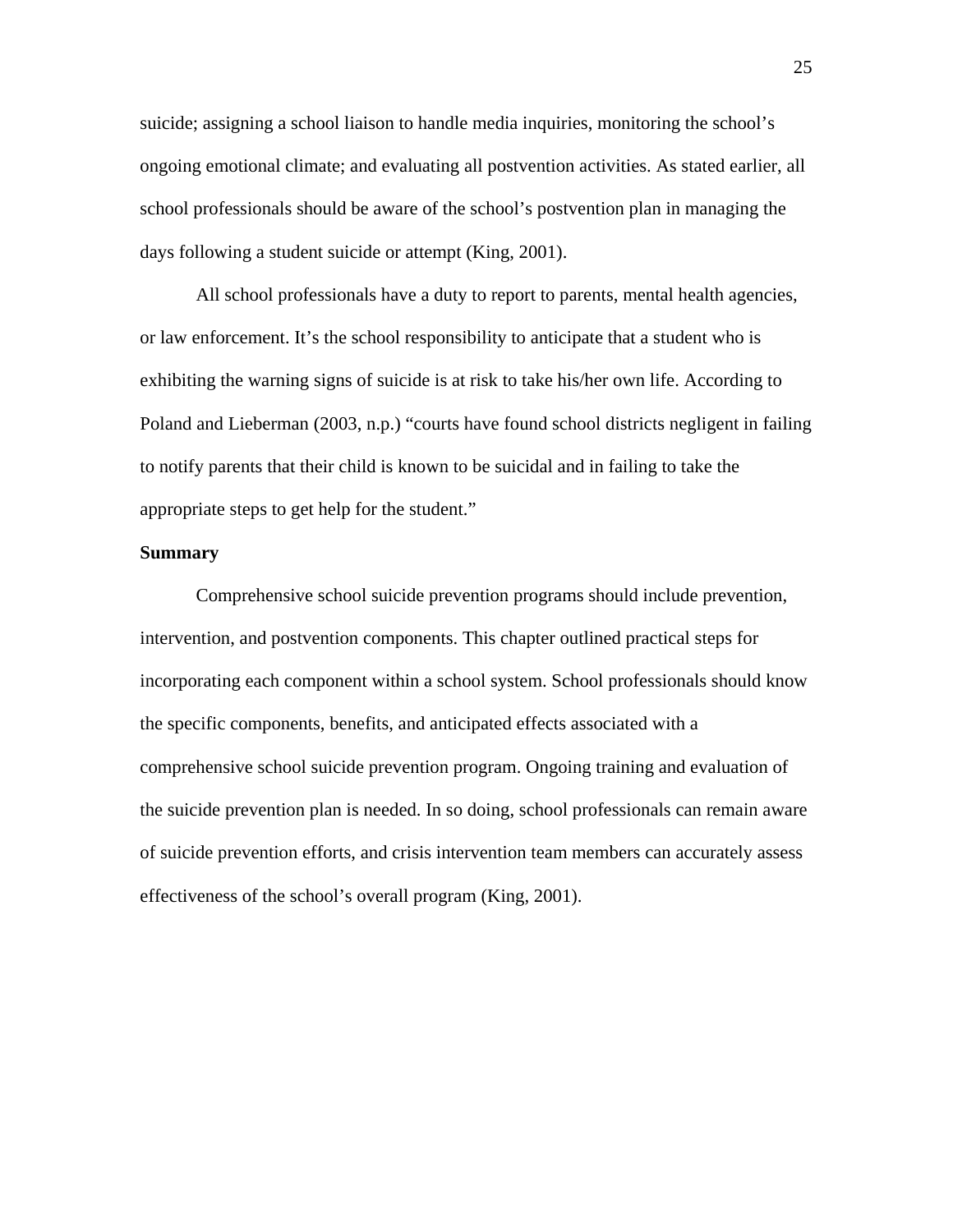#### **CHAPTER THREE**

#### **Methodology**

## **Introduction**

This chapter will describe the subjects in this study and how they were selected. The researcher will discuss the instrument used and how it was designed, how the data was collected and analyzed, and limitations apparent in the methodology.

#### **Subject Selection**

 School professionals working in a metro suburban Minnesota high school during December of 2003 and January of 2004, were chosen to participate in this survey. A total of 145 school professionals were asked to participate in the research study and 39 filled out the survey for this study.

#### **Instrumentation**

This survey was specifically designed for this study. The information for the survey came from examining literature and determining the critical aspects the researcher wanted to investigate. No measures of validity and reliability had been established on this instrument because it was designed for this specific study.

 The three-page survey consisted of nineteen statements and/or questions. The first five items addressed demographics in order to gain insight about the subjects' background information. The demographic items addressed in this survey included the subject's age, gender, highest educational level attained, job title, and the number of years working in the profession.

Questions six through nine addressed the subjects' level of suicide prevention and intervention awareness in the school setting. These questions addressed the following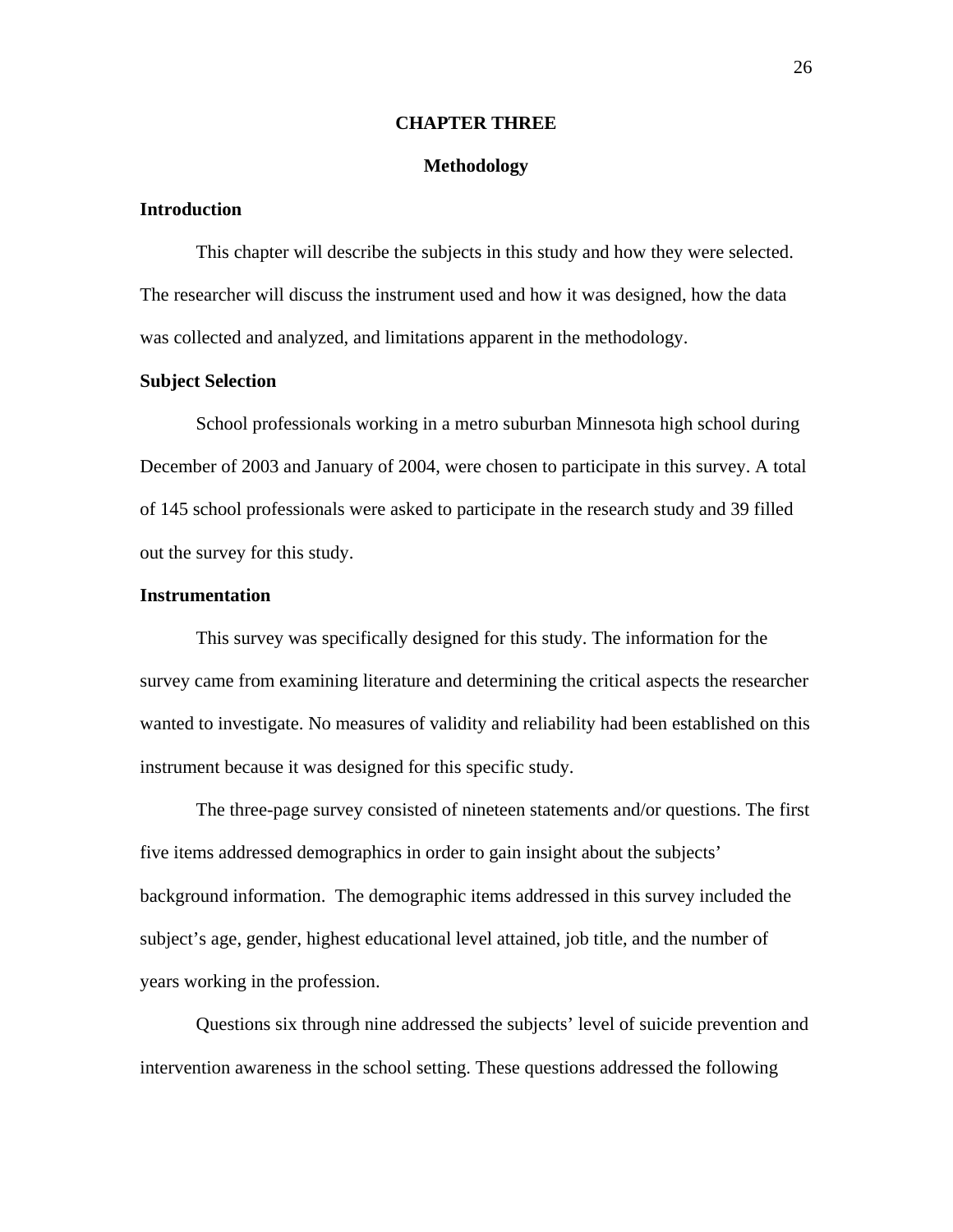questions: how much education or training on suicide prevention and/or intervention the subject had received; if the school had a crisis intervention team and if so, could they list who was on the team; if their school addressed suicide prevention in the curriculum and if so, what subject areas addressed the issue; and if they ever had a student address suicide issues to them.

Items ten through eighteen were statements used to measure the subject's opinions on a Likert scale of strongly disagree (1), disagree (2), neutral (3), agree (4), or strongly agree (5). The statements were designed to measure school professionals' understanding, perceptions, and awareness of youth suicide. The statements addressed risk factors, warning signs, and common myths about adolescent suicide.

The last question was an open-ended question about what the subjects thought the role of the school was in suicide prevention. The subjects had the opportunity at the end of the survey to include any additional comments if they felt it was necessary.

#### **Data Collection**

Data was collected through a survey distributed to metro suburban high school professionals in one school district in Minnesota. The surveys were brought to the staff lounge of the high school. The researcher then distributed surveys into each staff member's mailbox. The subjects were asked to return the surveys into a box located in the school staff lounge within two weeks from which they received the survey. The researcher then went back to the school to pick up the box of completed surveys. Out of the 145 surveys distributed in the Minnesota high school, 15 surveys were filled out and returned.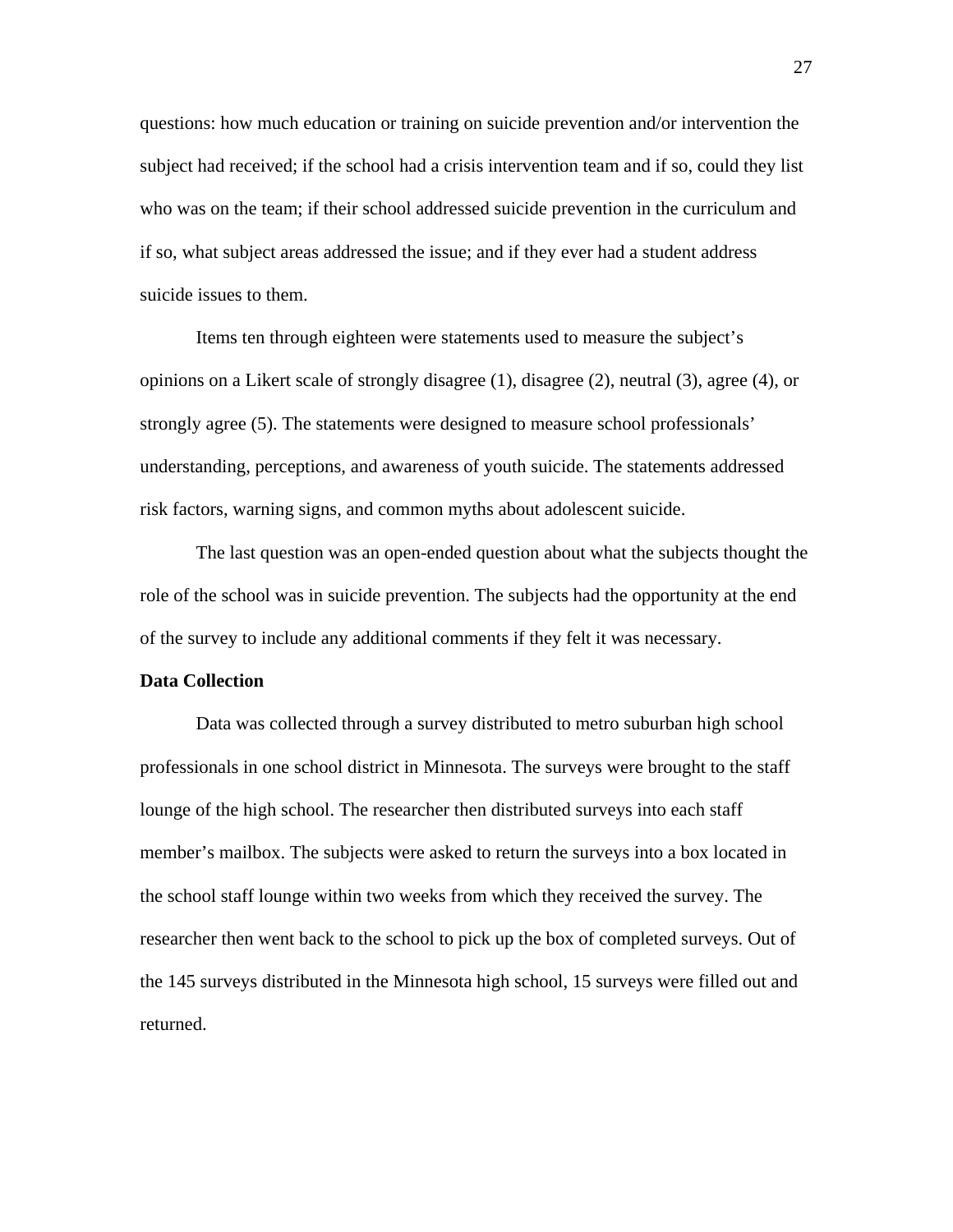The researcher then distributed a reminder note in each school professionals' mailbox to prompt them to fill out a survey if they hadn't yet done so. An all staff email was also sent out to remind staff members to pick up a survey and fill it out. Extra surveys were placed in the staff lounge if subject's had misplaced their survey. Participants were asked to return the surveys into a box located in the staff lounge of the high school.

The researcher went back to the high school to pick up the box of completed surveys. Twenty-four more surveys were filled out the second time they were collected. A total of 39 surveys were used to measure public school professionals' understanding, perceptions, and awareness of youth suicide in a metro suburban high school in Minnesota.

#### **Data Analysis**

 Ordinal, nominal, and ratio scales of measurement were used in the survey. The researcher completed the data analysis on the survey. Frequencies, percentages, and valid percentages were used on all scales. A crosstabulation of frequencies and percentages were determined for research questions two and three. The mode and range of scores were used for all items.

#### **Limitations**

Because of the sensitive nature of the topic, some school professionals might have been influenced in their participation. All of the staff members working in the Minnesota high school had the opportunity to fill out the survey. Because participation was voluntary, the researcher had a low return rate. The results do not represent the entire sample of school professionals invited to participate in the study. This study was limited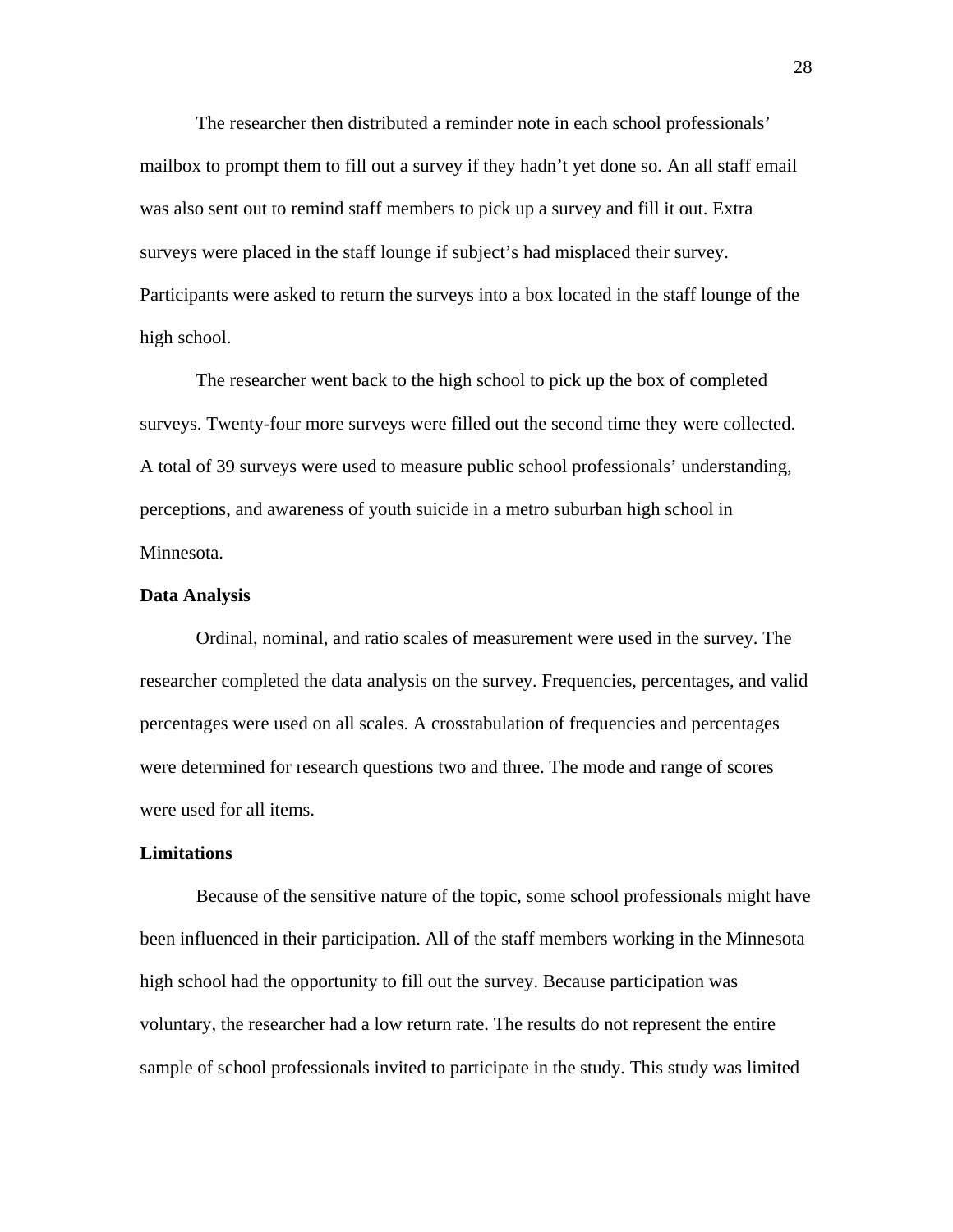to school professionals working in one school district, in a metro suburban high school in Minnesota. Consequently, the results can not be generalized to communities elsewhere in Minnesota.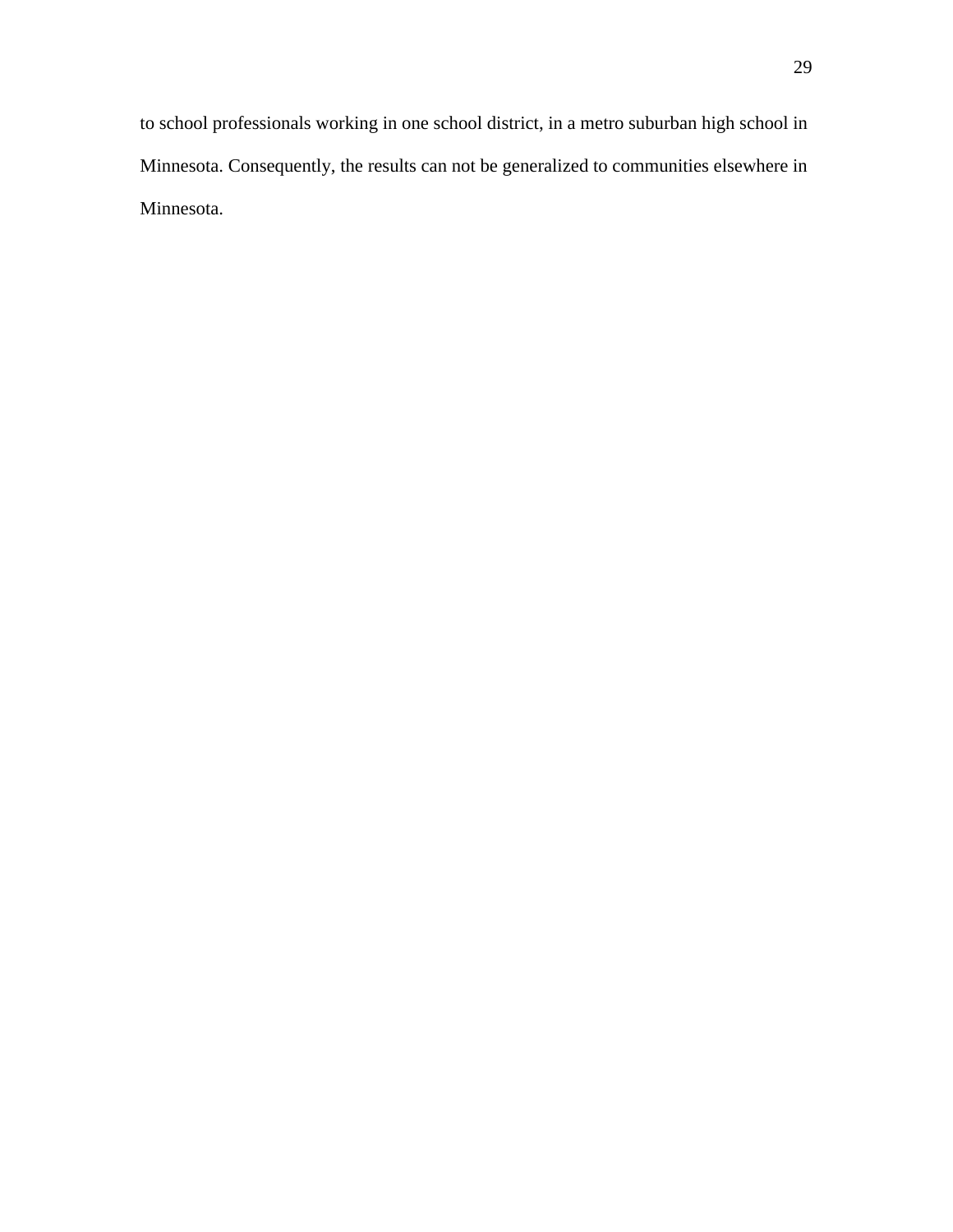#### **CHAPTER FOUR**

#### **Results**

## **Introduction**

The purpose of this study was to measure public school professionals understanding, perceptions, and awareness of youth suicide in a metro suburban high school in Minnesota. Data was collected through a survey distributed to the high school professionals.

This chapter will include demographic information about the subjects who participated in the study and will answer the research questions: do the school professionals' understand suicide among the youth population; what are the school professionals' perceptions of youth suicide; and are secondary school professionals' aware of youth suicide?

#### **Demographic Information**

There were 145 surveys distributed to school professionals' in a metro suburban high school in Minnesota during December of 2003 and January of 2004. There were 39 returned surveys. This resulted in a return rate of 26.9%.

The three-page survey consisted of nineteen statements and/or questions. The first five items addressed demographic information in order to gain insight about the subjects' background information. The demographic items addressed in this survey included the subject's age, gender, highest educational level attained, job title, and the number of years working in the profession.

Item 1 asked participant's to respond to an age category that pertained to them. Of the 39 participants, 10 were aged 20 to 30 years old (25.6%), 5 were 31 to 40 (12.8%), 11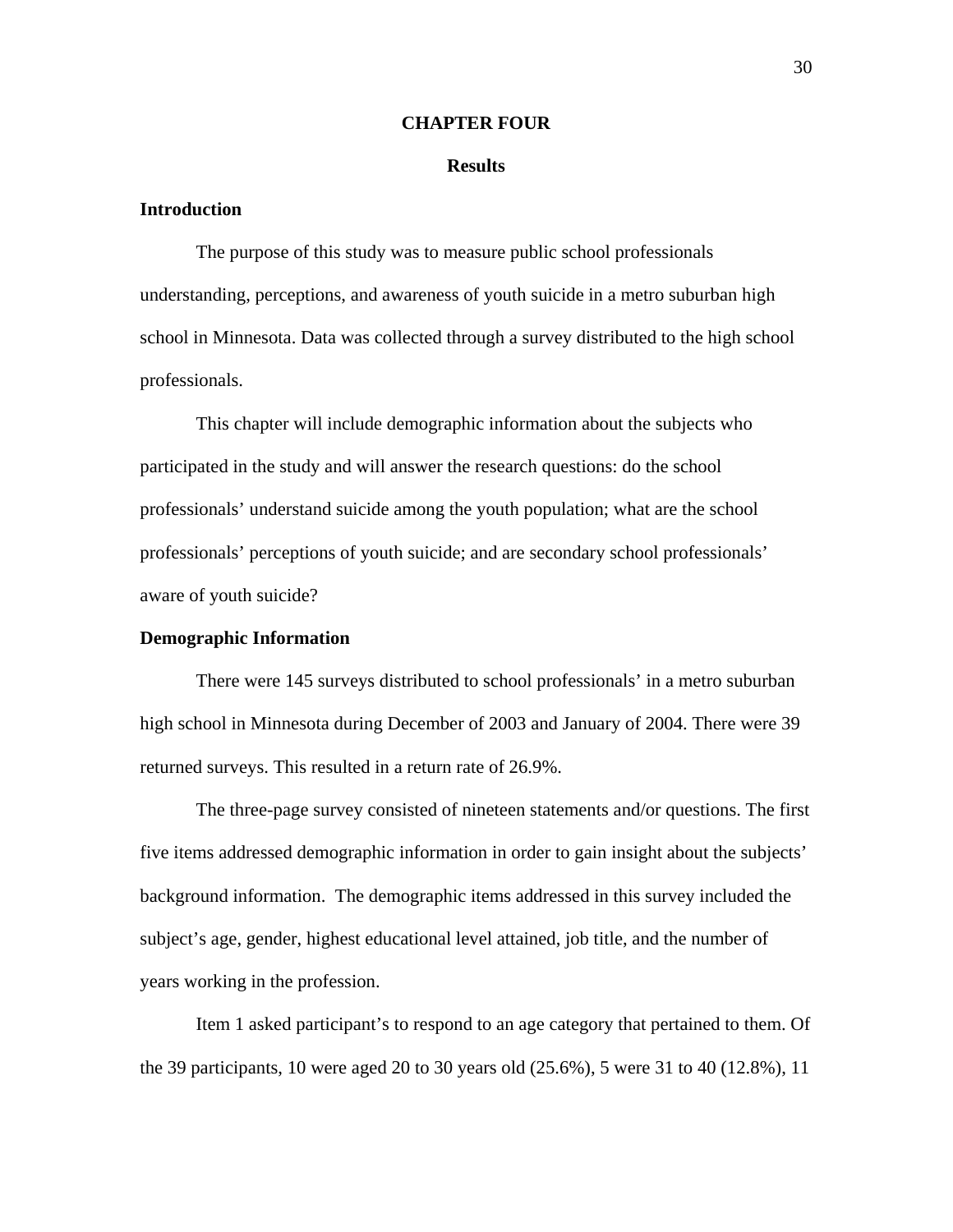were 41 to50 (28.2%), 12 were 51 to 60 (30.8%), and 1 was 61 or older (2.6%).

Participants' ages were well distributed. The most frequent age group was 51 to 60 years old. Table 1 presents the ages of the participants.

**Table 1** 

| Age       | $20 - 30$ | $31 - 40$ | $41 - 50$   | $51-60$ | $61+$ | Total |
|-----------|-----------|-----------|-------------|---------|-------|-------|
| Frequency |           | ັ         |             | 1 ^     |       | 39    |
| Percent   | 25.6      | .4.0      | ററെ<br>20.Z | 30.8    | 2.6   | 100   |

Item 2 asked participants to indicate their gender. Of the 39 participants, 27 were female (69.2%) and 12 were male (30.8%). Table 2 presents the gender of the

participants.

## **Table 2**

| <b>Gender</b> | Female | Male | Total |  |
|---------------|--------|------|-------|--|
| Frequency     | $27-$  | 12   | 39    |  |
| Percent       | 59 D   | 30.8 | ന     |  |

Item 3 asked participants to indicate their highest educational level attained. Of the 39 participants, 3 received some postsecondary education (7.7%), 9 received a Bachelor's Degree (23.1%), 22 received a Master's Degree (56.4%), 4 received a Doctorate Degree (10.3%), and 1 indicated other (2.6%). Table 3 presents the highest educational level attained by participants.

## **Table 3**

| <b>Education</b> | Some<br>Post HS | <b>Bachelors</b> | <b>Masters</b> | Doctorate | Other | Total   |
|------------------|-----------------|------------------|----------------|-----------|-------|---------|
| Frequency        |                 |                  |                |           |       |         |
| Percent          |                 | 23.              | 56.4           | 10.3      | 2.6   | $.00\,$ |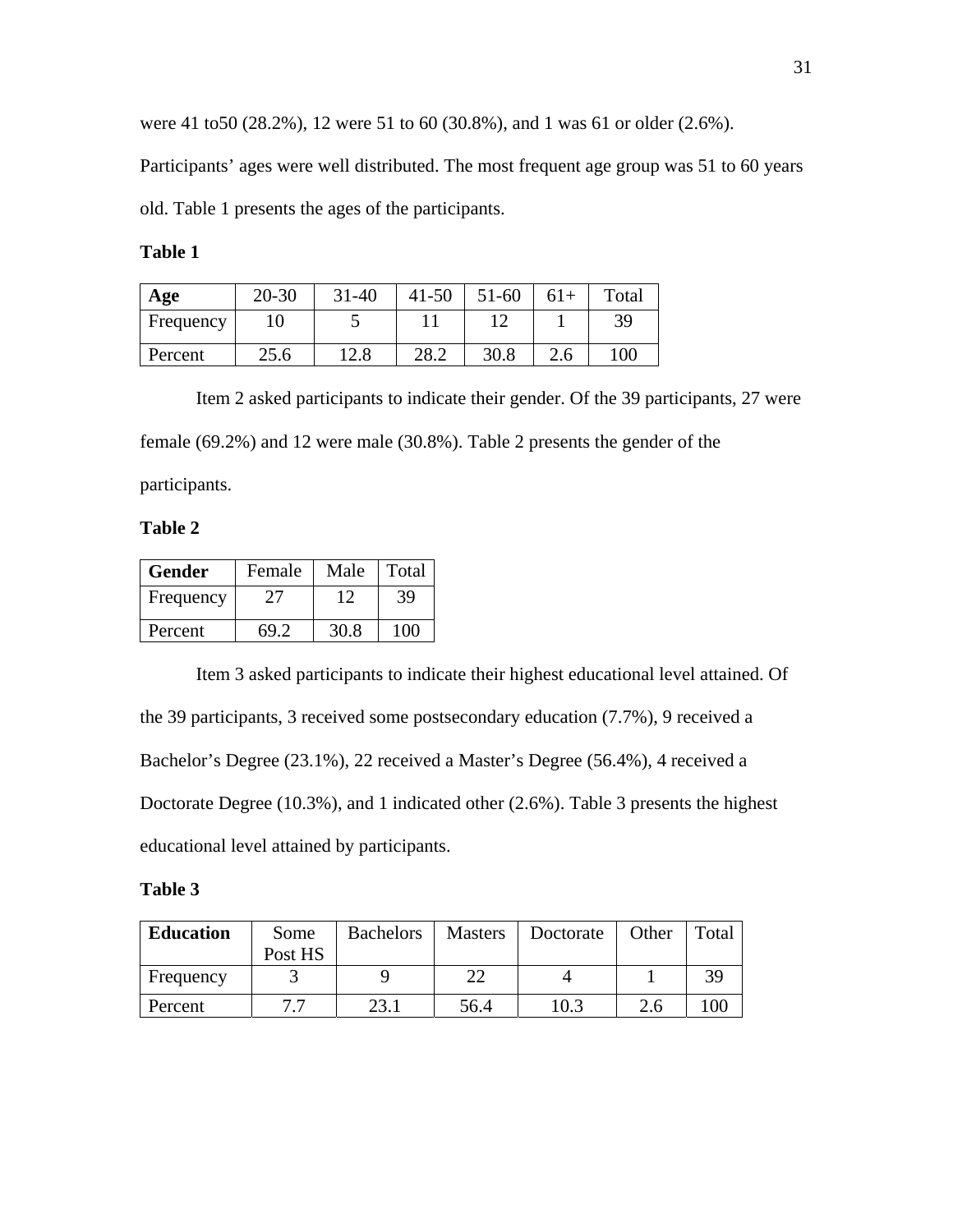Item 4 asked participants to indicate their job title based on subcategories given. Of the 39 participants, 3 participants were administration (7.7%). Administration included principals, assistant principals and dean of students. Twenty-nine were teachers (74.4%). Two were student services (5.1%). Student services included counselor, psychologist, speech/language, paraprofessional, coordinator, and liaison officer. Five were support staff (12.8%). Support staff included nurse, secretarial, reception, registrar, media and technology, custodial, and food service. The majority of the participants were teachers. Table 4 presents the participant's job title.

**Table 4** 

| Job          | Admin. | <b>Teachers</b> | Student  | Support      | Total |
|--------------|--------|-----------------|----------|--------------|-------|
| <b>Title</b> |        |                 | Services | <b>Staff</b> |       |
| Frequency    |        | 29              |          |              | 39    |
| Percent      |        |                 |          | 12.8         | 100   |

Item 5 asked participants to indicate the number of years working in the profession. The number of years working in the profession ranged from 1 to 35 years. The most frequent number of years working in the profession was 4 and the mean was 19 years. Table 5 presents the participants number of years working in the profession.

#### **Table 5**

| <b>Years Working</b> |    |  |  |  |  |
|----------------------|----|--|--|--|--|
| Mode                 | 4  |  |  |  |  |
| Mean                 | 19 |  |  |  |  |
| Minimum              |    |  |  |  |  |
| Maximum              | 35 |  |  |  |  |

## **Research Questions**

This section will include analysis of the research questions.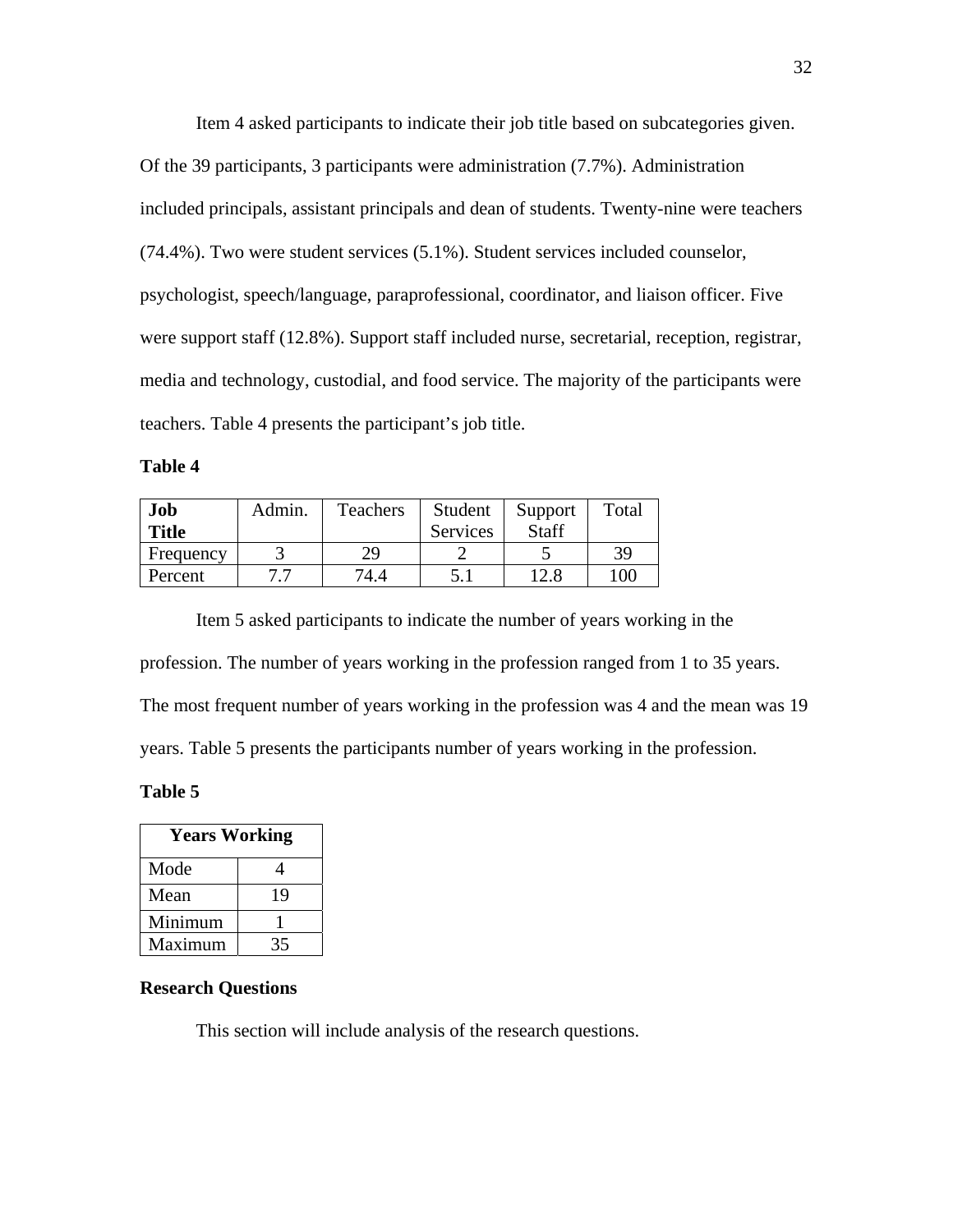#### **Research Question 1-Are the high school professionals' aware of youth suicide?**

Questions 6 through 9 addressed the subjects' level of suicide prevention and intervention awareness in the school setting. These questions addressed the following questions: how much education or training on suicide prevention and/or intervention the subject had received; if the school had a crisis intervention team and if so, could they list who was on the team; if their school addressed suicide prevention in the curriculum and if so, what subject areas addressed the issue; and if they ever had a student address suicide issues to them.

Items 6 through 9 were used to indicate whether high school professionals were aware of youth suicide. Item 6 asked participants to indicate whether they have received any education or training on suicide prevention and/or training. Of the 39 participants, 14 have not received any education or training on suicide prevention and/or intervention and 25 have received education on the subject. Of the 25 participants who received suicide education or training, 13 received suicide training from college, 15 from workshops or conferences, 8 from on-the-job training, 17 from in-service training, 4 from professional journals, 3 from the media, and 1 from another source. Table 6 presents if and where participants received education or training on suicide prevention and/or intervention.

#### **Table 6**

| <b>Received</b>  | Yes      | No              | $\angle$ ollege | Work- | On the | In-service | Prof.   | Media     | <b>Other</b> |
|------------------|----------|-----------------|-----------------|-------|--------|------------|---------|-----------|--------------|
| <b>Education</b> |          |                 |                 | Shop  | Job    |            | Journal |           |              |
| Frequency        | つく<br>∠J | $\overline{14}$ |                 |       |        |            |         |           |              |
| Percent          | 64.1     | 35.9            | 33.3            | 38.5  | 20.5   | 43.6       | 10.3    | $\cdot$ . |              |

Item 7 asked participants if their school had a crisis intervention team. Of the 39 participants, 27 answered yes (69.2%), 6 said no (15.4%), and 6 didn't respond to the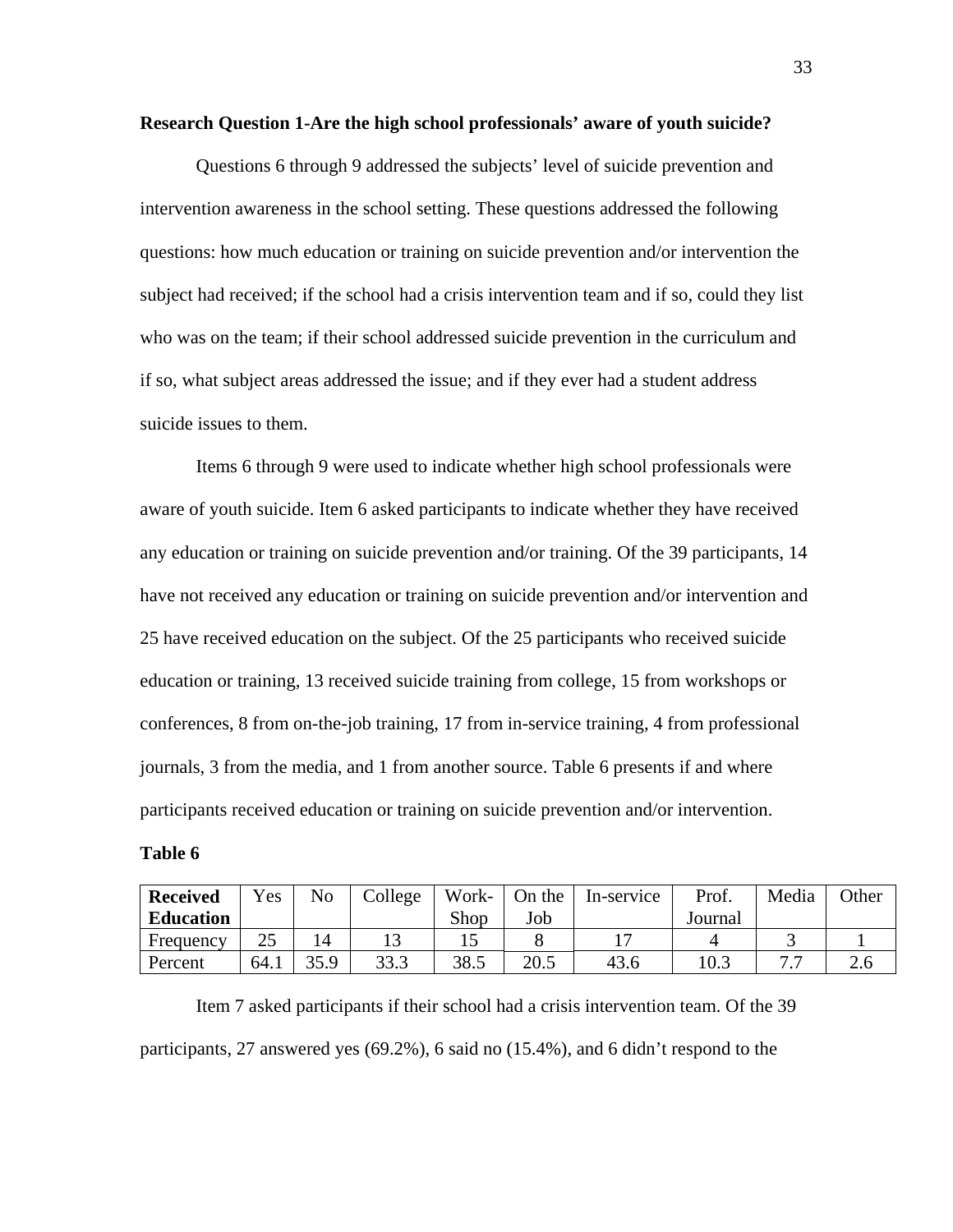question (10.3%). Table 7 presents participants' awareness of a crisis intervention team in their school.

| ×<br>×<br>۰, |  |
|--------------|--|
|--------------|--|

| <b>Crisis</b> | Yes | Nο   | Nο       | Total |
|---------------|-----|------|----------|-------|
| Team          |     |      | Response |       |
| Frequency     |     | n    |          | 39    |
| Percent       |     | 15.4 | 154      |       |

Participants were also asked to indicate who was on the crisis intervention team. Various answers included deans, administration, school psychologist, nurse, police resource officer, chemical dependency educator, and teacher.

Of the 27 who answered yes, 25.6% (n=10) indicated deans and administration; 7.7% (n=3) said deans; 7.7% (n=3) said deans, administration and school psychologist; 7.7% (n=3) said deans, administration and nurse; 5.1% (n=2) said deans, administration, school psychologist and nurse; 2.6% (n=1) said deans, administration, nurse and teacher; 2.6% (n=1) said deans, administration, police resource officer and chemical dependency educator; 2.6% (n=1) said deans, administration, police resource officer, chemical dependency educator, school psychologist, and nurse; 2.6% (n=1) said deans, administration, chemical dependency educator, and teacher;  $2.6\%$  (n=1) said deans, administration, school psychologist, nurse, and teacher; and 2.6% (n=1) said chemical dependency educator.

Item 8 asked participants if their school addressed suicide prevention in the curriculum. Of the 39 participants, 13 responded no, 24 indicated yes, and 2 didn't respond to the question. If participants indicated yes, they were asked to list the subject area that addressed suicide issues in the curriculum. Of the 24 participants who responded yes, 22 said in health class, 1 said in family and consumer science class, 1 said in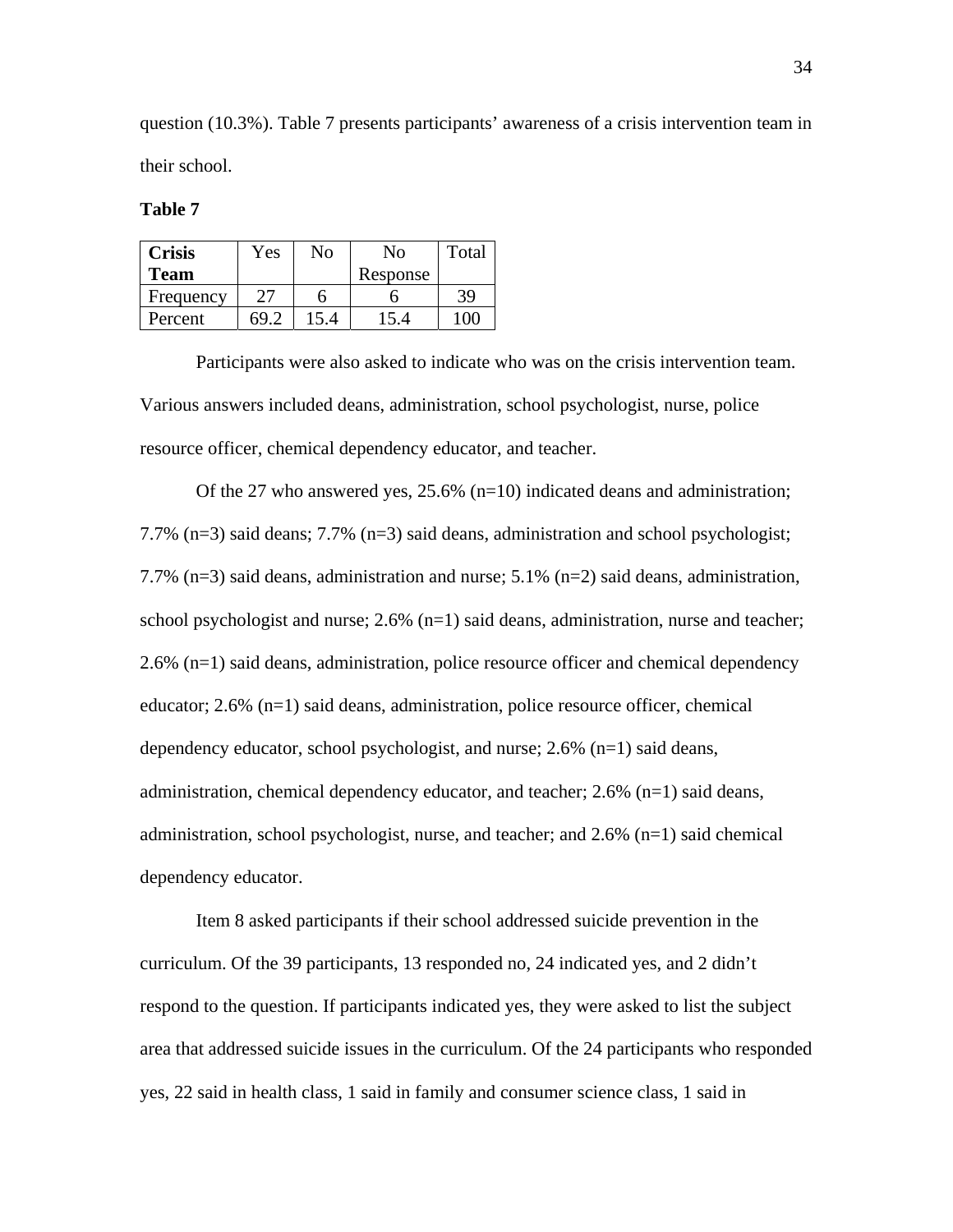communication in a small group class, and 2 said in teen issues class. Table 8 presents if and where suicide prevention is addressed in the school curriculum.

## **Table 8**

| <b>Address in</b> | $v_{es}$ | No   | No       | Health | <b>FACS</b> | Small | Teen   |
|-------------------|----------|------|----------|--------|-------------|-------|--------|
| Curriculum        |          |      | Response |        |             | Group | Issues |
| Frequency         | 24       |      |          |        |             |       |        |
| Percent           |          | 22 2 |          | 56.4   | 2.6         | 2.6   | 5.1    |

Item 9 asked participants if they ever had a student express suicidal thoughts or intents to them. Of the 39 participants, 20 said no (51.3%) and 19 said yes (48.7%). Table 9 presents student expression of suicidal thoughts or intents to participants.

## **Table 9**

| <b>Express</b><br><b>Suicide</b> | Nο   | Yes | Total |
|----------------------------------|------|-----|-------|
| Frequency                        | 20   | 19  | 39    |
| Percent                          | 51.3 |     | ന     |

# **Research Question 2-What are the school professionals' perceptions of youth**

## **suicide?**

Items ten through eighteen were general statements used to measure the subjects' perceptions on a Likert scale of strongly disagree (1), disagree (2), neutral (3), agree (4), or strongly agree (5). The statements were designed to measure school professionals' understanding, perceptions, and awareness of youth suicide. The statements addressed risk factors, warning signs, and common myths about adolescent suicide.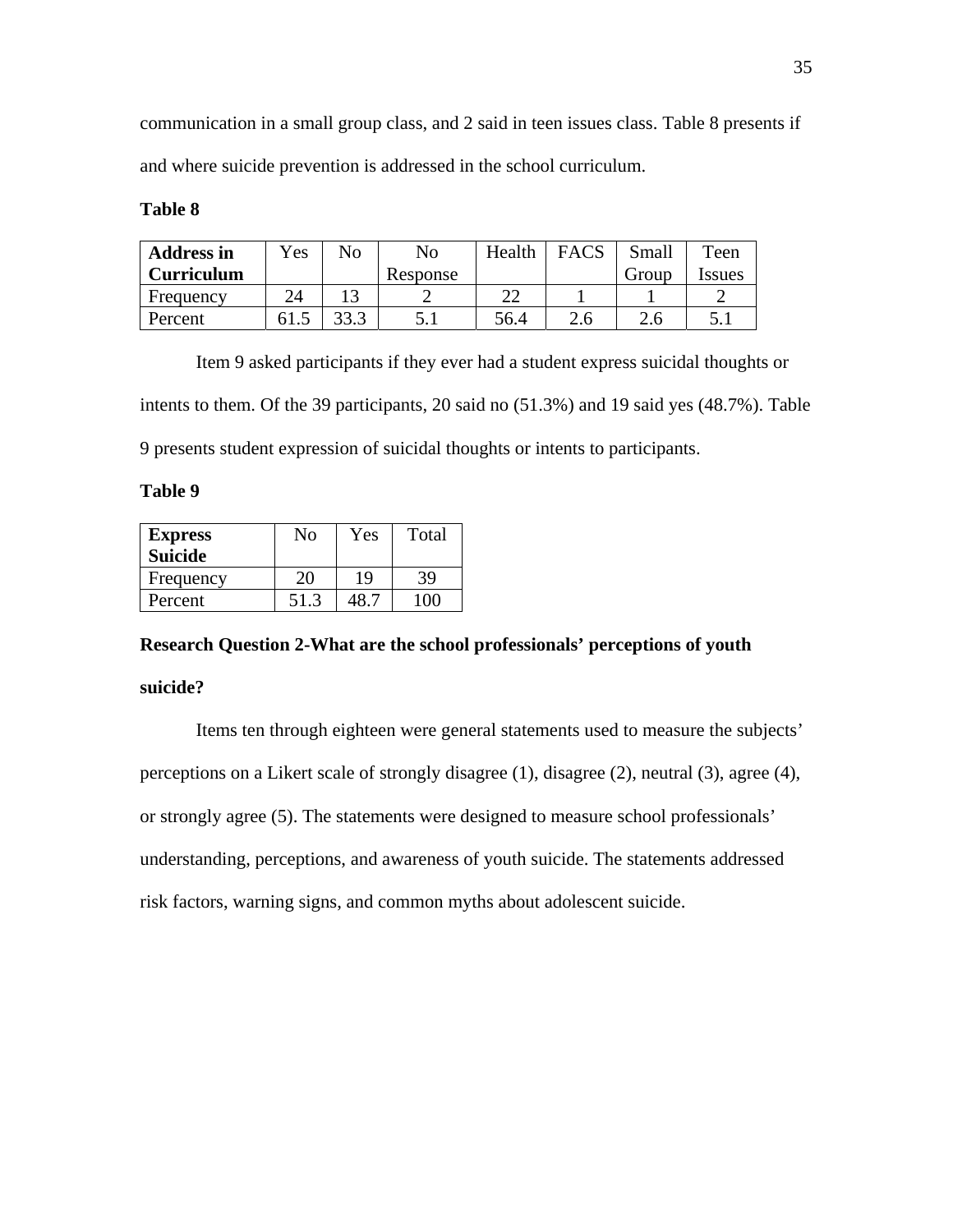Item 10 on the survey stated "youth suicide is a serious issue." Of the 39

participants, 1 was neutral (2.6%), 12 agreed (30.8%), and 26 strongly agreed (66.7%).

Table 10 presents participants' perceptions of the seriousness of youth suicide.

**Table 10** 

| <b>Serious</b>      | Neutral | Agree | <b>Strongly</b> | Total |
|---------------------|---------|-------|-----------------|-------|
| <i><b>Issue</b></i> |         |       | Agree           |       |
| Frequency           |         | 12    | 26              | 39    |
| Percent             | $-0.5$  | 30.8  | 66.1            | (1)   |

Item 11 on the survey stated "it's the role of the school to identify students at risk of suicide." Of the 39 participants, 15 were neutral (38.5%), 18 agreed (46.2%), and 6 strongly agreed (15.4%). Table 11 presents participants' perceptions of the schools role.

## **Table 11**

| School's  | Neutral | Agree | Strongly | Total |
|-----------|---------|-------|----------|-------|
| Role      |         | Agree |          |       |
| Frequency | 15      | 18    |          | 39    |
| Percent   | 38.5    | 46.2  | 15.4     | 100   |

Item 12 on the survey stated "I am aware of the risk factors of youth suicide." Of the 39 participants, 2 disagreed (5.1%), 5 were neutral (12.8%), 24 agreed (61.5%), and 8 strongly agreed (20.5%). Table 12 presents participants' awareness of risk factors.

## **Table 12**

| <b>Risk</b>    | Disagree | Neutral | Agree | Strongly | Total |
|----------------|----------|---------|-------|----------|-------|
| <b>Factors</b> |          |         |       | Agree    |       |
| Frequency      |          |         | 24    |          | 39    |
| Percent        |          |         | 51.1  | 20.5     | 100   |

 Item 13 on the survey stated "I am aware of the warning signs and symptoms of youth suicide." Of the 39 participants, 2 disagreed (5.1%), 8 were neutral (20.5%), 21 agreed (53.8%), and 8 strongly agreed (20.5%). Table 13 presents participants' awareness of warning signs and symptoms.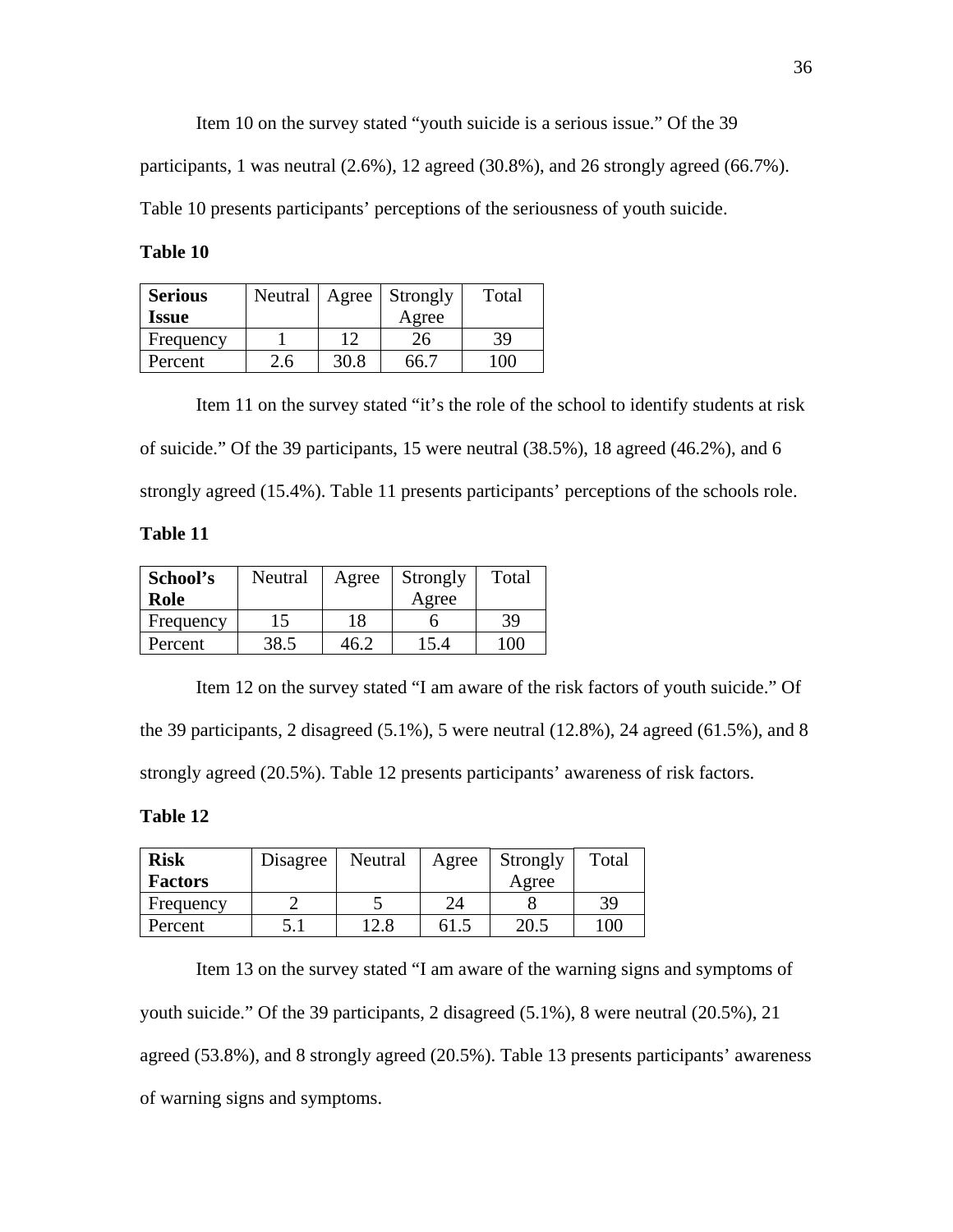## **Table 13**

| Signs and       | Disagree | Neutral | Agree | Strongly | Total |
|-----------------|----------|---------|-------|----------|-------|
| <b>Symptoms</b> |          |         |       | Agree    |       |
| Frequency       |          |         |       |          | 39    |
| Percent         |          | 20.5    | 53.8  | 20.5     | 100   |

Item 14 on the survey stated "I feel I could intervene with potentially suicidal students. Of the 39 participants, 2 strongly disagreed (5.1%), 6 disagreed (15.4%), 9 were neutral (23.1%), 16 agreed (41%), and 6 strongly agreed (15.4%). Table 14 presents participants' comfort level with intervening with suicidal students.

#### **Table 14**

| <b>Intervene</b> | Strongly<br>Disagree | Disagree | Neutral | Agree | Strongly<br>Agree | Total |
|------------------|----------------------|----------|---------|-------|-------------------|-------|
| Frequency        |                      |          |         |       |                   | 39    |
| Percent          |                      | l 5.4    | 23.1    | 4     | 15.4              | 100   |

Item 15 on the survey stated "few suicides happen without some warning." Of the 39 participants, 1 strongly disagreed (2.6%), 1 disagreed (2.6%), 8 were neutral (20.5%), 22 agreed (56.4%), 6 strongly agreed (15.4%), and 1 didn't respond. Table 14 presents participants' understanding of suicide warnings.

#### **Table 15**

| N <sub>0</sub> | Strongly | Disagree | Neutral | Agree | Strongly | No       | Total |
|----------------|----------|----------|---------|-------|----------|----------|-------|
| <b>Warning</b> | Disagree |          |         |       | Agree    | Response |       |
| Frequency      |          |          |         | nη    |          |          | 39    |
| Percent        | 2.6      | 2.6      | 20.5    | 56.4  | .5.4     | 2.6      | 100   |

 Item 16 on the survey stated "suicidal attempts are merely attention-seeking mechanisms." Of the 39 participants, 14 strongly disagreed (35.9%), 15 disagreed (38.5%), 8 were neutral (20.5%), and 2 agreed (5.1%). Table 16 presents participants' understanding of attention-seeking mechanisms among suicidal youth.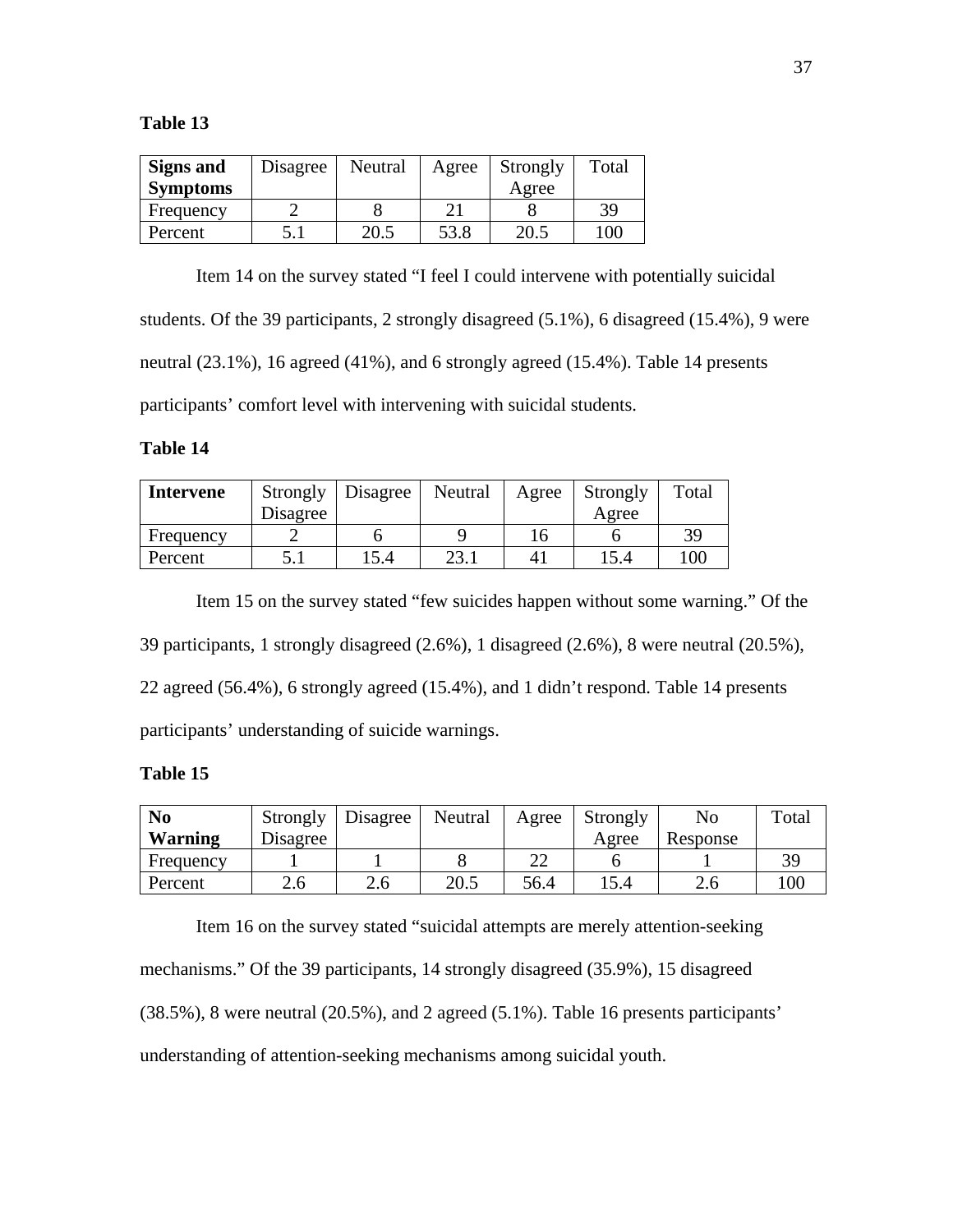## **Table 16**

| <b>Attention-</b> | Strongly | Disagree | Neutral | Agree | Total |
|-------------------|----------|----------|---------|-------|-------|
| <b>Seeking</b>    | Disagree |          |         |       |       |
| Frequency         |          |          |         |       | 39    |
| Percent           | 35.9     | 38.5     | 20.5    |       | 100   |

Item 17 on the survey stated "suicide is preventable." Of the 39 participants, 5

were neutral (12.8%), 24 agreed (61.5%), and 10 strongly agreed (25.6%). Table 17

presents participants' perception of suicide prevention.

## **Table 17**

| <b>Prevention</b> | Neutral | Agree | Strongly | Total   |
|-------------------|---------|-------|----------|---------|
|                   |         |       | Agree    |         |
| Frequency         |         |       |          | 39      |
| Percent           | 12 R    |       | 25.6     | $^{00}$ |

Item 18 on the survey stated "talking about suicide causes students to think about or commit suicide." Of the 39 participants, 16 strongly disagreed (41%), 18 disagreed (46.2%), 4 were neutral (10.3%), and 1 strongly agreed (2.6%). Table 18 presents participants' perception of the causes of suicide.

## **Table 18**

| <b>Talking</b> | Strongly | Disagree | Neutral | Strongly | Total |
|----------------|----------|----------|---------|----------|-------|
| <b>Causes</b>  | Disagree |          |         | Agree    |       |
| Frequency      |          | 18       |         |          | 39    |
| Percent        |          | 46.2     |         |          | 100   |

# **Research Question 3-Do school professionals' understand suicide among the youth population?**

 The majority of the participants were aware of the warning signs, signs and symptoms, and risk factors of youth suicide. Questions 10 through 18 were statements regarding many universal misconceptions of youth suicide and opinion statements related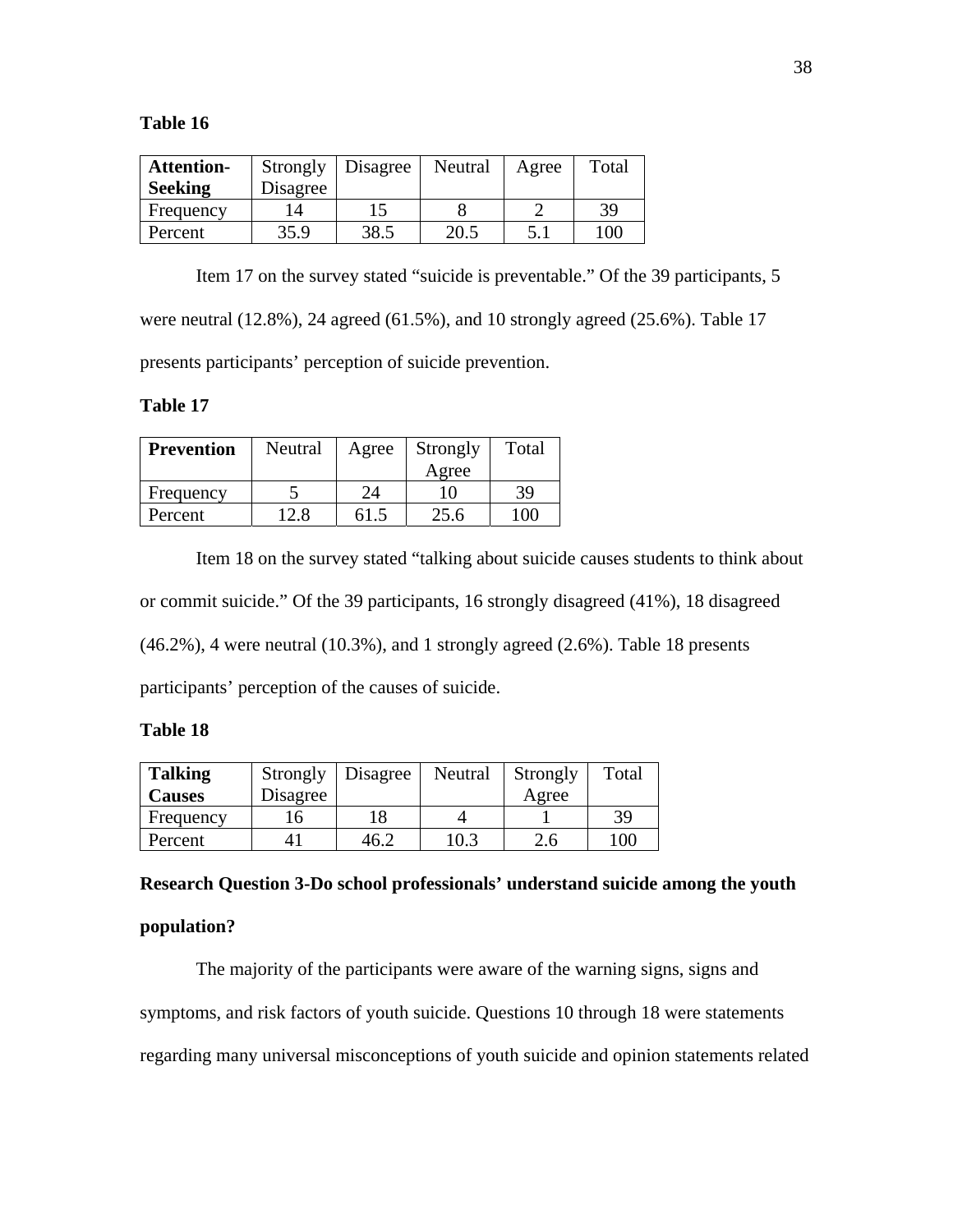to suicide. Overall, the participating school professionals consistently responded with agree or strongly agree to statements 10 through 18.

Thirty-eight of the 39 participants felt that youth suicide was a serious issue. Twenty-four believed it was the school's role to help identify students at risk for suicide. Thirty-six participants were aware of the risk factors and 29 were aware of the signs and symptoms of youth suicide. Twenty-eight felt that few suicides happened without some warning. Fifteen disagreed and 14 strongly disagreed that suicide was an attentionseeking mechanism. Eighteen participants disagreed and 16 strongly disagreed with the statement that talking about suicide caused students to think about or commit suicide and 34 felt that suicide was preventable.

#### **Summary**

Overall, the findings of this study seem to suggest that school professionals are knowledgeable and aware of youth suicide. While this is reassuring, the fact is that not all participants indicated awareness of suicide warning signs, symptoms, and risk factors. Not all participants had consistently identified the suicide misconceptions.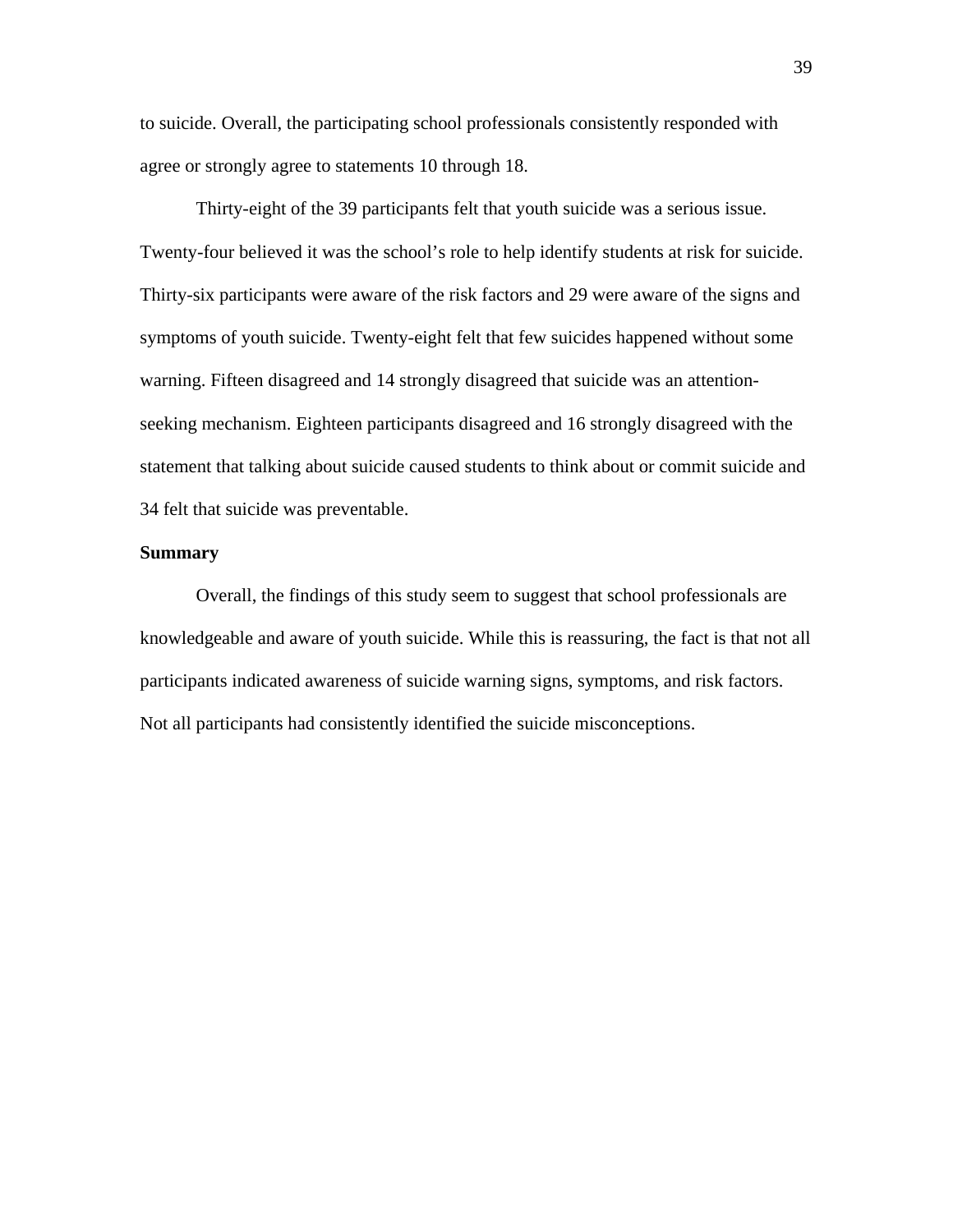#### **CHAPTER FIVE**

#### **Discussions, Conclusions, and Recommendations**

## **Introduction**

This chapter will include a discussion of the findings in this study, a summary of important results, and recommendations for the surveyed high school, school professionals, and for further research.

## **Discussion**

Education and awareness is the key to helping school professionals identify students at risk and getting them the proper help they need. According to King (2001), suicide prevention training for school professionals can increase their awareness of suicide warning signs, knowledge of resources, and ability to make referrals. The researcher's results concurred with these findings. The more education participants had on youth suicide, the more they were able to identify students at risk and were better able to intervene with these students.

There are many universally held misconceptions about suicide. Providing assistance for those who are at-risk is often halted by these myths. According to Americas Continuing Education Network (2003, n.p.), "by dispelling the myths, school professionals will be in a better position to identify those who are at-risk and to provide the help that is needed." The results of this study indicated that some participants agreed with common misconceptions about youth suicide. Further assistance and education can help school professionals dispel these myths and better their position to help students at risk.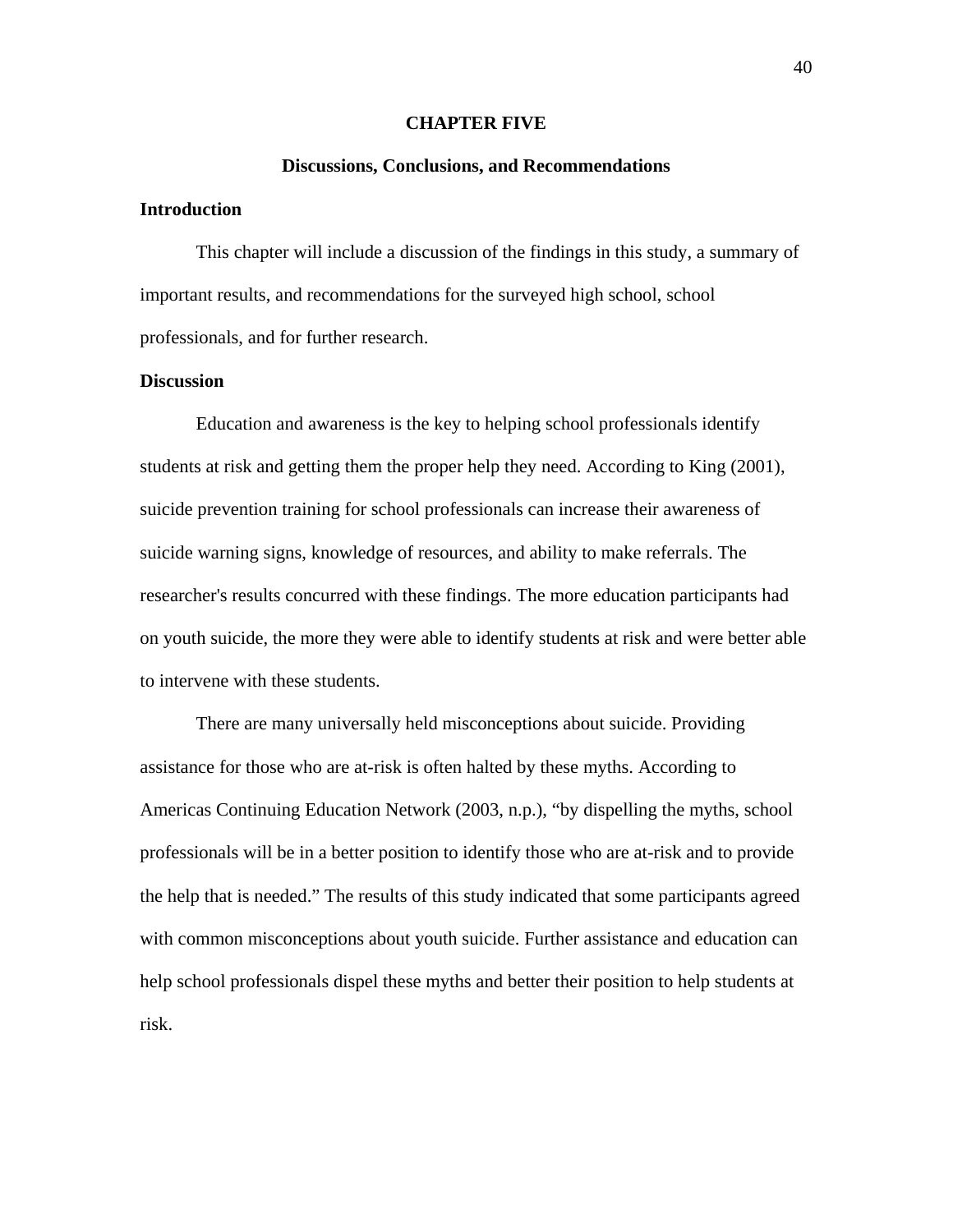Every school should have a crisis intervention team implemented. A crisis team should consist of a diverse group of school professionals, such as the principal, counselors, teachers, and school nurse (King, 2001). Results showed that not all of the high school staff professionals' know about a crisis team and there was some confusion as to who was on the team. Participants indicated that their crisis team possibly included deans, administration, school psychologist, nurse, police resource officer, chemical dependency educator, and teacher.

## **Conclusions**

Overall, the findings of this study seem to suggest that school professionals are knowledgeable and aware of youth suicide. While this is reassuring, the fact is that not all participants indicated awareness of these important indicators of youth suicide. Approximately 50% of the school professionals had students express suicidal thoughts or intent. Only 56% of all participants felt they could intervene with potentially suicidal students.

Approximately 77% (n=30) were aware of a crisis intervention team. Only 70% (n=27) could list school professionals on the crisis team. Of those 27 participants who listed staff members on the crisis team, there were 11 different responses. These results indicate that the school's crisis intervention team and plan is not well known in the building.

School programs and activities should focus on increasing staff and student awareness of suicide warning signs, risk factors, and the proper referral procedures. Approximately 61.5% of school professionals suggested that suicide issues were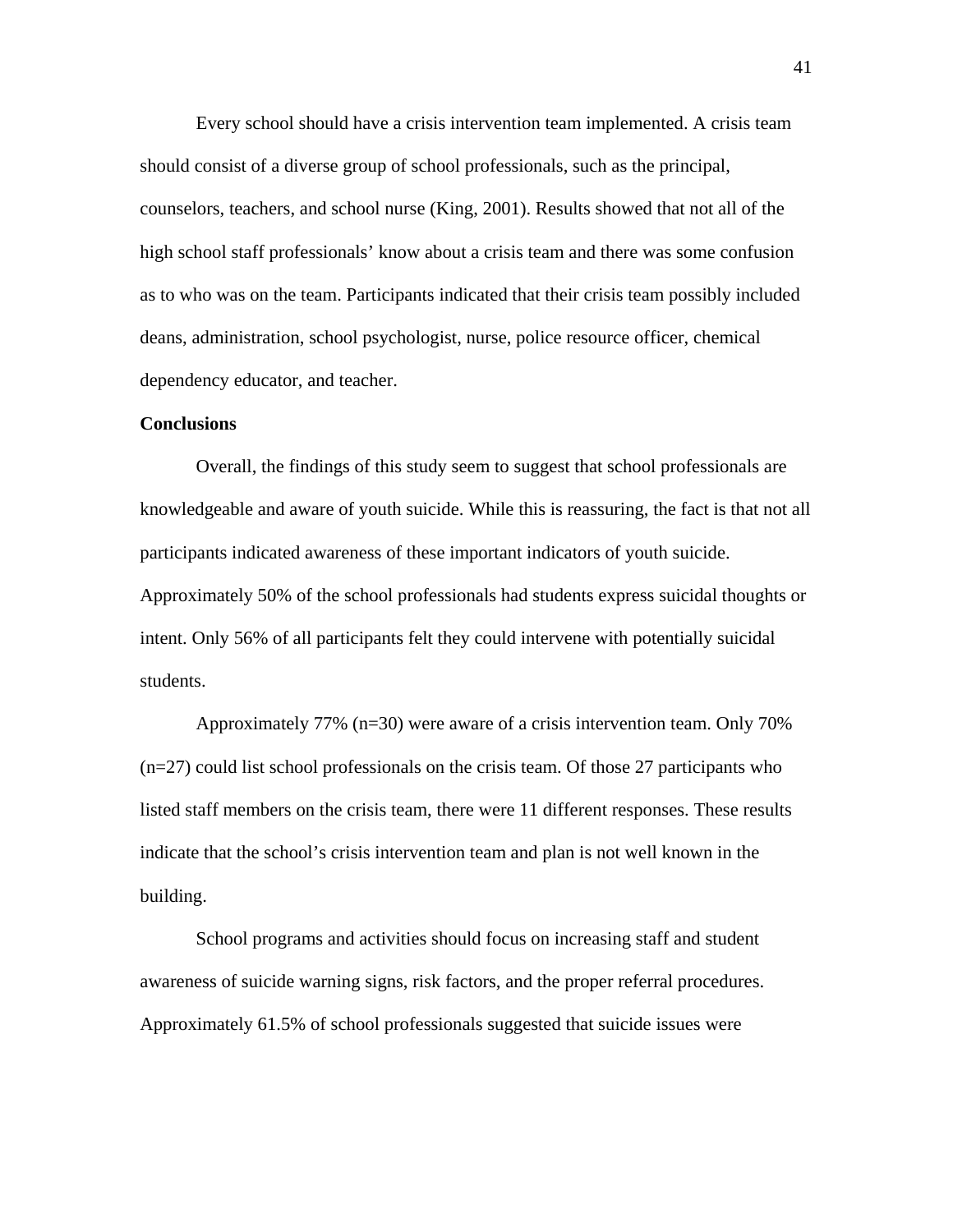addressed within the curriculum. Participants indicated that health, family and consumer science courses, teen issues, and small group communication addressed suicide issues.

#### **Recommendations for the Surveyed High School**

The results seem to indicate that more education is needed to increase school professionals' awareness of suicide risk factors and warning signs and symptoms. Perhaps the school should have school-based suicide prevention and intervention training for all school professionals working in the building.

Results also indicate that the majority of participants were not accurately aware of who served on the crisis intervention team. All staff in the building should be made aware of crisis intervention procedures and appropriate school professionals to contact and refer at-risk students. While teachers and other staff members are not qualified to diagnose and treat suicidal students, they should assist in recognizing students at-risk and conveying that information to school counselors and school psychologists. This procedure could possibly be explained in a mandatory staff meeting at the beginning of the school year. Everyone should be educated on how to intervene with suicidal students and the proper referral procedures to follow.

#### **Recommendations for School Professionals**

Because suicide is of such a serious and important nature, school professionals should take it upon themselves to increase their awareness of youth suicide and crisis intervention procedures within their school. Find out who is on your crisis intervention team, what procedures to follow and who to contact when a student expresses potential suicidal thoughts or intent.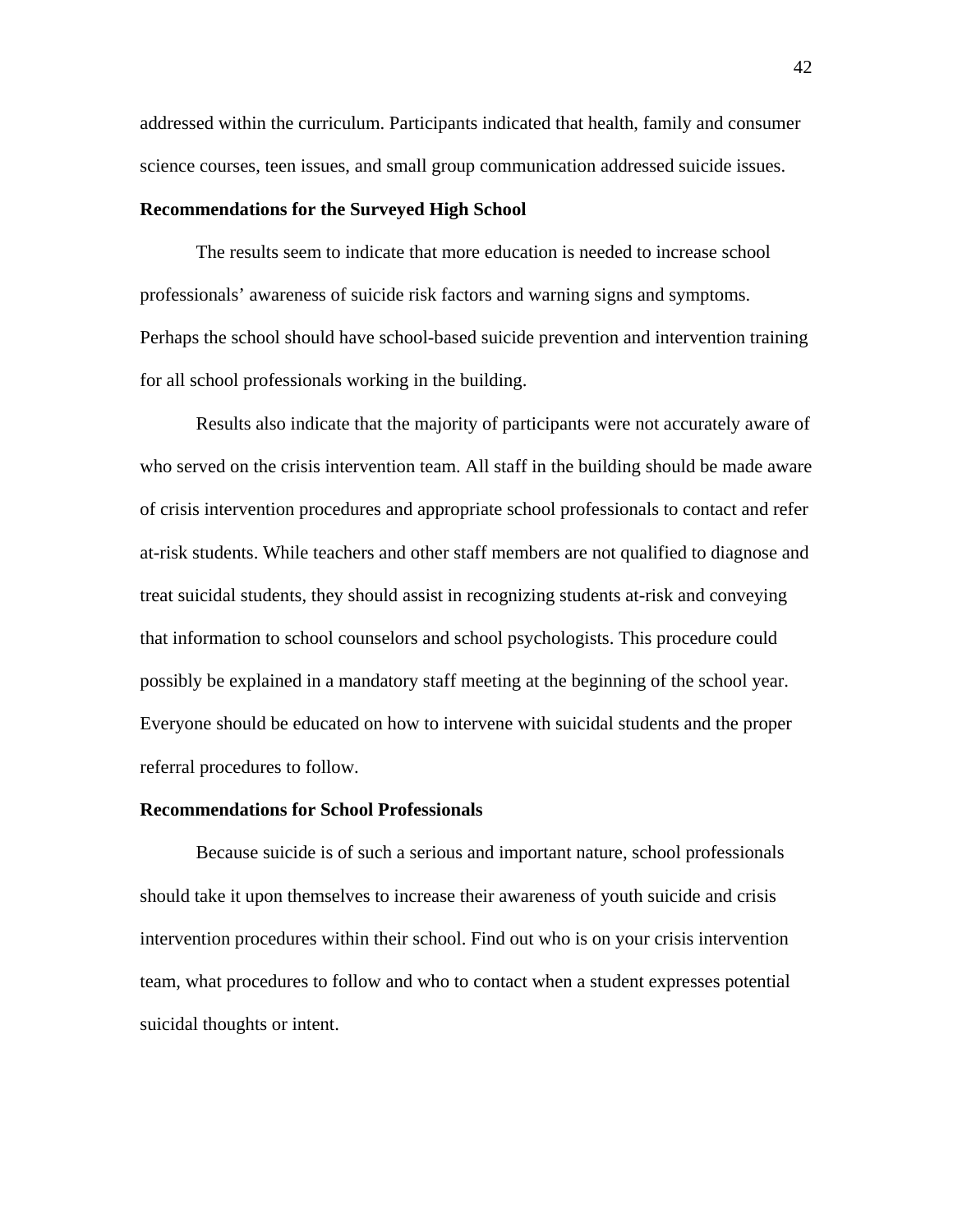There are many universally held misconceptions about suicide. According to Americas Continuing Education Network (2003, n.p.), "by dispelling the myths, school professionals will be in a better position to identify those who are at-risk and to provide the help that is needed."

In order to refer at risk students, educators need to be aware of the risk factors, warning signs, and symptoms of youth suicide. Workshops, conferences, on-the-jobtraining, in-service training, professional journals, and media coverage are just a few resources out there for professional development on youth suicide. Ongoing training and evaluation of suicide prevention is needed.

A complete suicide prevention program cannot entirely operate without external support and resources. Schools should strive to form and sustain positive relationships with other community resources. Providing school professionals readily available agencies and services to contact is most beneficial when a student suicide threat or attempt is made.

Parent involvement in children's education is encouraged. When schools promote healthy relationships with parents, parents are more likely to support and cooperate with programs schools offer. Perhaps the school could offer a parent class on recognizing signs and symptoms of depression, suicide risk factors, and warning signs of youth suicide. Teachers and parents can work together with schools to intervene.

Participants were given the opportunity to express how schools play a role in suicide prevention. The following ideas came from school professionals surveyed: schools need to educate students about alternatives to suicide, as well as where and who to ask for help; schools should educate peers to understand and recognize the warning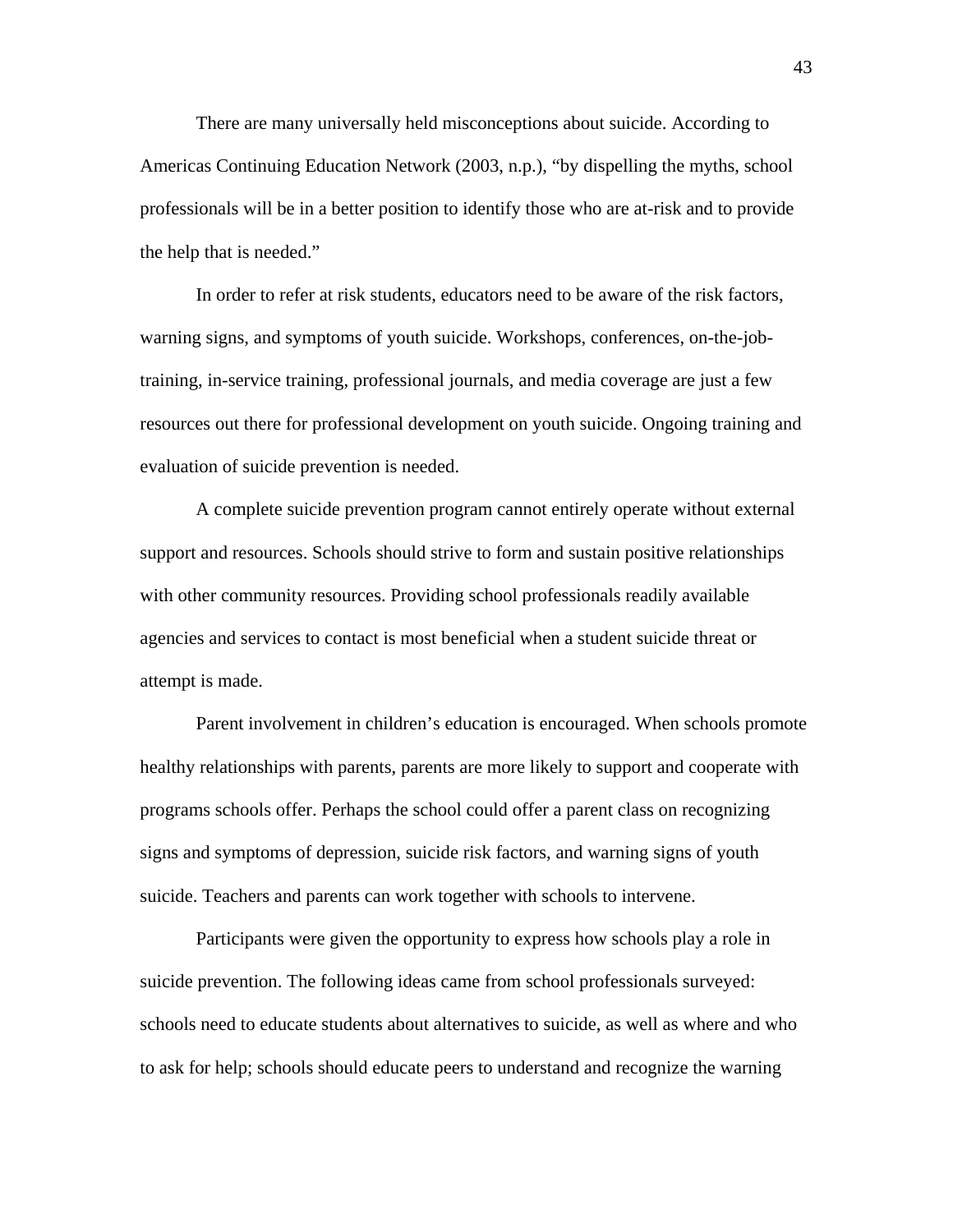signs and how to intervene; teach students about depression; collaborate with the community (parents, churches, police, social workers, etc,.); destigmatize mental illnesses; educate parents about available help and resources within the community; and educate parents to notice subtle changes in their children's behavior.

#### **Recommendations for Further Research**

One of the limitations of this study was the low participation rate. It would have been more effective to attend a school staff meeting to announce the researcher's study so all staff members were aware of it before surveys were distributed in their mailbox. A higher return rate would have better represented the metro suburban high school.

 The researcher distributed the surveys 2 weeks before Christmas break. When the return rate was low at the first deadline, the researcher used the 2 weeks after Christmas break to get more surveys. These were very busy times in the school and it is suggested that surveying be done at a different time in the semester. The researcher was aware of the bad timing and needed to collect data in order to reach thesis deadlines. It is suggested that the thesis process and pace of progress be considered well in advance so timing of data collection gives participants more time to fill out the survey and so the researcher will have the best return rate for more representative results.

 The survey itself was created by the researcher and may have had its own limitations. The survey inquired about the schools' role in suicide prevention and didn't mention help from parents or the community.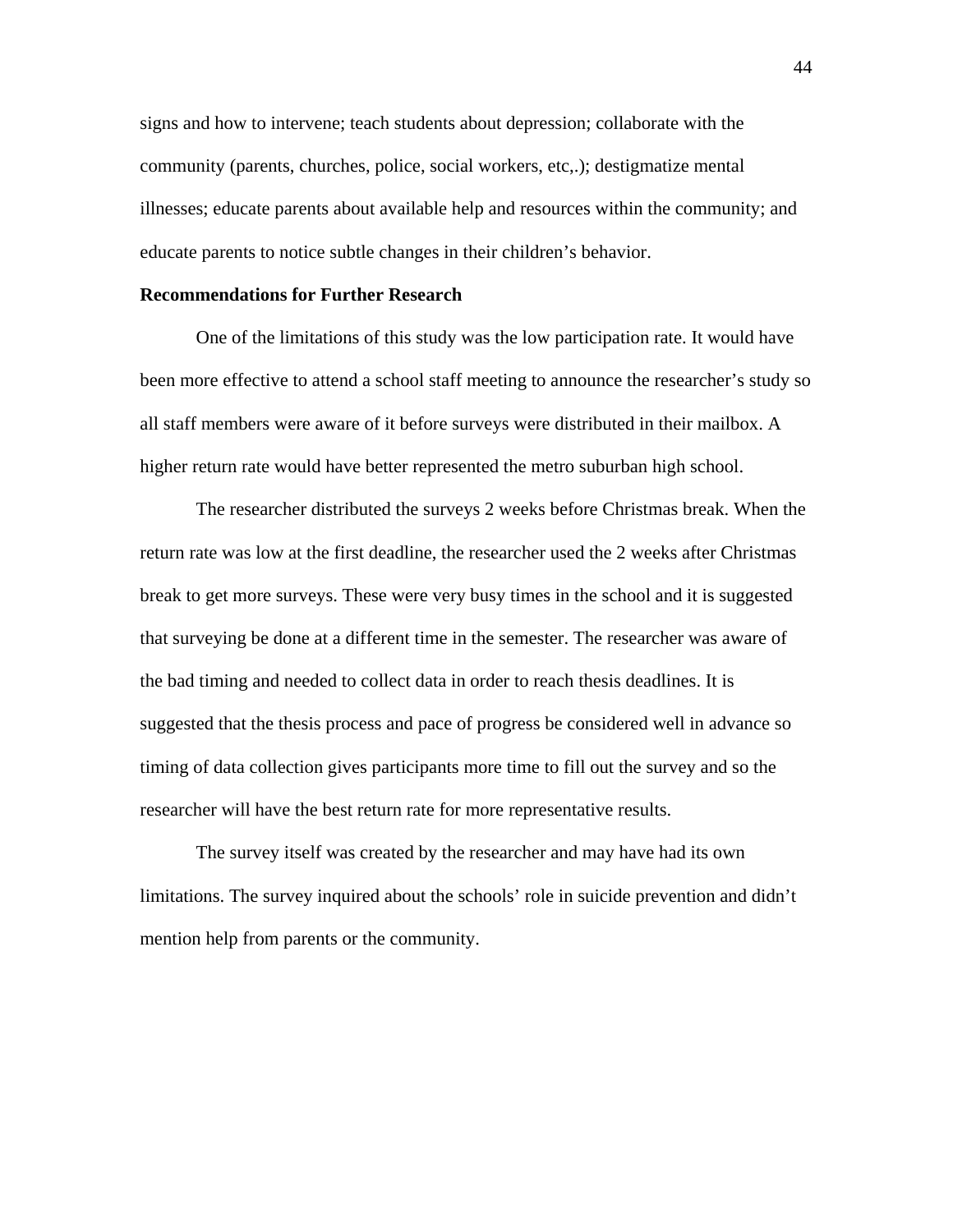#### **REFERENCES**

- America's Continuing Education Network. (2003). Myths about suicide. *Preventing adolescent suicide: Myths about suicide.* Retrieved September 30, 2003, from: http://www.ace-network.com/suicmyths.htm
- Center for Disease Control. (2002). *Youth suicide.* Retrieved June 1, 2003, from: http://www.safeyouth.org/topics/suicide.htm
- Corr, C. A., Nabe, C. M., & Corr, D. M. (1997). *Death and dying, life and living.* Pacific Grove, CA: Brooks/Cole Publishing Company.
- Facts for Families. (1998). Teen suicide. *American Academy of Child Adolescent Psychiatry,10*. Retrieved June 1, 2003, from:

http://www.aacap.org/publicatioins/factsfam/suicide.htm

- Guetzloe, E. C. (1991). *Suicide and the exceptional child.* (ERIC Document Reproduction Service No. ED 340 152)
- Hahn, W. O. (1999). Suicide in children and adolescents: Information for parents. *Communique: Special Edition,* 10-11.
- King, K. A. (2001). Developing a comprehensive school suicide prevention program. *The Journal of School Health*, *71*(4), 132-137.
- King, K. A. (2000). Preventing adolescent suicide: Do high school counselors know the risk factors? *Professional School Counseling, 3*(4), 255-263.
- Lewis, C. C. (1994). *Teen suicide: Too young to die*. Hillside, NJ: Enslow Publishers, Inc.
- Mozes, A. (2001). Family support helps prevent teen suicide*. Pediatrics*, *107*, 485-493.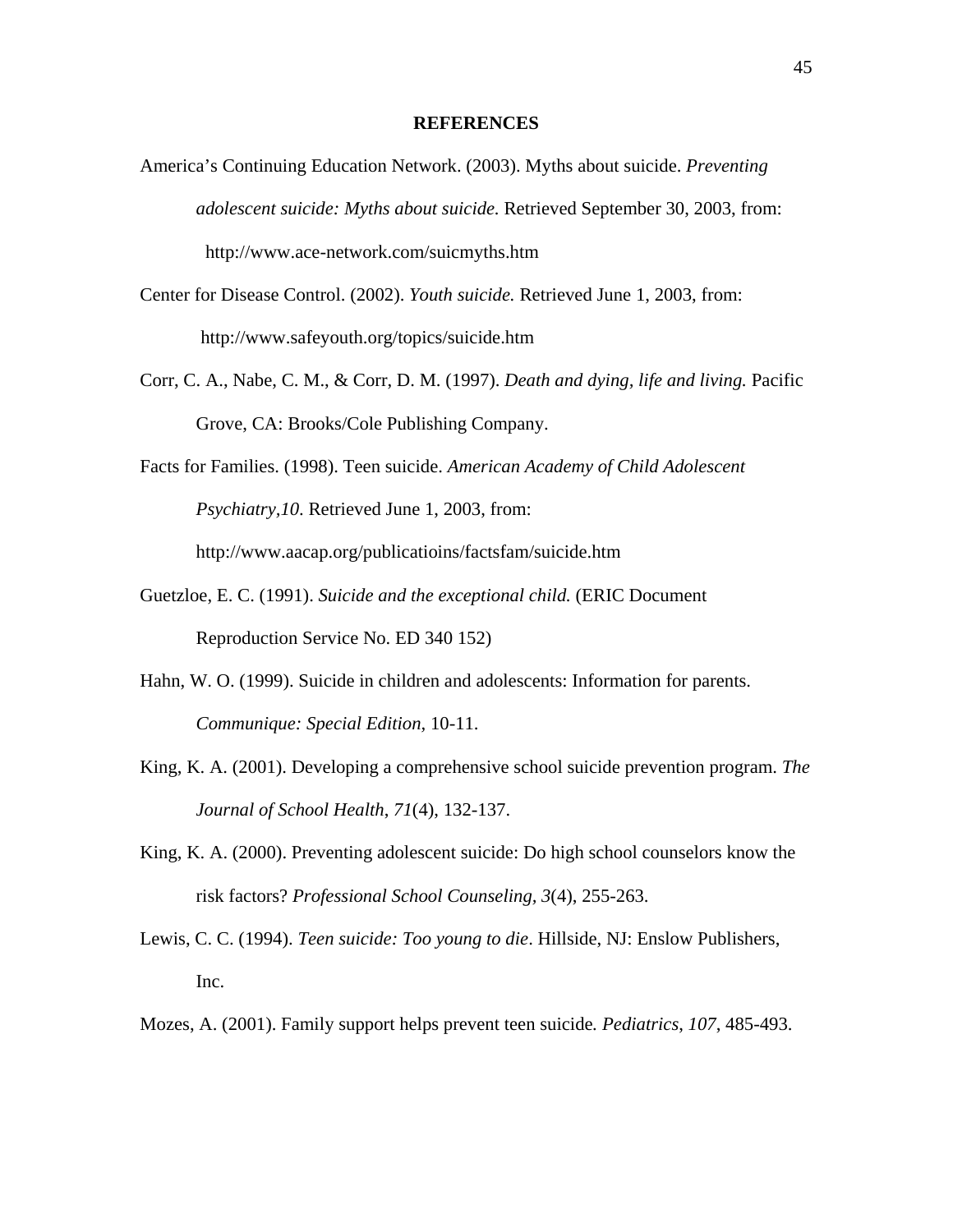- National Institute of Mental Health. (2000). *Suicide facts.* Retrieved June 1, 2003, from: http://www.nimh.nih.gov/research/suifact.cfm
- Nelson, R. E., & Galas, J. C. (1994). *The power to prevent suicide: A guide for teens helping teen.* Minneapolis, MN: Free Spirit Publishing, Inc.
- Poland, S., & Lieberman, R. (2003). Questions and answers: Suicide intervention in the schools*. National Association of School Psychologists*, *31*(7). Retrieved June 9, 2003, from: http://www.nasponline.org/publications/cq371.suicideqa.html
- Portes, P. R., Sandhu, D. S., & Longwell-Grice, R. (2002). Understanding adolescent suicide: A psychological interpretation of developmental and contextual factors. *Adolescence, 37,* 805-814.
- Williams, J. (2002). *Lecture notes from suicide and the family Spring, 2002.* (Available: 127 HMEC, Human Development and Family Living Department, University of Wisconsin-Stout, Menomonie, WI 54751)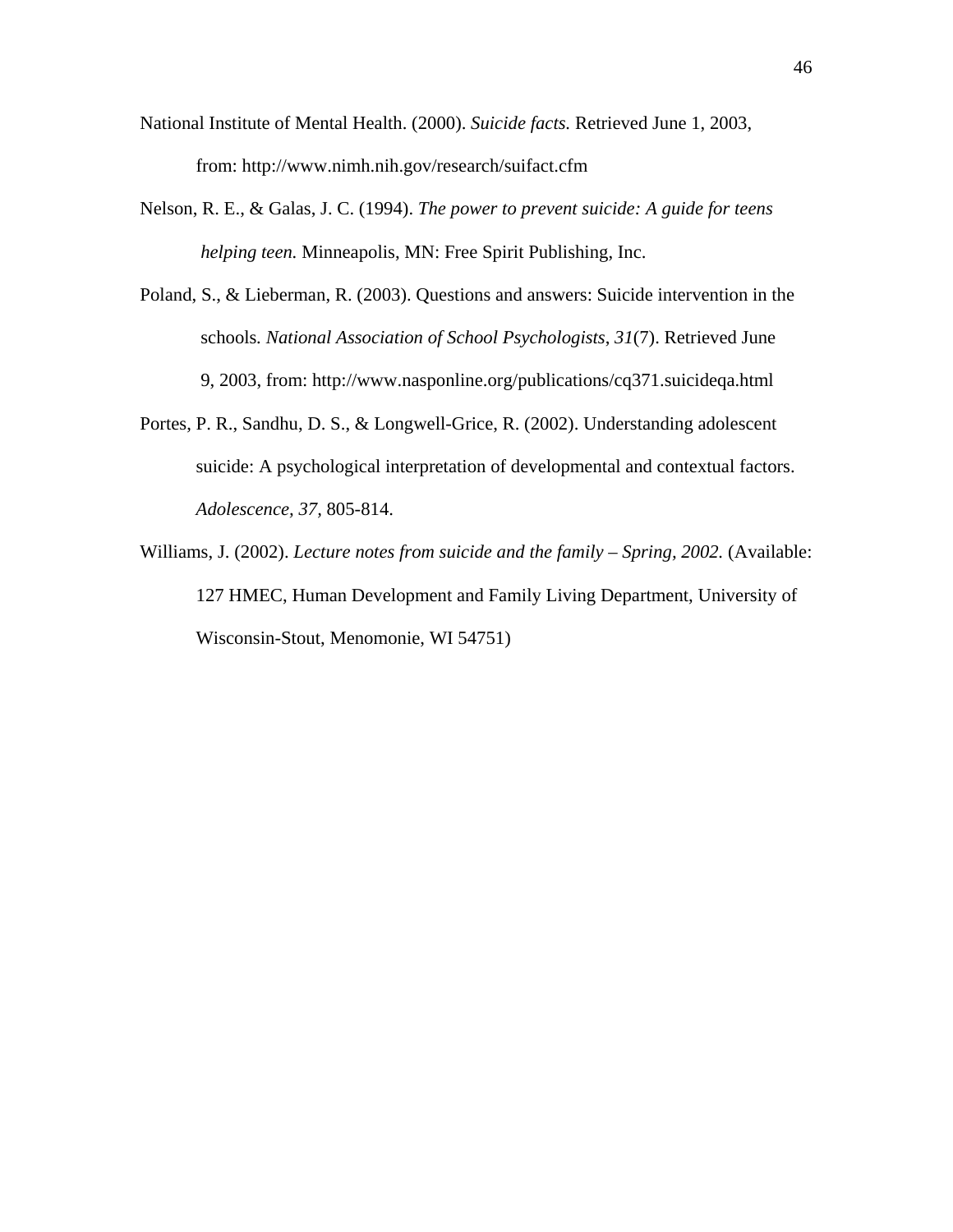## **APPENDIX A**

Project Title: Public School Professionals' Understanding, Knowledge, and Awareness of Youth Suicide

Rachel Bachmann of the Guidance and Counseling Program at the University of Wisconsin-Stout is conducting a research project titled, "Public school professionals' understanding, knowledge, and awareness of youth suicide." She would appreciate your participation in this study.

It is not anticipated that this study will present any medical or social risk to you. The information gathered will be kept strictly confidential and any reports of the findings of this research will not contain your name or any other identifying information.

Your participation in this project is completely voluntary. If at any time you wish to stop participating in this research, you may do so, without coercion or prejudice.

When you have completed this survey, please fold it and drop it in the return box located in the main office of your school building. The last day to return the survey is Thursday, January 23, 2004. Once the study is completed, the analyzed findings would be available for your information.

Questions or concerns about the research study should be addressed to Rachel Bachmann, the researcher, phone (952) 250-8206 or Dr. Amy Gillett, the research advisor (715) 232- 2680. Questions about the rights of research subjects can be addressed to Sue Foxwell, Human Protections Administrator, UW-Stout Institutional Review Board for the Protection of Human Subjects in Research, 152 Voc Rehab Bldg, Menomonie, WI, 54751, phone (715) 232-1126.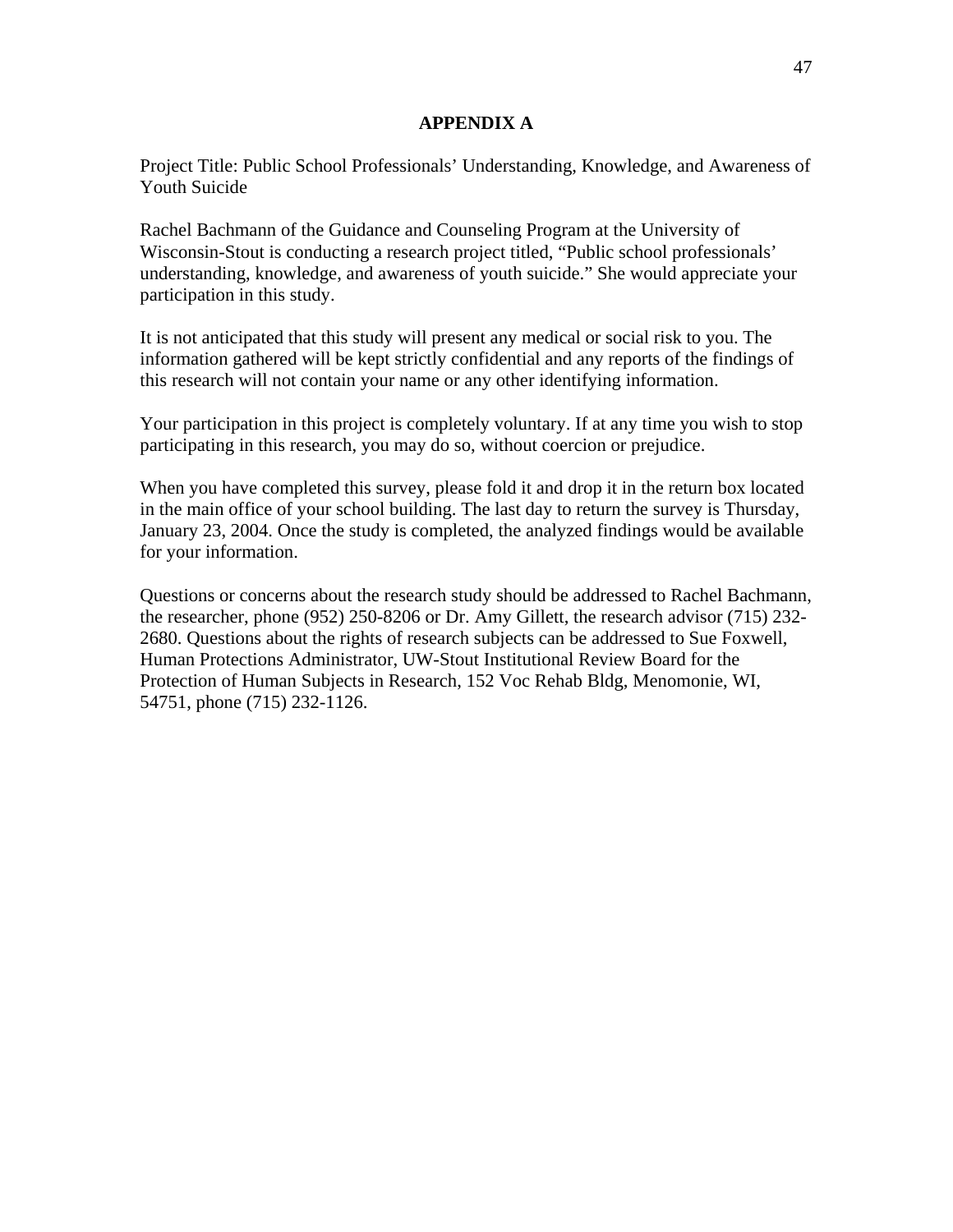# **APPENDIX B Public School Professionals' Understanding, Perceptions, and Awareness of Youth Suicide**

**Please mark an "X" next to the response that pertains to you.** 

- 1. What is your age?
	- $-20-30$
	- $-31-40$
	- \_\_\_41-50
	- $-51-60$
	- $61+$
- 2. Gender:
	- \_\_\_Female
	- \_\_\_Male
- 3. Highest educational level attained:
	- \_\_\_High school degree
	- \_\_\_Some postsecondary
	- \_\_\_Bachelors degree
	- \_\_\_Masters Degree
	- \_\_\_Doctorate
	- \_\_\_Other, please explain\_\_\_\_\_\_\_\_\_\_\_\_\_\_\_\_\_\_\_\_\_\_\_\_\_\_\_\_\_\_\_\_\_\_
- 4. Job title:

 $\sim$ 

- \_\_\_Administration: principal, assistant principal, dean of students
- \_\_\_Teacher
- \_\_\_Student services: counselor, psychologist, speech/language, paraprofessional, coordinator, liaison officer
- \_\_\_Support staff: nurse, secretarial, reception, registrar, media and technology, custodial, food service
- 5. Numbers of years working in the profession
- 6. Have you received any education or training on suicide prevention and/or intervention?
	- Yes No

If so, please mark an "X" for all that apply:

- \_\_\_College education
- \_\_\_Workshops/conferences
- \_\_\_On-the-job training
- \_\_\_In-service programs
- \_\_\_Professional journals

# \_\_\_Media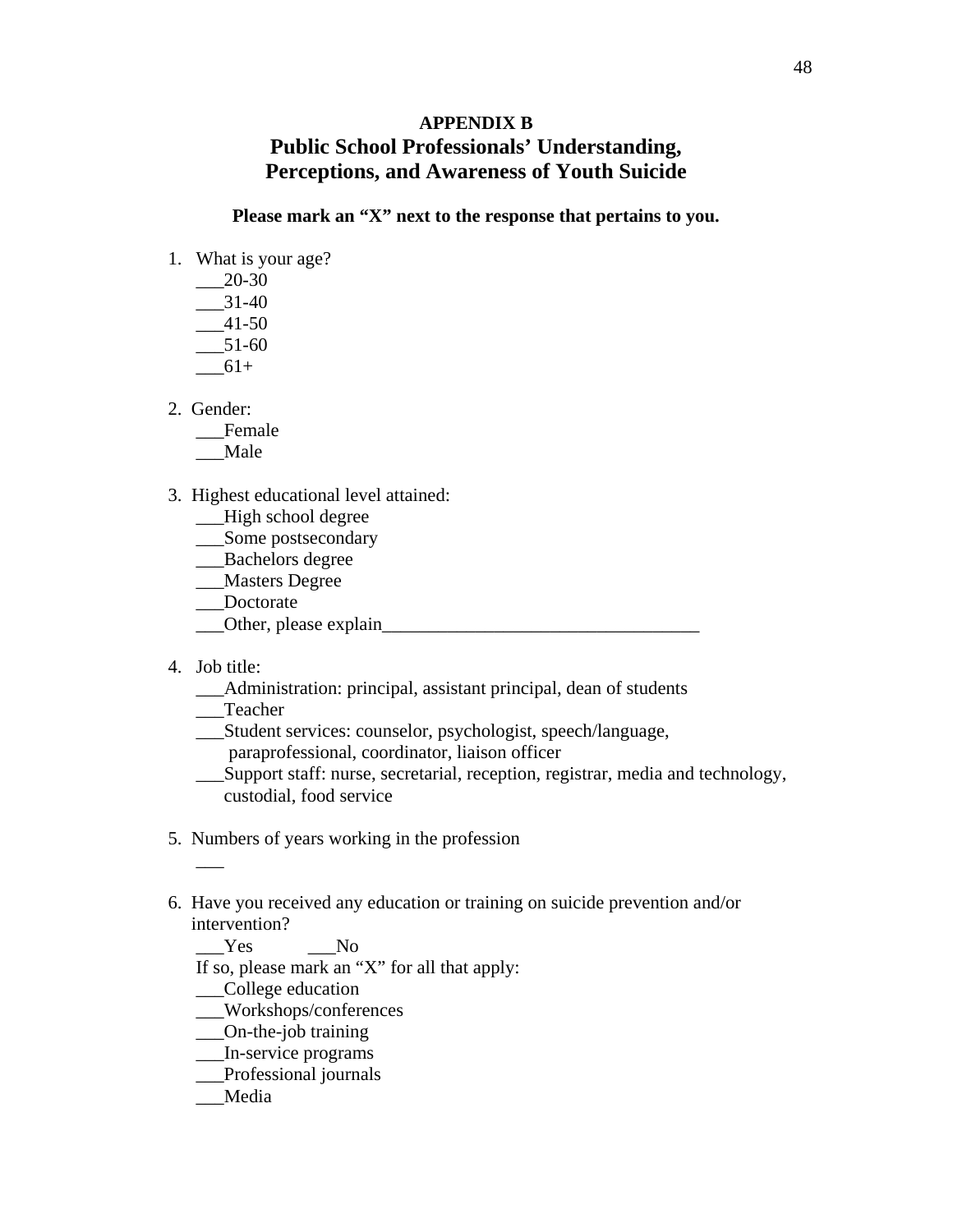\_\_\_Other, please explain:\_\_\_\_\_\_\_\_\_\_\_\_\_\_\_\_\_\_\_\_\_\_\_\_\_\_\_\_\_\_\_\_\_\_

- 7. Does your school have a crisis intervention team?
	- \_\_\_Yes \_\_\_No

If so, please list, by title, who is on the crisis intervention team:

\_\_\_\_\_\_\_\_\_\_\_\_\_\_\_\_\_\_\_\_\_\_\_\_\_\_\_\_\_\_\_\_\_\_\_\_\_\_\_\_\_\_\_\_\_\_\_\_\_\_\_\_\_\_\_\_\_\_\_\_\_\_\_\_\_

8. Does your school address suicide prevention in the curriculum? \_\_\_Yes  $\_\_$  No

If so, please list subject areas where suicide issues are addressed in the curriculum:

\_\_\_\_\_\_\_\_\_\_\_\_\_\_\_\_\_\_\_\_\_\_\_\_\_\_\_\_\_\_\_\_\_\_\_\_\_\_\_\_\_\_\_\_\_\_\_\_\_\_\_\_\_\_\_\_\_\_\_\_\_\_\_\_\_

9. Have you ever had a student express to you suicidal thoughts or intent?  $Y$ es \_\_\_No

## **Please circle the number that best represents your opinion on each item using the scale provided.**

| 1=Strongly Disagree                                                                   | $2 = Disagree$ | 3=Neutral | $4 = \text{Agree}$ |  | $5 =$ Strongly Agree |  |                     |  |  |
|---------------------------------------------------------------------------------------|----------------|-----------|--------------------|--|----------------------|--|---------------------|--|--|
| 10. Youth suicide is a serious issue.                                                 |                |           |                    |  |                      |  | $1 \t2 \t3 \t4 \t5$ |  |  |
| 11. It's the role of the school to identify students at risk of suicide.              |                |           |                    |  |                      |  | $1 \t2 \t3 \t4 \t5$ |  |  |
| 12. I am aware of the risk factors of youth suicide.                                  |                |           |                    |  |                      |  | $1 \t2 \t3 \t4 \t5$ |  |  |
| 13. I am aware of the warning signs and symptoms of youth suicide.                    |                |           |                    |  |                      |  | $1 \t2 \t3 \t4 \t5$ |  |  |
| 14. I feel I could intervene with potentially suicidal students.                      |                |           |                    |  |                      |  | $1 \t2 \t3 \t4 \t5$ |  |  |
| 15. Few suicides happen without some warning.                                         |                |           |                    |  |                      |  | $1 \t2 \t3 \t4 \t5$ |  |  |
| 16. Suicidal attempts are merely attention-seeking mechanisms.                        |                |           |                    |  |                      |  | $1 \t2 \t3 \t4 \t5$ |  |  |
| 17. Suicide is preventable.                                                           |                |           |                    |  |                      |  | $1 \t2 \t3 \t4 \t5$ |  |  |
| 18. Talking about suicide causes students to think about or commit suicide. 1 2 3 4 5 |                |           |                    |  |                      |  |                     |  |  |